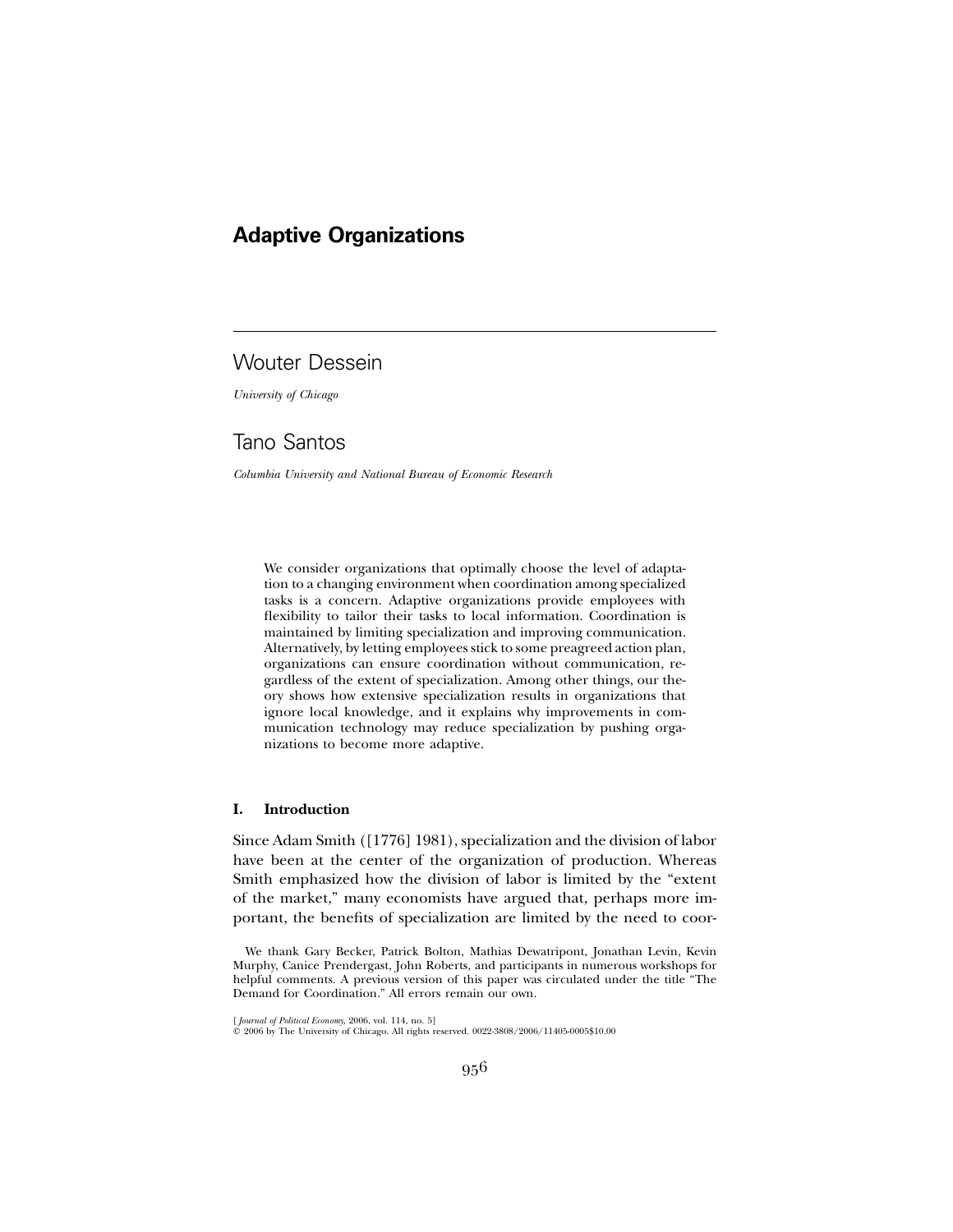dinate specialized activities.<sup>1</sup> A common implication of these theories is that observed improvements in communication and information technology in recent decades should generate more specialization in the workplace. Indeed, information technology increases the size of the market by eliminating boundaries of space and time, and it allows for a better coordination of specialized activities. This prediction, however, is seemingly at odds with a growing body of empirical and anecdotal evidence that has documented a trend toward "new workplace practices" involving less specialized job assignments, more teamwork, and more intensive communication.<sup>2</sup> In this paper we propose a new theory of organizational design that can account for this trend.

Our starting point is that a potential goal of organizations is to *adapt* to a changing environment but that the information needed to do so may be dispersed among employees; that is, information is local in nature. Organizations optimally choose how "adaptive" and thus how "information intensive" to be, by which we mean how much to make use of this local information. In particular, organizations can provide employees with the flexibility to tailor their actions to the local information they alone observe. Alternatively, they can let employees stick to some preagreed course of action and ignore local information. This affects how coordination is achieved. In the former case, when organizations are adaptive, coordination between specialized employees must be achieved ex post, using costly and imperfect communication. Here the organization may reduce coordination costs by limiting specialization. In contrast, in the latter organization, no communication is required since employee behavior is perfectly predictable. Coordination is then achieved ex ante and is unaffected by the extent of specialization. Thus, in our setup, specialization is limited by how adaptive or information intensive the organization is.

The paper endogenizes the organization's choice of adaptiveness and therefore how the organization should be structured in terms of how many tasks to give to employees and how much to promote communication between them. This theory has implications for organizational

<sup>&</sup>lt;sup>1</sup> See, e.g., Becker and Murphy (1992), Bolton and Dewatripont (1994), and Garicano (2000). Also, the business literature has identified and paid considerable attention to this trade-off. Indeed, according to Rivkin and Siggelkow (2003, 292), "the [qualitative management] literature is unified in what it perceives as the central challenge of organizational design: to divide the tasks of a firm into manageable, specialized jobs, yet coordinate the tasks so that the firm reaps the benefits of harmonious action." For an early reference on the statement of the problem, see March and Simon (1958, 22–30).

<sup>2</sup> See, e.g., Osterman (1994), Ichniowski et al. (1996), Brynjolfsson and Hitt (1998), OECD (1999), Caroli (2001), and Caroli and Van Reenen (2001). Consistent with this trend toward less specialized jobs, the biggest management fad of the 1990s, reengineering (Hammer and Champy 2001, 70) prescribes "combining several jobs into one" and thus "putting back together again the work that Adam Smith and Henry Ford broke into tiny pieces."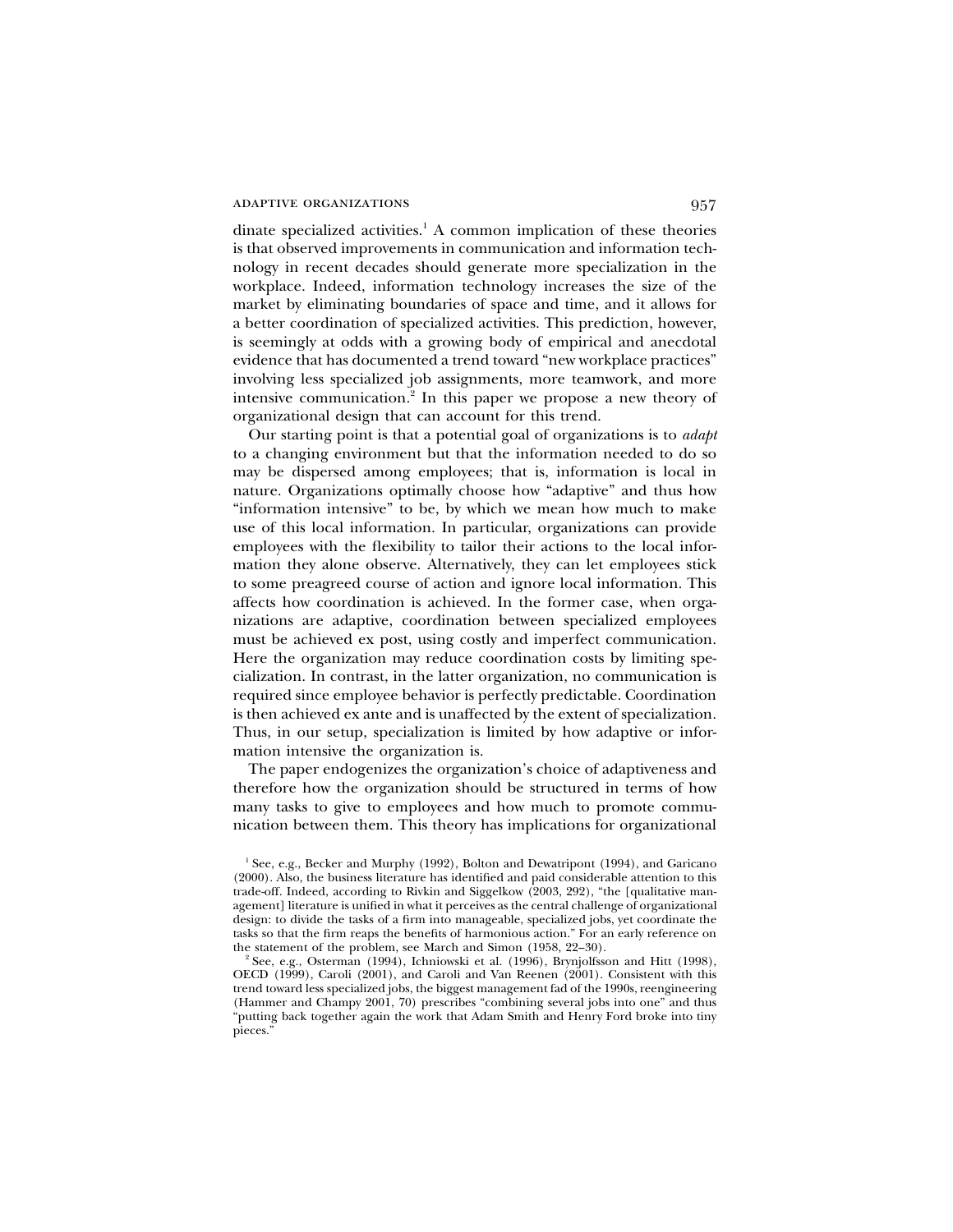design very different from those so far considered in the literature. For example, improvements in communication technology favor information-intensive organizations and may therefore result in less specialization, not more. As already mentioned, this accords better with the observed trends in organizational design.

We propose a simple team-theoretic model of an organization that must perform *n* tasks. The overall organizational success depends on how well each of these tasks is adapted to its own idiosyncratic needs and how well all tasks are coordinated with each other. In particular, each task consists of a primary action, which should be set as close as possible to some "local information," as well as  $n-1$  complementary actions, which should be set as close as possible to the primary actions of the other  $n-1$  tasks. Organizational design consists in determining (i) how many tasks an employee carries out and (ii) how much an employee can tailor his primary action to his local information. As has been stressed ever since Adam Smith, we assume that there are positive returns to having fewer tasks per employee. The problem is that only the employee in charge of a particular task observes the local information pertaining to that task. Hence, specialized employees must communicate their private information to each other in order to ensure effective coordination, and such communication is imperfect. While we initially treat the quality of communication as an exogenous parameter, we also analyze communication as an endogenous organizational design variable. That is, organizations can foster communication between specialized employees at a cost. This reflects the opportunity cost of having employees engaged in regular meetings, conference calls, and electronic mail conversations, designed to exchange information, rather than in production itself.

A number of insights emerge from the analysis. First, organizations reduce the division of labor as the business environment becomes more uncertain. The organization then optimally allows employees more flexibility in carrying out their task, increasing the need for ex post coordination through task bundling. Conversely, as the Smithian returns to specialization increase, organizations become more rigid and provide their employees with less flexibility to adapt to local circumstances.

Second, specialization is nonmonotonic in improvements in communication technology. On the one hand, better or cheaper communication reduces the need to coordinate through task bundling (Bolton and Dewatripont 1994; Garicano 2000). On the other hand, organizations take advantage of better or cheaper communication to become more adaptive, increasing the need for task bundling. For example, when communication is limited or very costly, organizations may optimally force agents to stick to some preagreed course of action, in which case task bundling has no value. But improvements in communication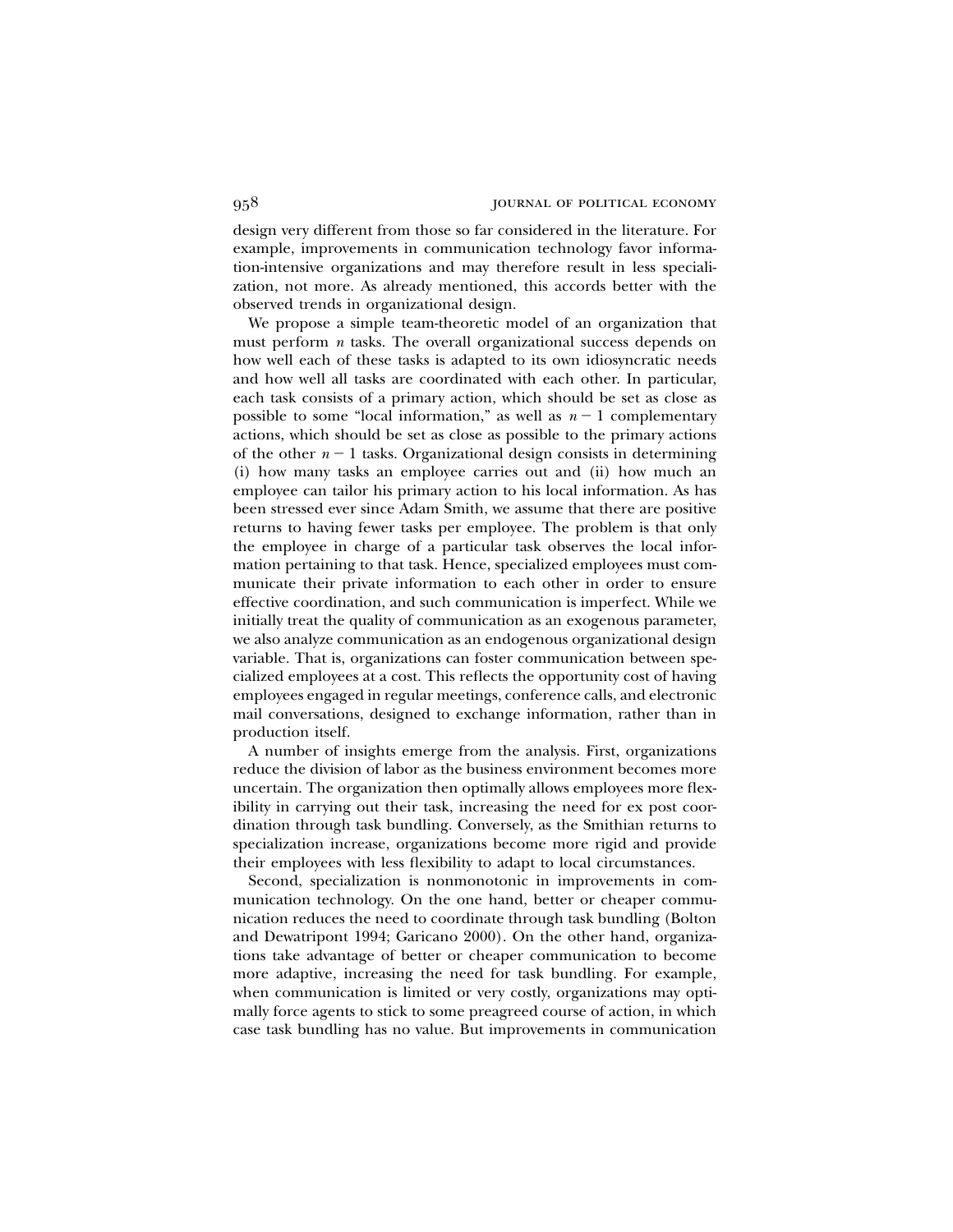technology may transform such a rigid, specialized organization into a flexible one characterized by broad task assignments and substantial employee flexibility. This is consistent with a body of evidence that shows that information technology and the adoption of new work practices emphasizing employee autonomy and broad job definitions—cluster together (see, e.g., Brynjolffson and Hitt 1998; Bresnahan, Brynjolffson, and Hitt 2002).

Similarly, and in contrast to Becker and Murphy (1992), an increase in task interdependence has an ambiguous impact on specialization. Intuitively, firms have two ways to improve coordination: by increasing task bundling or by limiting employee flexibility and adaptiveness, hence reducing the need for task bundling. As we show, the latter effect tends to dominate as tasks become very interdependent. The Tayloristic organization, for example, is characterized by both extreme specialization and extreme task interdependence. Indeed all tasks in the assembly line must be perfectly synchronized, which is why employees' actions are tightly scripted.

Finally, we show that the organizational design problem is naturally convex: the better actions are coordinated through task bundling, the more adaptive the organization chooses to be and, hence, the larger the benefits to further increasing task bundling. In the absence of any offsetting convex costs to task bundling, organizations that are "somewhat" adaptive tend to perform worse than both very rigid and very adaptive organizations. This effect is reinforced when organizations choose the quality or intensity of communication endogenously. Indeed, we show that for a wide variety of communication technologies, intensive communication, broad task assignments, and employee flexibility are *complementary organizational design variables*. It follows that organizations tend to be of two very distinct types: either rigid, specialized, and with limited communication or very adaptive, with broad jobs and intensive communication. These results are consistent with the fact that "new organizational practices" tend to be adopted in clusters, as has been abundantly documented in both the management and economics literature.

We have already discussed how our paper relates to the few ones that explicitly endogenize specialization and the division of labor in organizations.<sup>3</sup> More generally, our paper contributes to the team theory literature. Starting with Marschak and Radner (1972), this literature analyzes the coordination of tasks when communication is imperfect and specialization implies that information is necessarily disperse.<sup>4</sup> The

<sup>3</sup> Lindbeck and Snower (2000) is a more recent addition to this literature.

<sup>4</sup> A strand of this literature (Radner 1993; Bolton and Dewatripont 1994; Van Zandt 1999; Vayanos 2003) analyzes the impact of delay, rather than communication failures, on the design of organizations.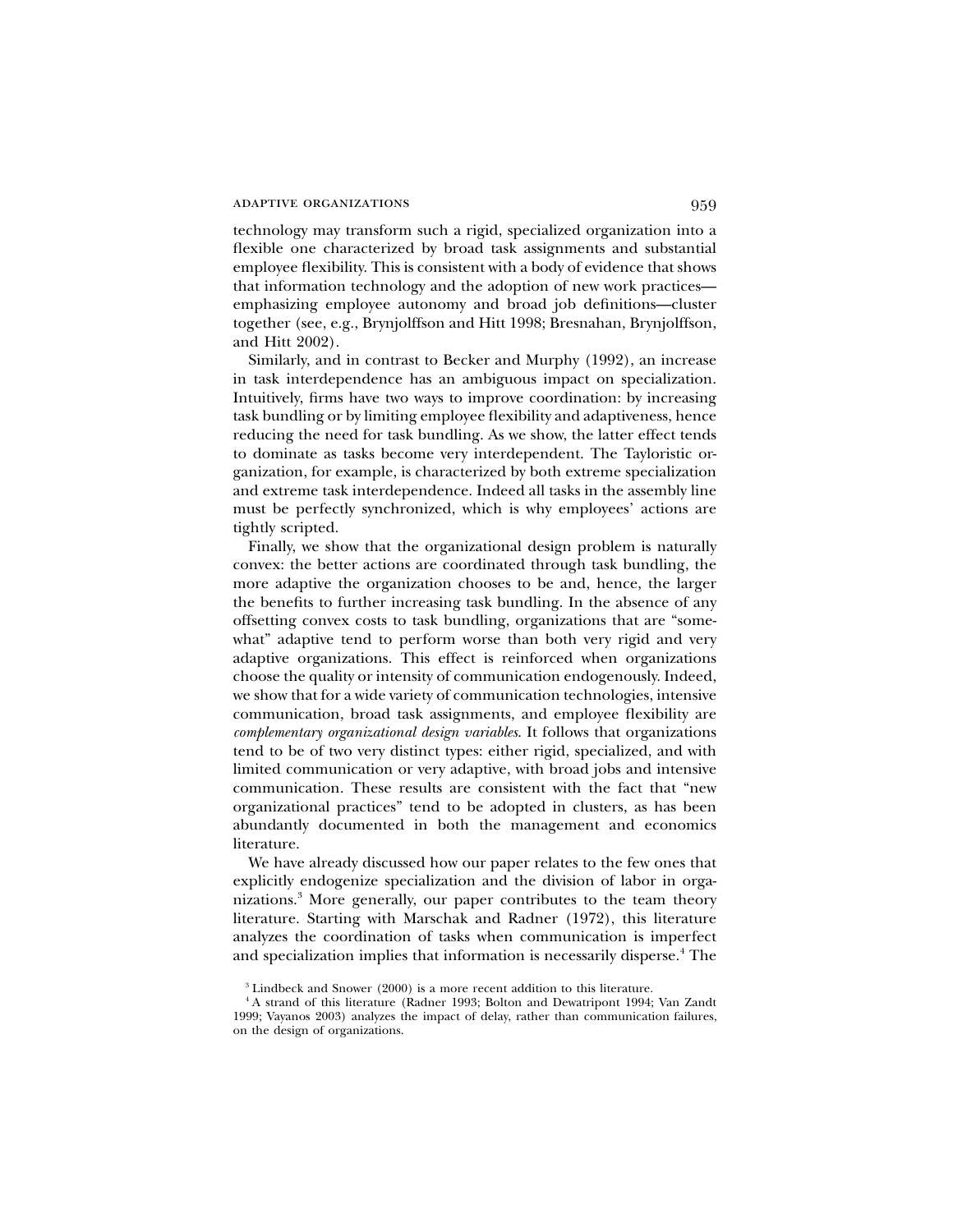present paper, however, is one of very few that endogenize the division of labor that causes these coordination and communication problems. Cremer (1980), building on Marschak and Radner (1972), studies the optimal grouping of technological interdependent production units but takes as given the number of units that are bundled together.<sup>5</sup> A notable exception is the study by Geanakoplos and Milgrom (1991), who offer a partial characterization of the optimal level of task bundling in a setting a` la Cremer. However, their model, in which managers have limited time to process and collect information, has implications very different from ours. More task uncertainty, for example, results in more specialization since collecting information is then more important.

Finally, our paper is consistent with a large management literature that has argued that elements of organizational design are often complementary. This notion of "strategic fit" was formalized in the economics literature by Milgrom and Roberts (1990), using the mathematics of "supermodularity." Our approach differs from theirs in that we derive this complementarity in an explicit model of production. In addition, Milgrom and Roberts focus mainly on elements of manufacturing strategy as opposed to organizational design. $6$  A paper that does explicitly analyze complementarities between elements of organizational design is Holmstrom and Milgrom (1994). The authors focus, however, on the complementarities between worker flexibility, high-performance incentives, and worker ownership of assets.

*Outline*.—The paper proceeds as follows. Section II introduces the model. Sections III and IV discuss the implications of the model for organizational design. Section V considers communication as an organizational design variable and derives the conditions for complementarity between intensive communication, broad job design, and employee flexibility. Section VI presents conclusions. Finally, in Appendix A we show that our results generalize to an extension in which each task consists of only one action, which now must be adapted to local conditions *and* coordinated with the actions of other tasks.

<sup>&</sup>lt;sup>5</sup> Aoki (1986), building on Cremer (1980), separately analyzes the efficiency of vertical and horizontal coordination of interdependent tasks. While this is akin to our distinction between ex ante and ex post coordination, he does not endogenize the optimal level of task bundling.

 $6$  For example, Milgrom and Roberts (1990) focus on the complementarities between the choice of technology, capital investments, and operating systems. In an overview paper (Milgrom and Roberts 1995), they briefly discuss how some elements of human resource management policies are related to this modern manufacturing strategy, including horizontal communication and worker autonomy. They simply outline the assumptions on the cross-derivatives of the reduced-form profit function that are sufficient and necessary to guarantee the complementarity, however, without endogenizing these assumptions.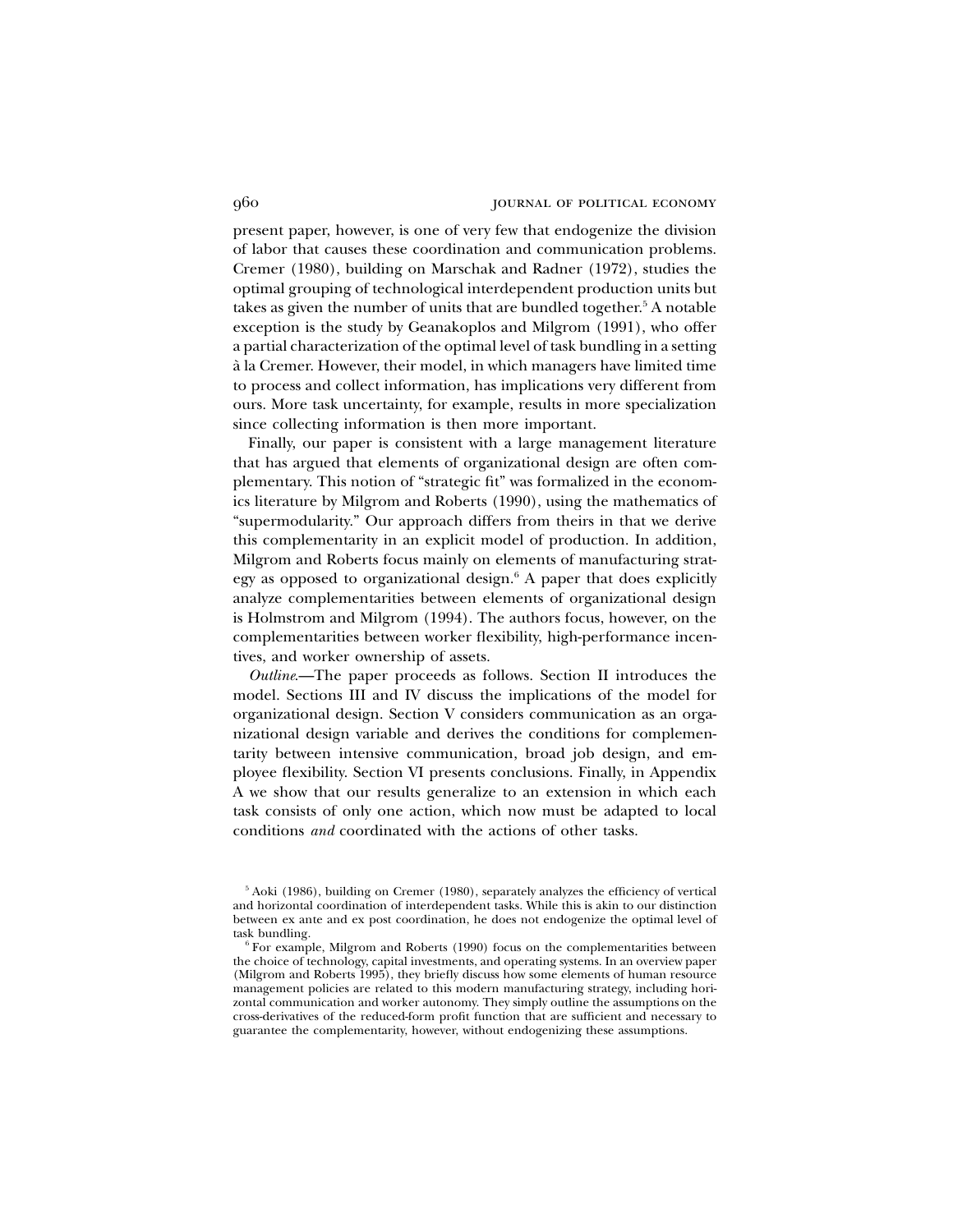# **II. The Model**

In this section, we present a new team-theoretic model of production in which workers take actions after observing some local information and after having communicated with other workers involved in production. Organizational design determines the effectiveness of these actions through its impact on the information structure and productive efficiency of workers.

#### *A. Adaptation and Coordination*

Production, in our model, requires the combination of *n* tasks; the profits of the organization depend on (i) how well each task is *adapted* to the organizational environment and (ii) how well each task is *coordinated* with the other tasks.

*Adaptation*.—Task *i* consists of undertaking a primary action,  $a^{ii}$ , whose effectiveness depends on how well it is adapted to the local environment. Thus adaptation calls for the use of *local information*, which exclusively pertains to a particular task and can be observed only by the worker assigned to it. This local information, a random variable  $\theta^i$  with mean  $\theta^i$  and a common variance  $\sigma_\theta^2$ , determines the optimal primary action. In particular, to achieve perfect adaptation, the primary action  $a^i$  should be set equal to  $\theta^i$ . The realization of the local information is independent across tasks.

*Coordination*.—In addition, in order to ensure that task *i* is coordinated with all tasks  $j \neq i$ , the employee in charge of task *i* must perform a string of  $n-1$  actions  $\{a^{i1}, a^{i2}, \ldots, a^{in}\}$  that are complementary to the primary actions of tasks  $j \neq i$ . In particular, to achieve perfect coordination between tasks *i* and *j*, action  $a^{ij}$  of task *i* should be set equal to the primary action  $a^{jj}$ .

For instance, if the organization consists of two tasks, then adaptation and coordination losses amount to

$$
\phi[(a^{11}-\theta^1)^2 + (a^{22}-\theta^2)^2] + \beta[(a^{12}-a^{22})^2 + (a^{21}-a^{11})^2],
$$

where the parameters  $\phi$  and  $\beta$  determine the importance of adaptation and coordination respectively.

To illustrate our modeling choices, consider the design of products and complex systems, activities in which the trade-offs between adaptability and coordination are very prevalent. For example, coordination problems are particularly daunting in the case of the development of software projects large enough to be beyond the capabilities of a single software engineer. It is for this reason that large codes are broken into several modules, each being assigned to a different team. For instance, in the development of a proprietary operating system, one module may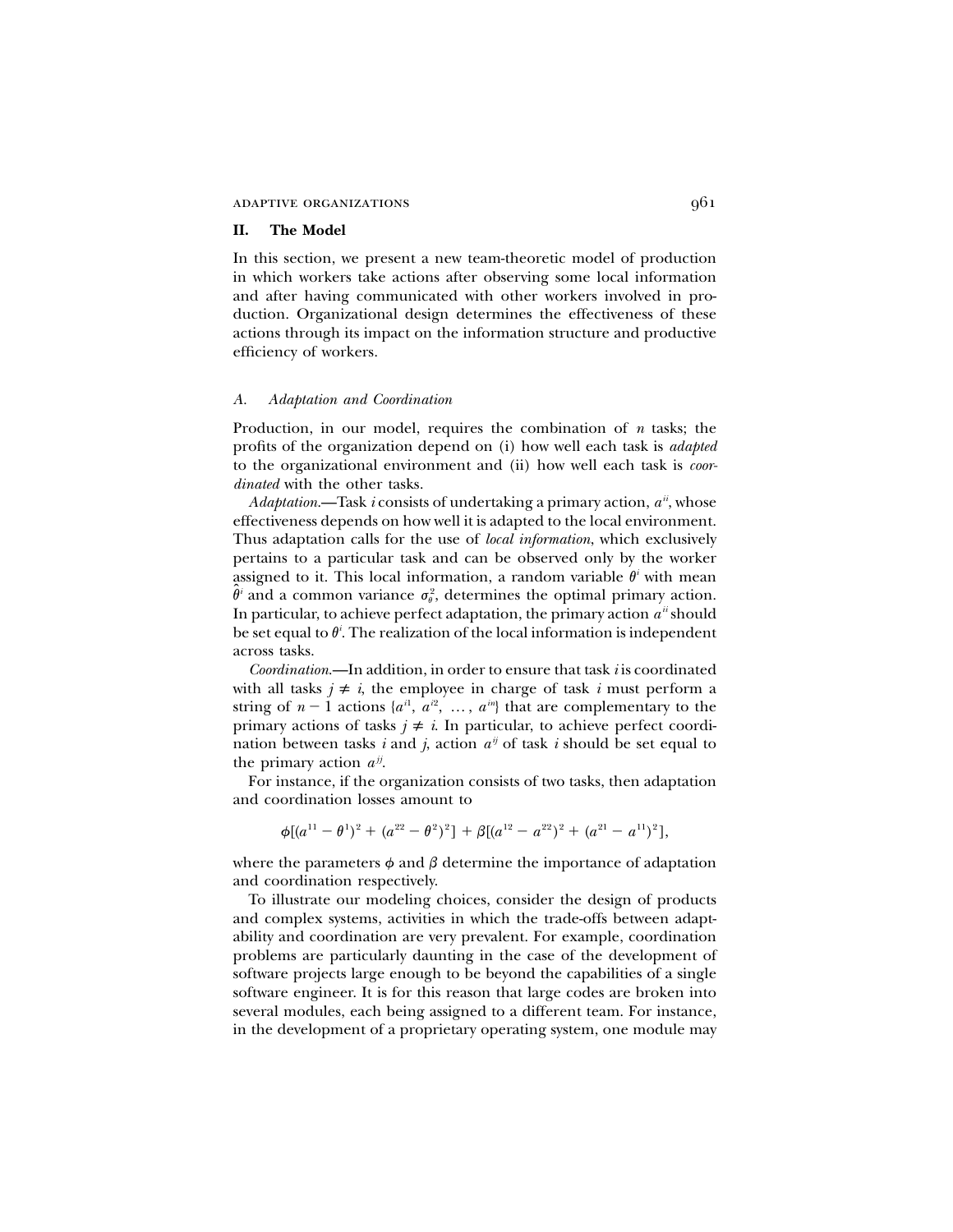be focused on the process manager, whereas another is responsible for the network access. Each module will have actions that are specific to its function, the primary actions in our framework. At the same time, though, the modules will have to be combined in one coherent whole. Software design choices geared toward the harmonious combination of these modules are the complementary actions in our setup. Uncertainty in software development springs from its nonroutine nature. Indeed, most projects are specifically tailored to the customer's needs, and each module is likely to encounter peculiarities that are unique to that project. These peculiarities have to be addressed since the code is being written by the different teams, and it is here where the trade-off between adaptability to the specific needs of the client and coordination across teams arises.<sup>7</sup>

A similar case, taken from Hammer and Champy (2001, 48), considers product design at Kodak:

> In a parallel design process, all the parts are designed simultaneously and integrated at the end. But this method engenders its own problem: Usually, the subsystems will not fit together because, even though all the groups were working from the same basic camera design, changes—often improvements—occurred along the way but were not communicated to the other groups. Then when the camera is supposed to be ready to go to production, it's back to square one in design.

More generally, the success of organizations depends on how well they can respond to particular market conditions (demand may be higher or lower than expected) and operational conditions (a worker may be ill, an unexpected delay may occur) and how efficiently they can customize their products or services to particular consumer characteristics or changing consumer needs. Typically, the above desire for adaptation will result in coordination problems in the presence of specialization.

#### *B. Task Specialization*

An important objective of organizational design is to partition the totality of tasks into smaller *jobs* and assign them to specific individuals

<sup>7</sup> For a description of the coordination problems in the construction of proprietary operating systems, see Crowston (1997). The literature devoted to coordination problems in software engineering is large. See, e.g., Zmud (1980), Curtis, Krasner, and Iscoe (1988), Kraut and Streeter (1995), Faraj and Sproull (2000), and the references therein.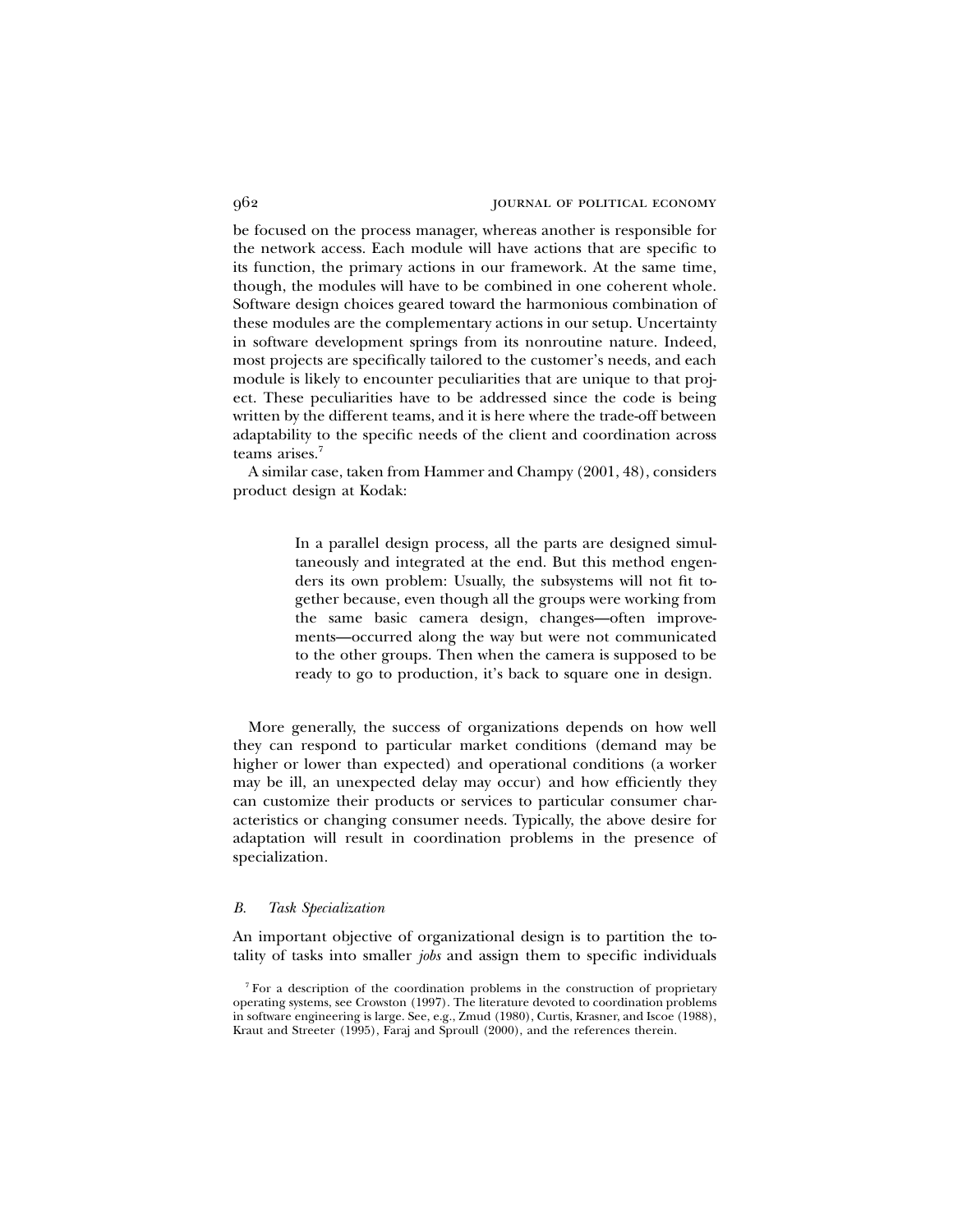or groups. For conciseness, we will think of the organizational problem as the assignment of jobs to workers.<sup>8</sup>

Each task is assigned to exactly one employee, but an employee may have several tasks assigned to him. We denote by  $T(i)$  the set of tasks bundled with task *i*. To simplify the analysis we restrict the organization of production to be symmetric; that is, all workers inside the organization have an identical number *t* of tasks assigned to them. Thus we exclusively consider organizations in which  $t \in \mathcal{J} = \{t \in \mathbb{N} \text{ such that }$  $n/t \in \mathbb{N}$ .

Task variety is costly in the usual specialization sense: as in Adam Smith's pin factory, the larger the number of tasks assigned to an employee, the lower his degree of specialization and, as a consequence, the lower his productivity.<sup>9</sup> Concretely, the labor cost of carrying out task *i*, denoted by  $h(t, \alpha)$ , is increasing in the level of task bundling *t*, where the parameter  $\alpha$  governs the returns to specialization. For instance, if a worker performs a broad collection of tasks, it may take him longer to complete each of them, which is costly for the organization. Alternatively, having broadly defined jobs may require more training or the hiring of more skilled agents who command higher wages.

Throughout we make use of the following notation: For any real function  $f$  with support on  $\mathcal{J}$ , let

$$
\Delta f(\bar{t}, t) = f(\bar{t}) - f(t), \quad \Delta_x f(\bar{t}, t) = f_x(\bar{t}) - f_x(t), \tag{1}
$$

where  $f_x$  denotes the partial derivative with respect to a parameter  $x$ . When we let  $\bar{t} > t$ , Smithian returns to specialization imply that

$$
\Delta h(\bar{t}, \underline{t}) \ge 0, \quad \Delta_{\alpha} h(\bar{t}, \underline{t}) \ge 0,
$$
\n<sup>(2)</sup>

which we assume throughout.

#### *C. Communication*

To improve coordination between specialized tasks, workers can *communicate* the realization of the local information  $\theta^i$  prior to the actual implementation of the actions.<sup>10</sup> Such communication, however, will often be imperfect. Some reasons are the limitations on employees' ability to hold unscheduled meetings or the lack of a shared language

<sup>&</sup>lt;sup>8</sup> The analysis of the assignment of jobs to subunits under the direction of a subunit manager is formally identical.

<sup>9</sup> Alternatively, we could assume that task variety reduces the worker's ability to observe or adapt to the local conditions,  $\theta$ <sup>*i*</sup>. This case was investigated in Dessein and Santos (2003).

<sup>&</sup>lt;sup>10</sup> Whether what is communicated is the actual realization of the local condition or the choice of the primary action itself is not key because as we show in proposition 1, there is a one-to-one correspondence between them.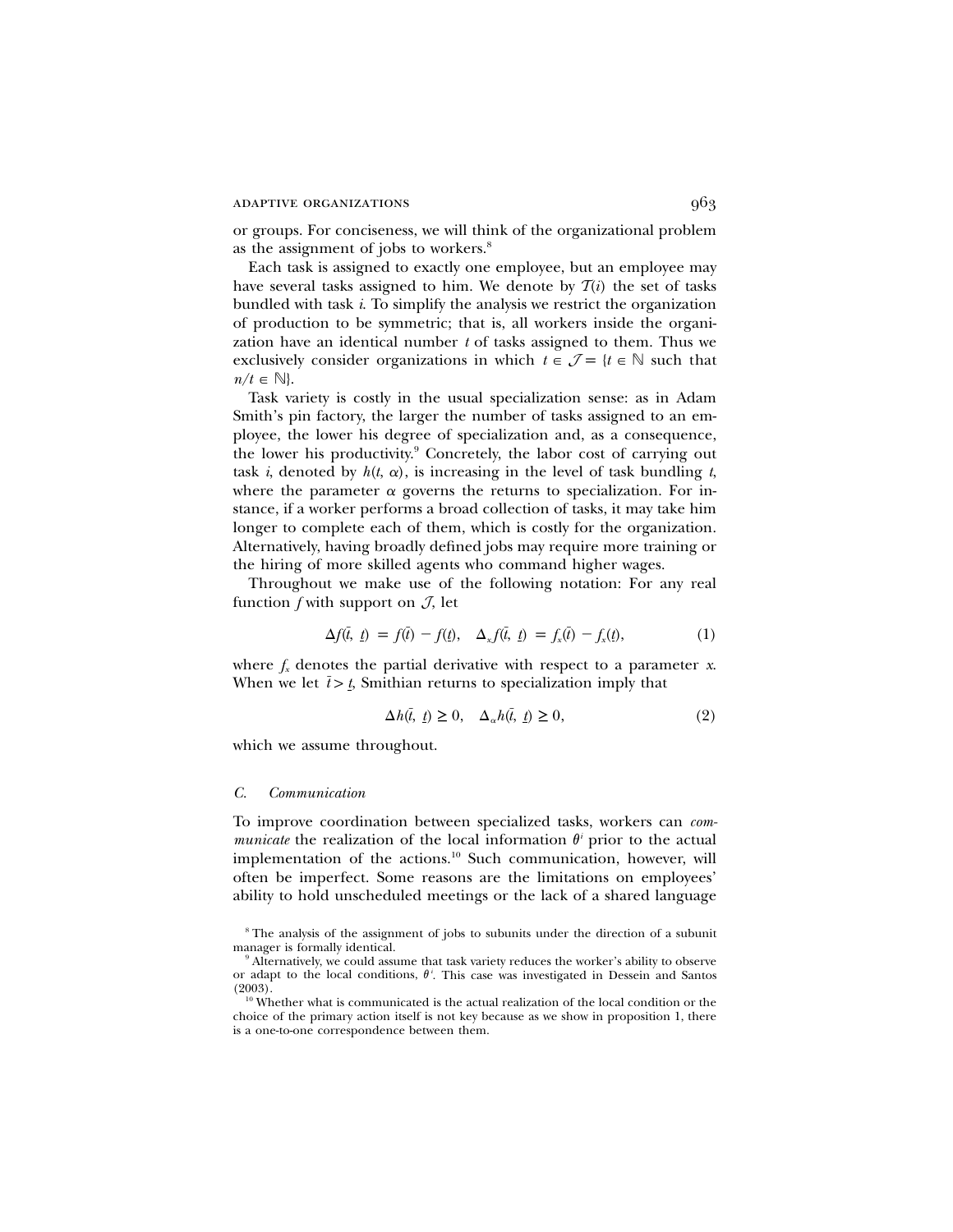that facilitates the quick transmission of information. As a result, an employee may not understand what the particular realization of the choice of a primary action by another employee implies for the corresponding complementary action under his control.

In particular, if tasks *i* and *j* are assigned to different employees, then with a probability  $1 - p$ , the message concerning  $\theta^i$  will be pure noise for the employee in charge of task *j*; thus the choice of the relevant complementary action  $a^{ji}$  cannot be made contingent on it. In contrast, with a probability *p*, the agent in charge of task *j* perfectly understands this message, and he will choose the complementary action  $a^{ji}$  accordingly. We refer to  $p$  as the quality of the communication channel.<sup>11</sup>

We assume that an agent never knows whether his communication with other agents was successful or not. Thus, when deciding on a primary action  $a^{ii}$ , he takes into account that with a probability  $\dot{p}$ , the employee in charge of  $a^{ji}$  will be influenced by his communication on . This greatly simplifies both the analysis and the exposition, and it *ii a* does not affect our results qualitatively.<sup>12</sup>

# *D. The Production Function*

The organization's profits are given by

$$
-\sum_{i=1}^{n} C^{i}(a^{1i}, a^{2i}, \ldots, a^{ni}, t | \theta^{i}), \qquad (3)
$$

where

$$
C^{i}(a^{1i}, \ldots, a^{ni}, t | \theta^{i}) \equiv \phi(a^{ii} - \theta^{i})^{2} + \sum_{j \notin \mathcal{T}(i)} \beta(a^{ji} - a^{ii})^{2} + h(t, \alpha) \tag{4}
$$

represents the production costs related to the primary action of task *i*.

As noted above, the effectiveness of the primary action  $a^i$  depends on how close it is set to the local circumstances  $\theta^i$ , capturing the need for adaptation of task *i* to the organizational environment. The effectiveness of the complementary actions  $a^{ji}$  depends on how close they are set to the choice of  $a^{\mu}$ , capturing the need for coordination between the primary action of task  $i$  and the other tasks. The parameters  $\phi$  and  $\beta$  determine the importance of adaptation and coordination respectively.

It is useful to return here to our modeling choices concerning adaptation and coordination. Workers can communicate only imperfectly.

<sup>&</sup>lt;sup>11</sup> Throughout, and given that we restrict the analysis to symmetric organizations, we assume that *p* is common across channels.

 $12$  It further implies that it does not matter for our results whether the probability of a successful communication between tasks *i* and  $j \notin \mathcal{T}(i)$  is correlated with that between tasks *i* and  $k \notin \mathcal{T}(i)$ .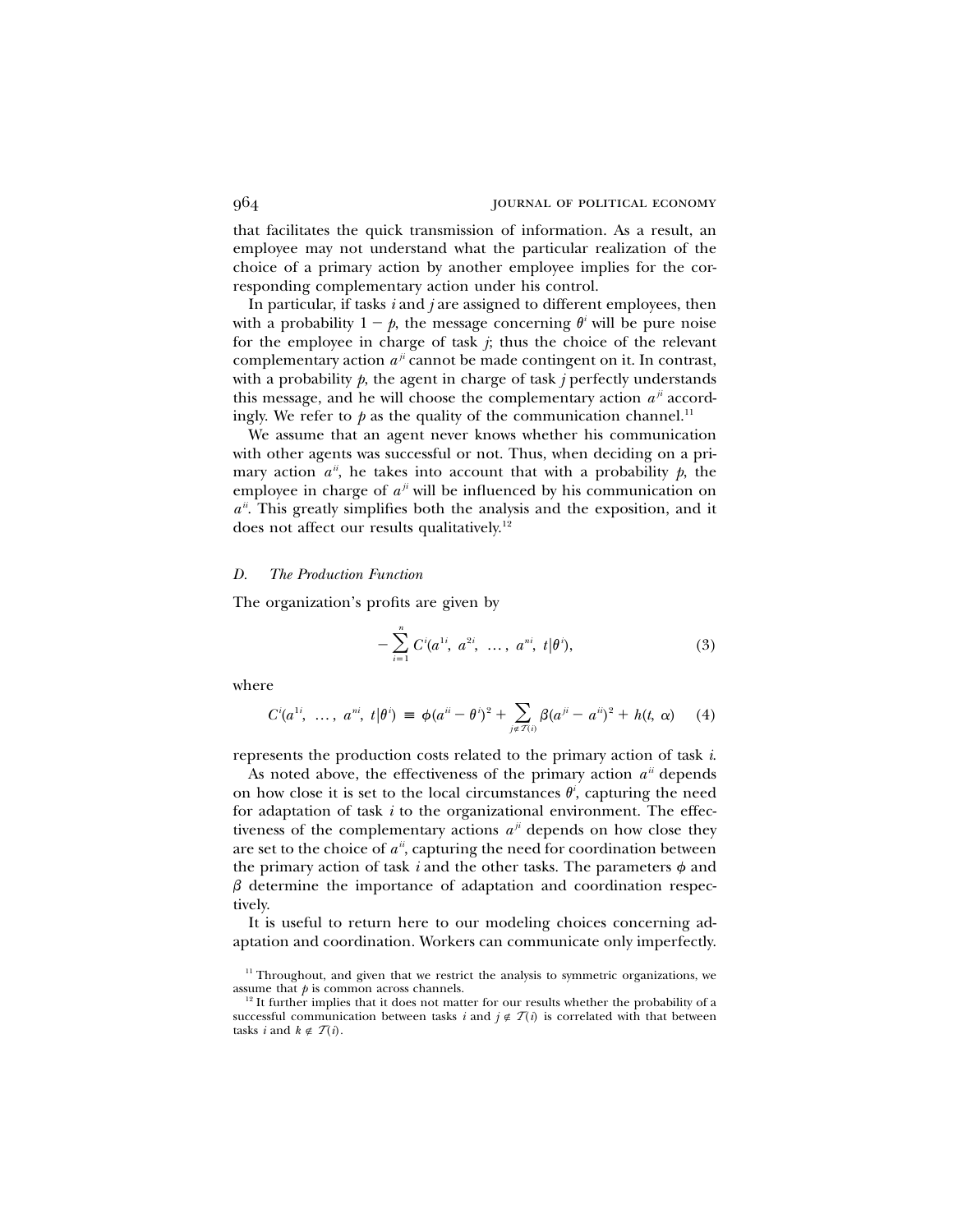Hence, in the presence of task specialization, adaptation to local circumstances puts at risk the harmonious coordination of specialized tasks. This trade-off between coordination and adaptation, however, completely disappears if all tasks are assigned to one worker. Indeed notice in expression (4) that in what concerns the costs associated with task *i*, the organization suffers coordination costs only for those tasks not bundled with tasks  $i, j \notin \mathcal{T}(i)$ . Perfect adaptation and coordination can then be simultaneously achieved.

Another modeling approach, studied in Appendix A, is to have only primary actions that must be adapted both to local circumstances and to the primary actions of other tasks. This approach, however, introduces a *technological trade-off* between adaptation and coordination, which is present even in the absence of any division of labor. In our model, this trade-off is purely *organizational*, arising exclusively out of design choices involving specialization and communication. As we show in Appendix A, our main insights are robust to this alternative approach.

## *E. Timing*

The timing of our model goes as follows:

- i. *Organizational design stage:* The organization determines the number of tasks *t* per agent.
- ii. The local circumstances  $\theta^i$ ,  $i = 1, 2, ..., n$ , are realized and observed by the employee in charge of task *i*.
- iii. *Communication stage:* Workers communicate the realizations of local information, and with an independent probability *p*, these communications are successful.
- iv. *Action stage:* For all  $i = 1, 2, ..., n$ , the employee in charge of task *i* chooses actions  $a^{ij}$ ,  $j = 1, 2, ..., n$ , in such a way as to maximize the objective function (3), subject to his information constraints.

#### **III. Organizational Actions and Performance**

Production requires the combination of *n* tasks; each of them involves the choice of a primary action that needs to be adapted to the local circumstances and  $n-1$  complementary actions that must be coordinated with the  $n-1$  primary actions of other tasks. We start by characterizing the choice of these actions as a function of a particular organizational design *t* in proposition 1 and then evaluate the costs associated with that particular organizational design in proposition 2.

PROPOSITION 1. Given a level of task bundling *t* and communication quality *p* and faced with a vector of local circumstances  $(\theta^1, \theta^2, \ldots, \theta^n)$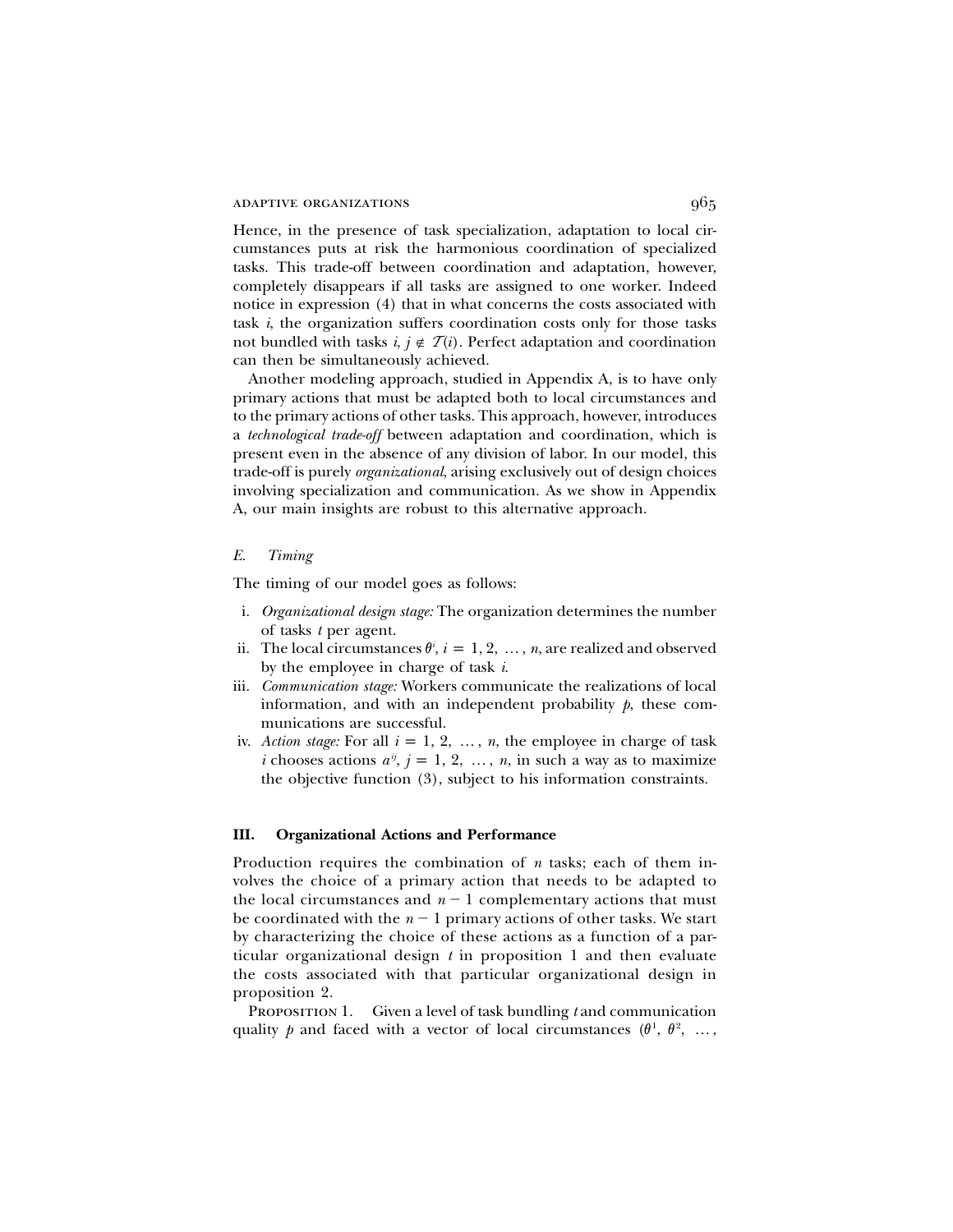$\theta$ <sup>n</sup>), employees optimally choose the following primary and complementary actions:

$$
a^{ii}(t) = \hat{\theta}^i + \left[\frac{\phi}{\phi + \beta(n-t)(1-\rho)}\right](\theta^i - \hat{\theta}^i)
$$
\n(5)

and

$$
a^{ji}(t) = \begin{cases} a^{ii}(t) & \text{when task } j \text{ learns } \theta^i \\ \hat{\theta}^i & \text{when task } j \text{ does not learn } \theta^i. \end{cases}
$$
 (6)

Expression (5), which gives the choice of the primary action, has two terms. The first one is the expected value of the local circumstances, which, trivially, is also equal to the expected value of the primary action. The second term reflects the adaptation to the local information,  $\theta$ <sup>*i*</sup>, which is limited by the term  $\phi/[\phi + \beta(n - t)(1 - p)]^{13}$ 

To capture how closely agents tailor the primary actions to local circumstances, we introduce the concept of *employee flexibility*, which is formally defined as the covariance between primary actions and the corresponding local information:

$$
\sigma_{a\theta}(t) = \text{Cov}\left[a^{ii}(t), \theta^i\right] \equiv \left[\frac{\phi}{\phi + \beta(n-t)(1-\rho)}\right] \sigma_{\theta}^2. \tag{7}
$$

Thus  $\sigma_{a\theta}(t)$  characterizes how strictly employees adhere to an ex ante plan of action or, in contrast, tailor their actions to local circumstances.

Intuitively, the level of employee flexibility  $\sigma_{\alpha\beta}(t)$  is increasing in the importance of local adaptation,  $\phi$ , decreasing in the importance of maintaining coordination in the organization,  $\beta$ , and increasing in the variability of the local circumstances,  $\sigma_{\theta}^2$ . It is decreasing in the term  $\beta(n - t)(1 - p)$ , which measures the limits to adaptation that result from the need to maintain some coordination with other tasks. As one might expect, an increase in task bundling *t* results in primary actions that are more adaptive to the local information since now the worker can rely on a perfect coordination with the additional tasks under his control; that is,

$$
\Delta \sigma_{a\theta}(\bar{t}, \underline{t}) \ge 0,\tag{8}
$$

where the notation  $\Delta \sigma_{\alpha\theta}(\bar{t}, \underline{t})$  was introduced in (1). Similarly, increasing the quality of the communication channels *p* naturally improves coordination since now complementary actions are based on better information. This results in more adaptive primary actions because the em-

<sup>&</sup>lt;sup>13</sup> Notice that, given (5), there is a one-to-one correspondence between  $a^{\mu}$  and  $\theta^i$ , so the successful communication of one is equivalent to the successful communication of the other.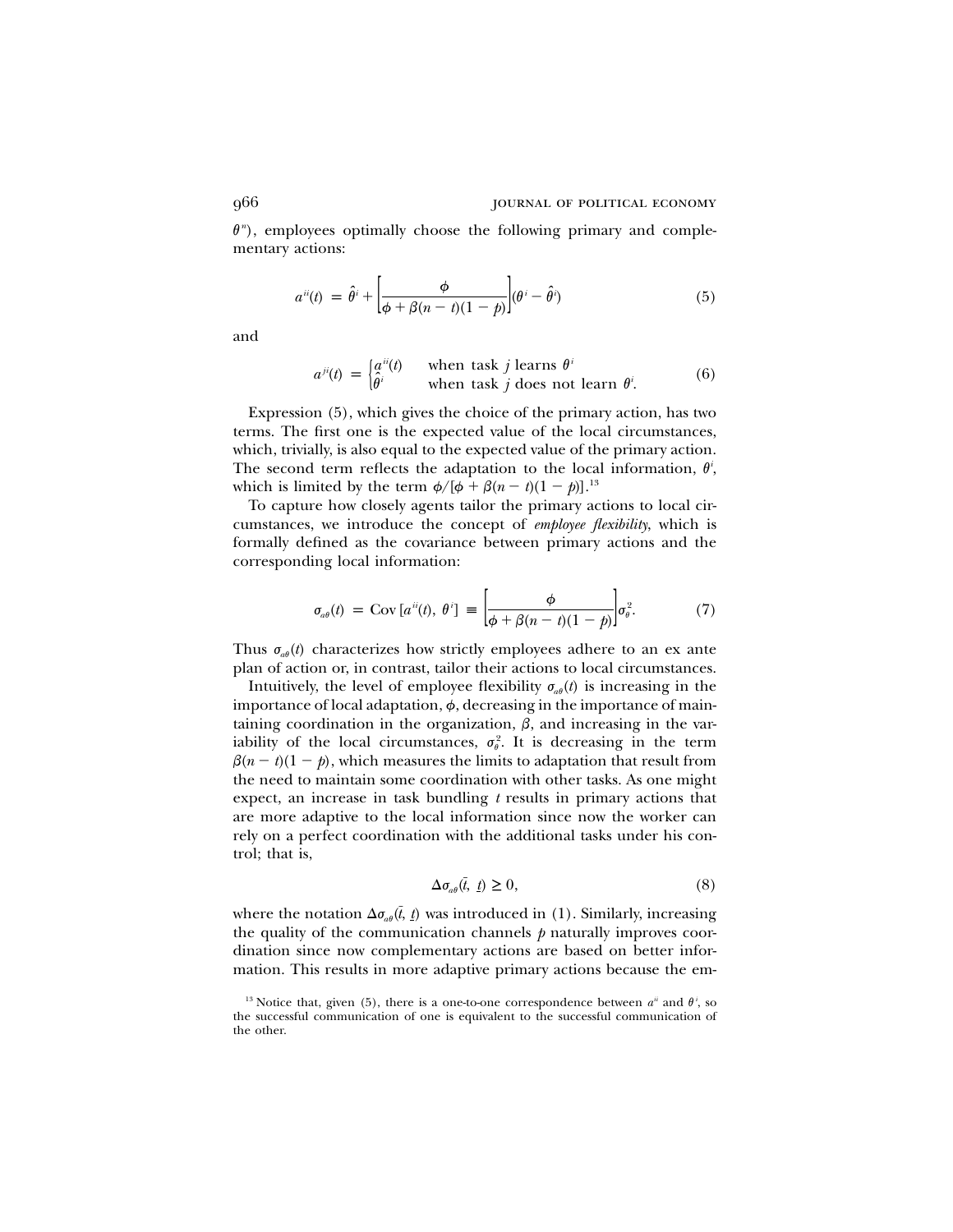ployees can feel confident that these actions are more likely to be understood by other agents in the organization. Clearly  $\sigma_{a\theta}(t) = \sigma_{\theta}^2$ whenever  $t = n$  and all tasks are bundled in a single job or  $p = 1$  and communication is perfect. The reason is that in either case the tradeoff between adaptation and coordination disappears and agents can fully adapt to the local information. Given proposition 1, the next proposition provides a tractable expression for this expected profit function, which is key in the characterization of organizational design.

PROPOSITION 2. The expected profits for a given level of task bundling *t* are given by

$$
\Pi(t) = -E\bigg[\sum_i \min_{\tilde{a}^i} C^i(\tilde{a}^i, t | \theta_i)\bigg] = n\phi[\sigma_{a\theta}(t) - \sigma_{\theta}^2] - nh(t, \alpha), \qquad (9)
$$

where  $\bar{a}^i = (a^{1i}, a^{2i}, \ldots, a^{ni}).$ 

The first term in (9) captures how well the organization is adapted and coordinated and is increasing in *t*. The second term, reflecting the returns to specialization in labor costs, is decreasing in *t*. Our purpose next is to characterize

$$
t^* = \arg\max_{t \in \mathcal{J}} \Pi(t)
$$

as a function of the parameters of the model,  $\phi$ ,  $\alpha$ ,  $\sigma_{\theta}^2$ ,  $\beta$ , and  $\dot{p}$ .

# **IV. Organizational Design**

#### *A. The Trade-off between Specialization and Adaptation*

As an example of the type of comparative statics that are of interest in what follows, consider the case of environmental uncertainty,  $\sigma_{\theta}^2$ . The management literature often attributes the trend toward new workplace practices, including broader job descriptions, to the more volatile business environment that organizations face. Consistent with this observation, our model predicts that an increase in the environmental uncertainty produces a decrease in the extent of specialization. Indeed, given proposition 2, it follows trivially from (9) that

$$
\Delta_{\tau} \Pi(\bar{t}, \underline{t}) \ge 0 \quad \text{for } \tau \in \{\phi, \sigma_{\theta}^2, -\alpha\};
$$

that is, the returns to bundling tasks into broader job descriptions increase with the variance of local conditions,  $\sigma_{\theta}^2$ , and the importance of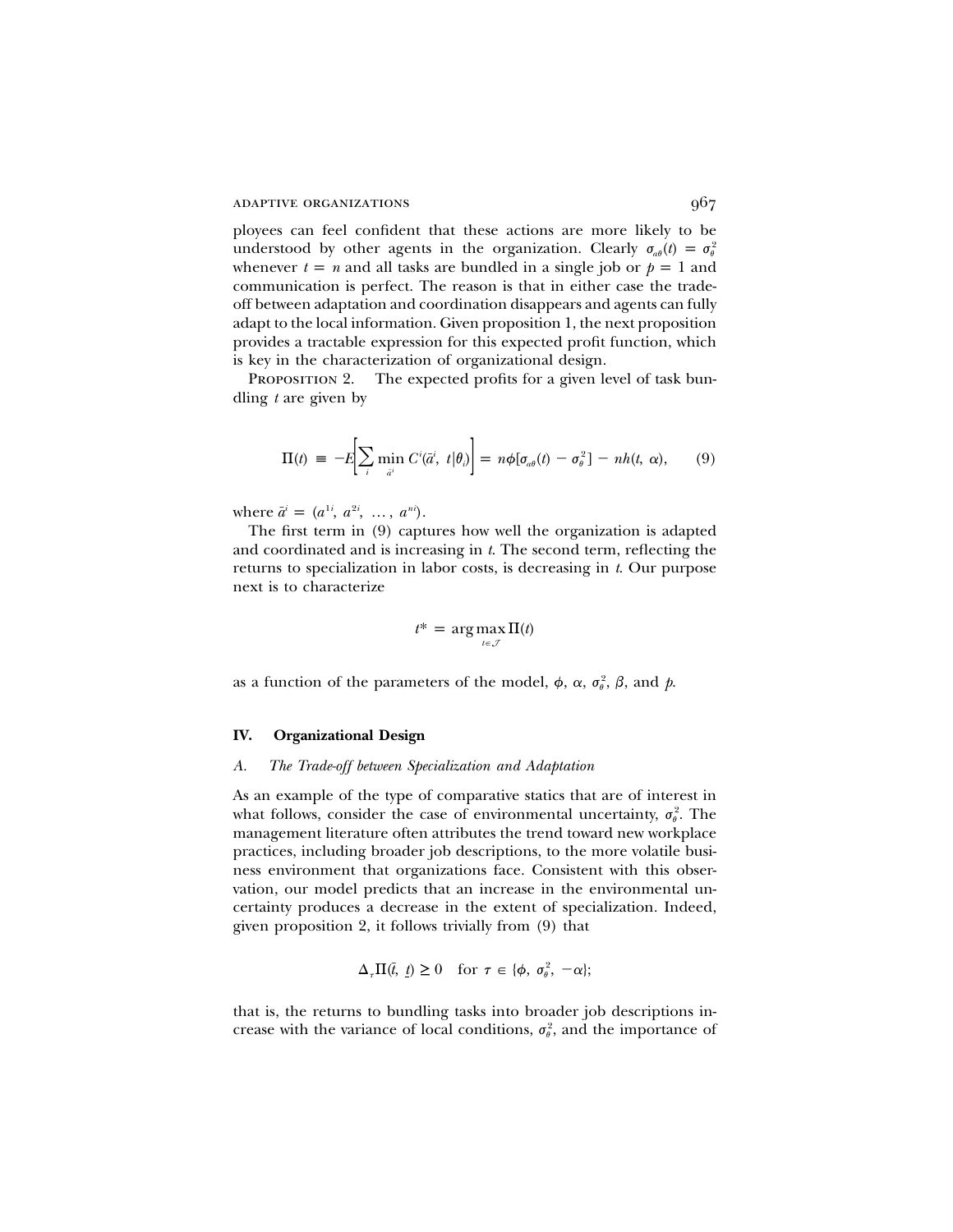adaptation, as measured by  $\phi$ , and decrease in the returns to specialization,  $\alpha$ .<sup>14</sup> Proposition 3 states this formally.

PROPOSITION 3. Task specialization is decreasing in the importance of adaptation,  $\phi$ , and the variance in local circumstances,  $\sigma_{\theta}^2$ , but increasing in the returns to specialization,  $\alpha$ .

COROLLARY 1. The level of employee flexibility  $\sigma_{\alpha\beta}(t^*)$  is increasing in the parameters  $\sigma_a^2$  and  $\phi$  and decreasing in the parameter  $\alpha$ .

Corollary 1 follows trivially from proposition 3, and it is given without proof. Intuitively, organizations can coordinate their activities ex ante by letting employees tightly stick to some preagreed course of action. This type of coordination can be done even in the presence of extensive division of labor, since no communication between workers is required. Alternatively, employees may be given substantial flexibility to adapt their tasks to local circumstances. This requires ex post coordination, using communication and broad job definitions. Since communication is imperfect, however, this may result in substantial coordination problems when individuals are very specialized. A direct implication is that specialization is constrained by the organization's desire to be responsive and adaptive to its environment. An increase in the importance of adaptation, or the variance in local circumstances, then results in broader job definitions and a less extensive division of labor. Conversely, an increase in the returns to specialization reduces the flexibility employees receive to carry out their job.

## *B. The Tenuous Trade-off between Coordination and Specialization*

We now consider the impact of two parameters that directly affect the trade-off between coordination and specialization:  $\beta$ , which characterizes the task interdependence or the importance of coordination, and  $p$ , which characterizes the quality and effectiveness of communication.

*Task interdependence*.—Adam Smith's famous observation that "the division of labor is limited by the extent of the market" has been challenged by both the management literature and economists such as Becker and Murphy (1992). These two strands of the literature have emphasized that, perhaps more important, specialization is mainly constrained by the need to coordinate activities. In particular, a straightforward comparative static prediction in Becker and Murphy's study is

<sup>&</sup>lt;sup>14</sup> With some abuse of terminology we refer to  $\Delta\Pi(\bar{t}, t)$  as the returns to broadening job descriptions from  $t$  tasks per job to  $\overline{t}$  tasks per job, though, more formally, it should be defined as  $\Delta \Pi(\bar{t}, t) / (\bar{t} - t)$ .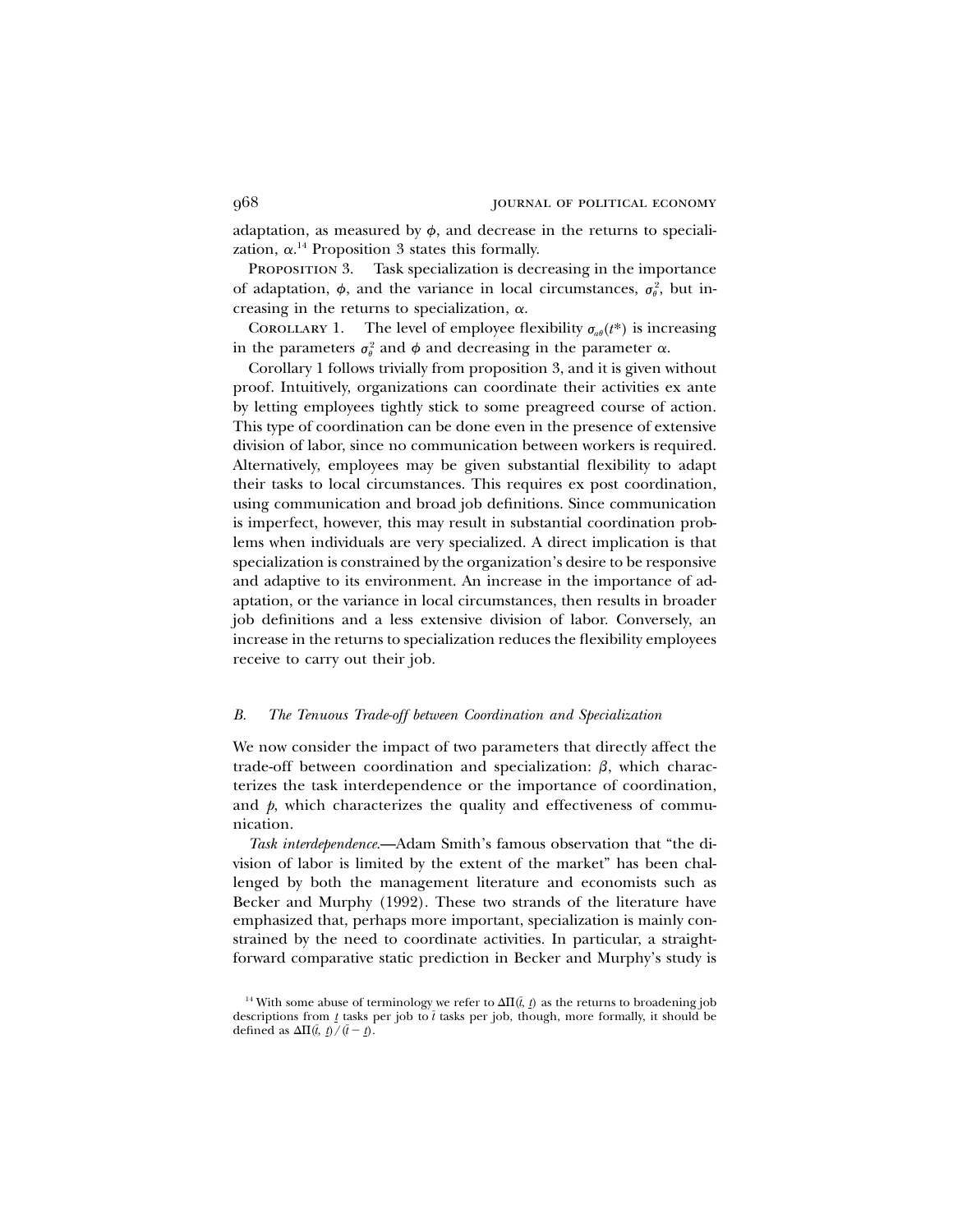that *as coordination costs increase, one should see less specialization*. <sup>15</sup> Taking into account the three-way trade-off between coordination, specialization, and adaptation yields a much more subtle picture.

Indeed, it can be shown that the returns to increasing task bundling from t to  $\bar{t}$  are nonmonotonic in  $\beta$ :

$$
\Delta_{\beta} \Pi(\bar{t}, \underline{t}) \le 0 \quad \text{if and only if } \phi \le \beta (1 - p)(n - \underline{t})^{1/2} (n - \bar{t})^{1/2}. \tag{10}
$$

Thus a higher task interdependence parameter,  $\beta$ , decreases the returns to specialization when  $\phi$  is large and adaptation is important. In this case an increase in  $\beta$  is likely to be accompanied by broader job descriptions, which is the result in Becker and Murphy (1992). Instead, when  $\phi$  is small, an increase in task interdependence boosts the returns to specialization and may result in narrower jobs.

Intuitively, an increase in task interdependence affects two margins. First, for a given level of employee flexibility, it becomes more important to improve coordination by increasing task bundling. This is the effect emphasized in the literature. Second, it pushes the organization to constrain employee flexibility and become less adaptive. This reduces the need for task bundling. The latter effect often dominates when tasks become very interdependent. Indeed, the organization may then choose to eliminate any employee flexibility and fully specialize its employees ( $t^* = 1$ ) since task bundling has no benefit then. Similarly, if  $\beta$  is very small and tasks are virtually independent, task coordination can be neglected and it is optimal to have full task specialization ( $t^* = 1$ ). The next proposition characterizes the optimal level of task bundling as a function of the task interdependence parameter  $\beta$ .<sup>16</sup>

PROPOSITION 4. Assume that  $h(n, \alpha) < \infty$ . (*a*) Then given  $\alpha$ , there exists a unique  $\hat{\phi}$  such that

$$
\lim_{\beta \to \infty} t^* = \begin{cases} n & \text{if } \phi > \hat{\phi} \\ 1 & \text{if } \phi < \hat{\phi}, \end{cases}
$$

and  $\hat{\phi}$  is increasing in  $\alpha$ . (*b*) Let  $t^*(\beta)$  be the optimal level of task bundling given  $\beta$ , and  $\beta = \min \{ \arg \max_{\beta} t^*(\beta) \}$ . Then if  $\phi < \phi$ ,  $t^*$  is decreasing in  $\beta$  for  $\beta \geq \beta$ .

<sup>&</sup>lt;sup>15</sup> Becker and Murphy do not model the sources of the coordination costs that specialization would bring, however, nor any form of communication between the parties, so their model has limited organizational design implications. They emphasize instead the impact of growth in human capital on the extent of specialization.

<sup>&</sup>lt;sup>16</sup> There is some supportive empirical evidence that more task interdependence leads to more specialization, not less. In a study of Japanese vs. U.S. organizational practices, Lincoln, Hanada, and McBride (1986) show that workers in Japanese firms are less specialized than their U.S. counterparts. In order to find the determinants of specialization, they regress task specialization on several variables, of which task interdependence is one (see their table 3.) The coefficient on task interdependence is positive and significant at the 10 percent level. The table is partly reproduced in Dessein and Santos (2003).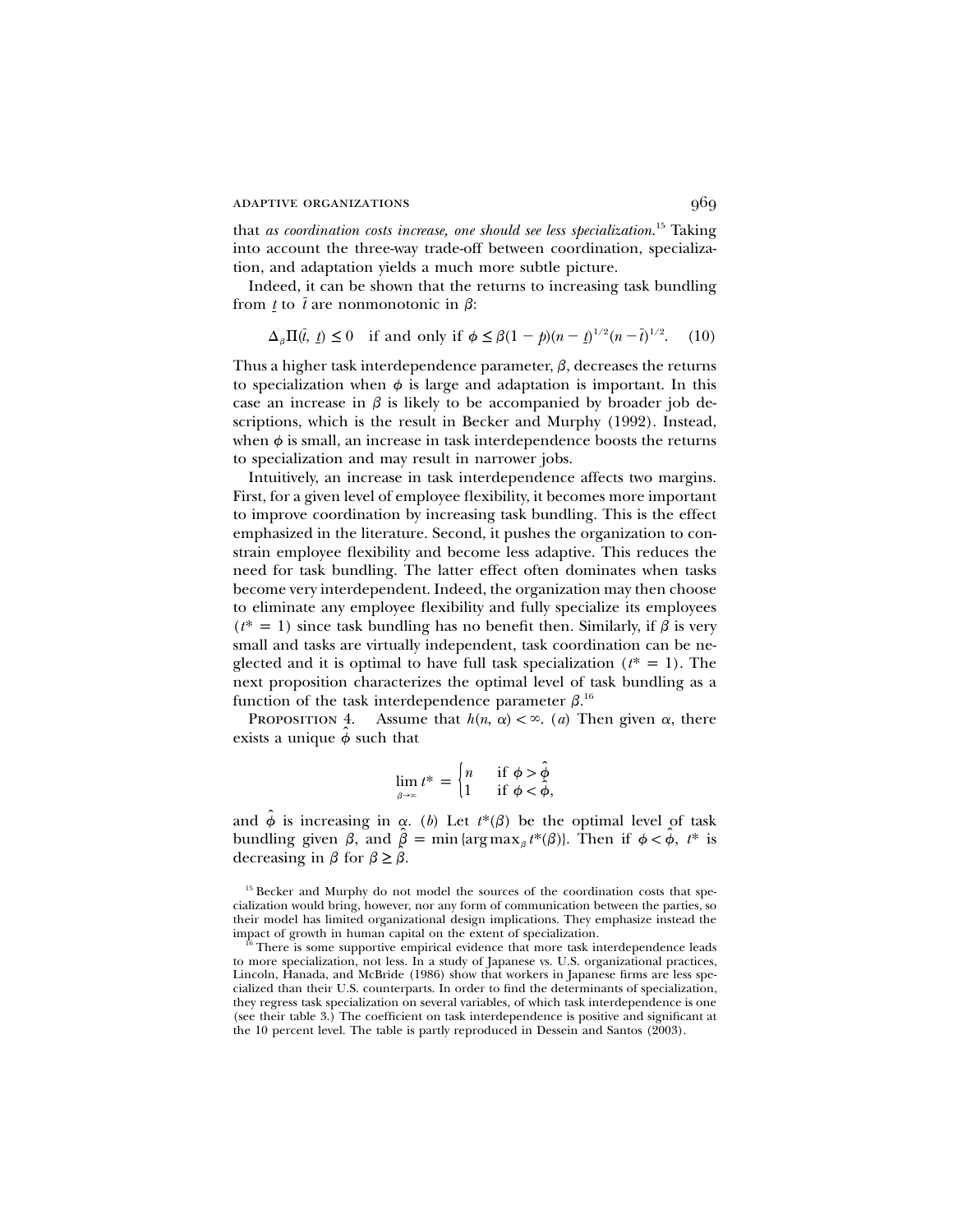

Fig. 1.—Optimal task bundling  $t^*$  as a function of the importance of coordination,  $\beta$ , for the case considered in example 1. The continuous line, denoted  $\phi$  high, shows  $t^*$ when the importance of adaptation is high,  $\phi > \hat{\phi}$ , where  $\hat{\phi}$  is given in proposition 4; the dashed line, denoted  $\phi$  low, shows  $t^*$  as a function of  $\beta$  when the importance of adaptation is low,  $\phi < \phi$ .

Proposition 4 formalizes the intuition described above: As task interdependence increases without bound, the organization becomes fully specialized when the costs of not adapting to the local circumstances, as captured by  $\phi$ , are below a certain cutoff value  $\hat{\phi}$ . In this case,  $t^*$  is increasing in task interdependence whenever  $\beta$  is below a certain cutoff value,  $\hat{\beta}$ , as Becker and Murphy (1992) would have it, whereas it is decreasing afterward. Thus the organization goes from an ex post coordination mode to an ex ante coordination one, which is rigid and nonadaptive. Example 1 next illustrates these findings.

EXAMPLE 1. Assume that the number of tasks is  $n = 12$ , the quality of communication is  $p = 0$ , and the variance of local conditions is  $\sigma_{\theta}^2 = 2$ . The specialization costs are

$$
h(t, \alpha) = \frac{\alpha}{1 + (n - t)}
$$
 with  $\alpha = 1$ .

It can be easily calculated that in this case  $\hat{\phi} = .45$ . Figure 1 plots the level of task bundling,  $t^*$ , as a function of  $\beta$  for an organization for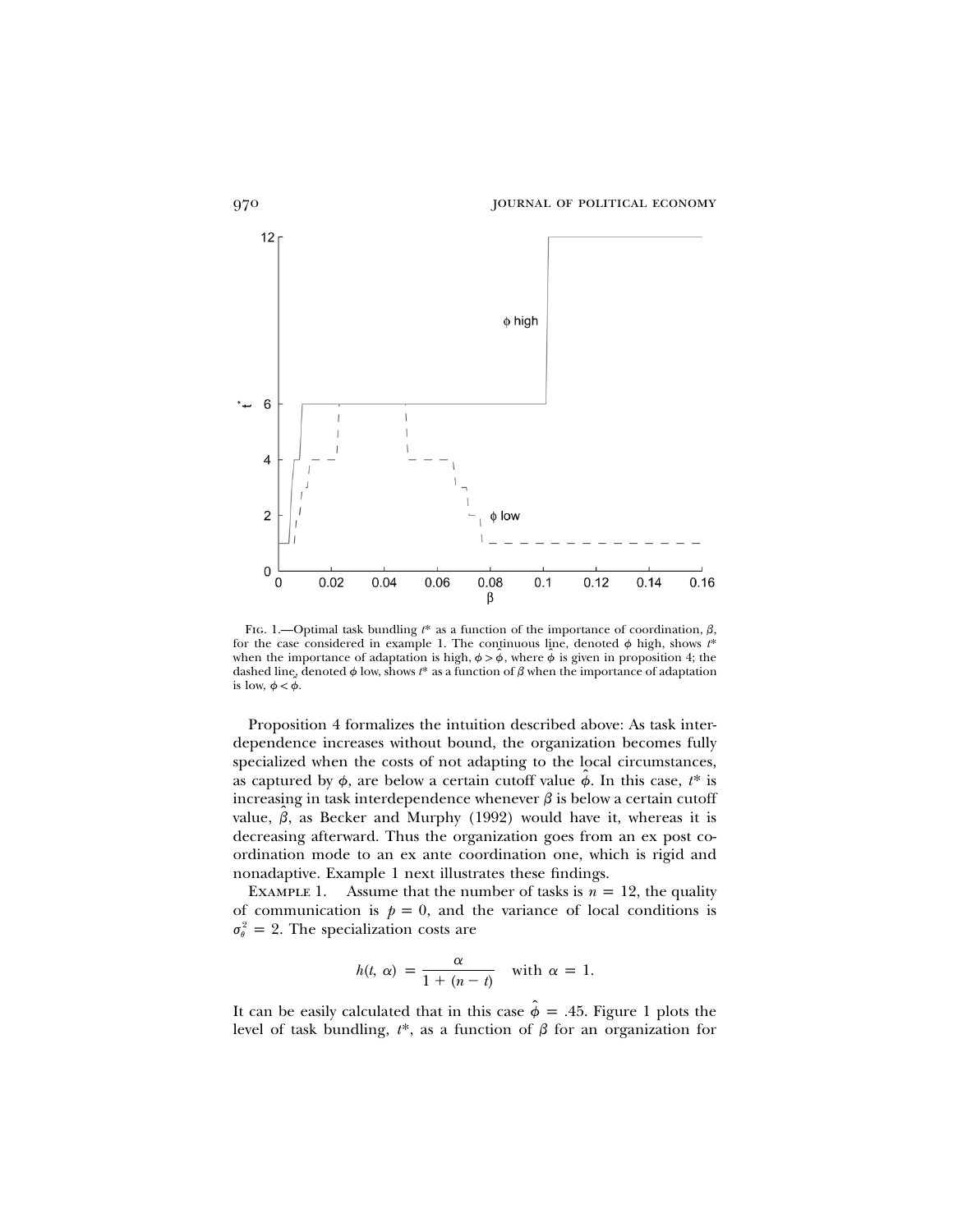which  $\phi < \phi = 1.45$  (the thick line) and a second one for which  $\hat{\phi} >$  $\phi = .23$  (the dashed line). For the organization for which  $\phi > \phi$ , adaptation is sufficiently important that  $t^*$  is always increasing in  $\beta$ . Instead for the second organization, where  $\phi < \phi$ , the extent of specialization is nonmonotone in the importance of coordination.

*Communication quality*.—Perhaps it is most natural to coordinate specialized activities through communication. Employees spend a substantial amount of their time communicating with each other in the workplace: Meetings, conference calls, voice mails, and writing and reading electronic mail dominate the modern professional environment. An important question, therefore, is how improvements in communication technology or differences in the ease of communication affect specialization. For instance, if, for logistical or epistemological reasons, the transmission of information is easier in certain economic processes or activities, do we expect to see more or less specialization?

Bolton and Dewatripont (1994) and Garicano (2000), among others, have addressed this issue in different settings.<sup>17</sup> These authors identify an important trade-off between specialization and communication costs, namely, that one should expect to see more specialization as communication costs decrease and coordination becomes easier. This logic, however, ignores that organizations take advantage of lower communication costs or improved communication to become more adaptive, requiring more ex post coordination. Just as a price decrease may increase overall expenditures because demand is elastic, improvements in communication quality may therefore increase the need for task bundling.

In very much the same way as a change in  $\beta$ , an improvement in the quality of communication affects two margins. First, for a given level of employee flexibility, it will be easier to coordinate specialized activities, reducing the need for task bundling. This is the effect emphasized by Bolton and Dewatripont (1994) and Garicano (2000). Second, as coordination through communication improves, the organization will find it optimal to increase employee flexibility and become more adaptive. This favors more task bundling in order to reduce coordination failures.

As we show next, when communication channels are very poor, task bundling then often increases as communication technology improves. Intuitively, when communication is very poor, organizations often choose to limit the need for ex post coordination by limiting employee flexibility. In the latter case, improvements in communication will typically be *complementary* to broader task assignments. In particular, they

<sup>&</sup>lt;sup>17</sup> Bolton and Dewatripont (1994) consider the returns to division of labor in information processing. Garicano (2000) considers vertical specialization in knowledge acquisition, where some agents may specialize in solving more difficult problems.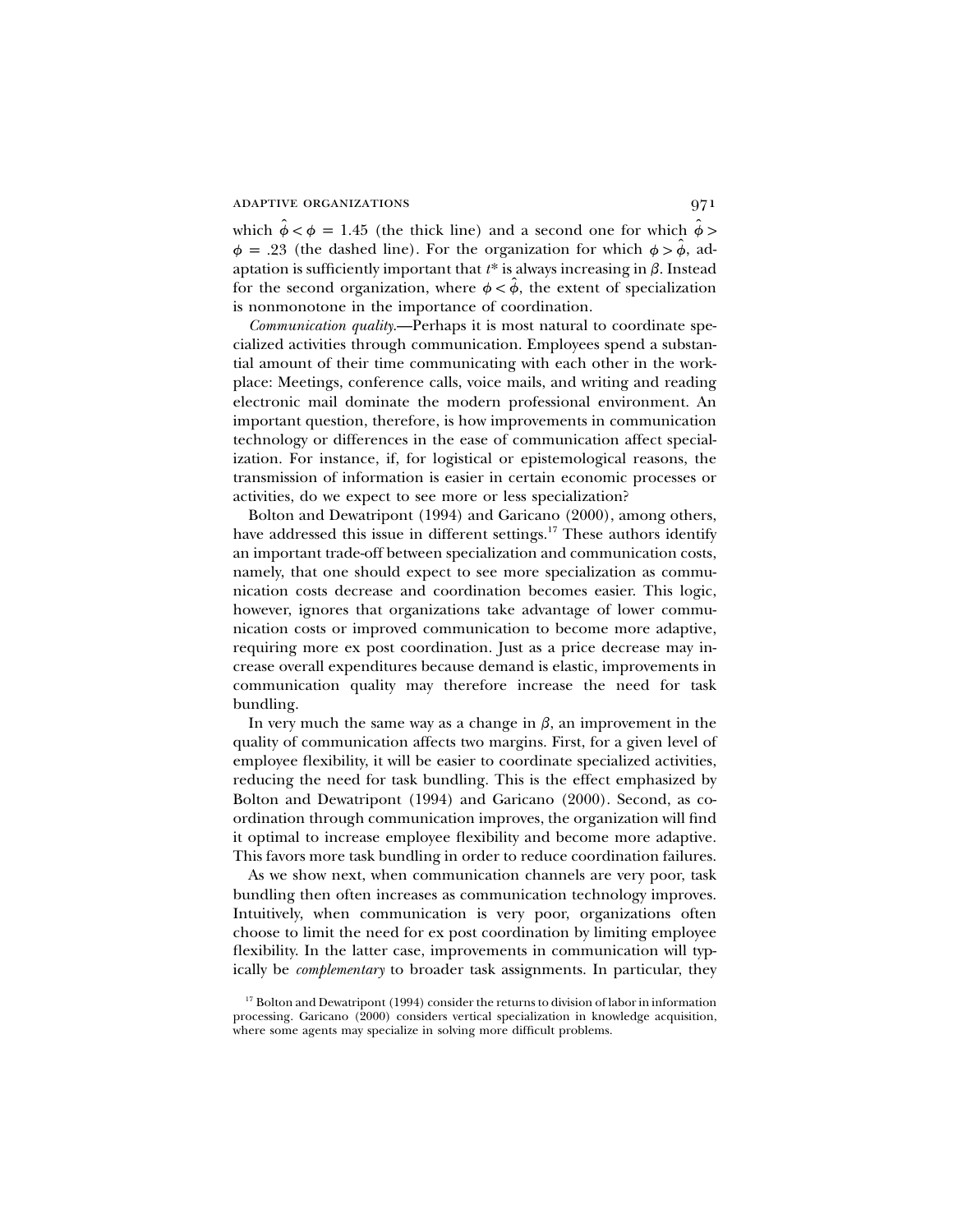

FIG. 2.—Optimal task bundling,  $t^*$ , as a function of the quality of communication,  $\dot{p}$ , for the case considered in example 2.

may transform this very rigid and specialized organization into a flexible organization characterized by substantial employee flexibility and broad task assignments. As communication technology further improves, however, the benefits of task bundling in terms of reduced coordination failures become smaller and smaller. Task bundling and improvements in communication technology then become *substitutes*, and task specialization increases again. The next example illustrates the nonmonotonicity of  $t^*$  with respect to  $\phi$ .

Example 2. As before we consider the case of a production process in which  $n = 12$  and  $\sigma_{\theta}^2 = 2$ . Also,  $\beta = 1$  and  $\phi = 3$ . Finally, the specialization costs are given by

$$
h(t, \alpha) = \alpha \frac{t}{n-t},
$$

where  $\alpha = 1$ . Figure 2 shows the level of task bundling,  $t^*$ , as a function of  $p$  for this economy. As can be seen in the figure, for sufficiently low values of *, improvements in communication quality, as measured by*  $*p*$ *,* lead to *more* task bundling, not less. Only when *p* is close to one, further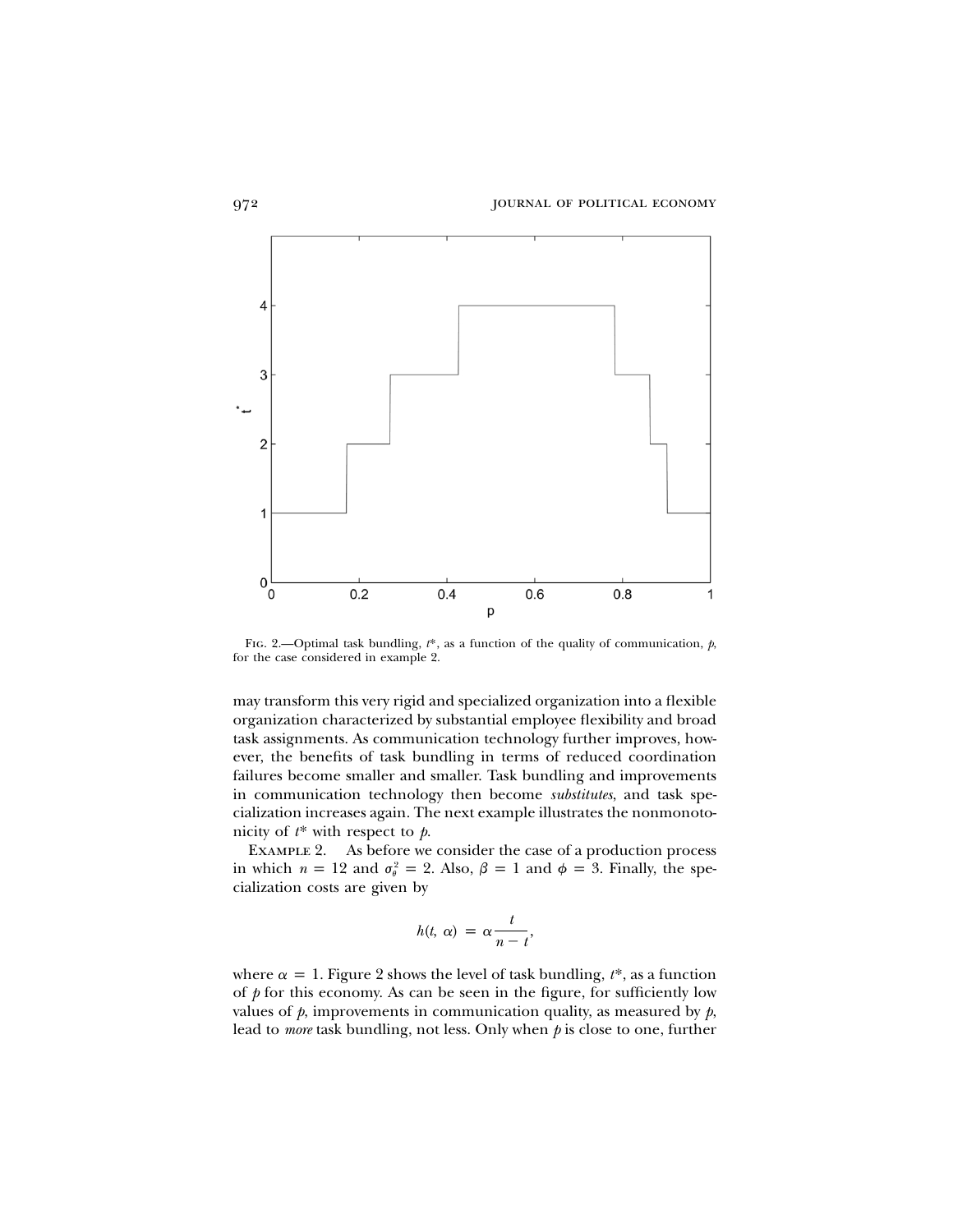improvements in the quality of communication result in the standard increase in specialization.

Formally, and from the same steps to derive (10) above,

$$
\Delta_p \Pi(\bar{t}, \underline{t}) \ge 0 \quad \text{if and only if } \phi \le \beta (1 - p)(n - \underline{t})^{1/2} (n - \bar{t})^{1/2}. \tag{11}
$$

Hence improvements in the communication quality boost the returns to increasing task bundling from t to  $\bar{t}$  when the coordination costs,  $\beta$ , are high, the quality of the communication, *p*, remains low, or when, even after the additional task bundling,  $\bar{t}$  stays low as well. The following proposition characterizes the optimal degree of task bundling as a function of *p*.

PROPOSITION 5. (*a*) Given  $\alpha$ , there exists a unique  $\hat{\phi}$  such that

$$
\lim_{p \to 0} t^* = 1 \quad \text{if and only if } \phi < \hat{\phi},
$$

where  $\hat{\phi}$  is increasing in  $\alpha$ . (*b*) Let  $t^*(p)$  be the optimal level of task bundling given *p* and  $\hat{p} = \min \{ \arg \max_{b} t^*(b) \}$ . Then if  $\phi < \hat{\phi}$ ,  $t^*$  is increasing in  $p$  for  $p \leq \hat{p}$ .

# *C. Convexities in Organizational Design*

An important feature of the organizational problem under study is that it is a highly convex one. Indeed, let  $\frac{t}{\sqrt{t}} < \bar{t} \in \mathcal{J}$ . Then from (8),

$$
(\bar{\bar{t}}-\bar{t})^{-1}\Delta \sigma_{a\theta}(\bar{\bar{t}},\bar{t}) > (\bar{t}-\underline{t})^{-1}\Delta \sigma_{a\theta}(\bar{t},\underline{t}).
$$

Since, from (9), profits are linear in the level of employee flexibility  $\sigma_{\alpha\beta}(t)$ , it follows that as long as  $h(t, \alpha)$  is not "too convex," organizations exhibit increasing returns to task bundling. Therefore, even when a change from t to  $\bar{t}$  reduces profits, a change from t to  $\bar{t}$  may actually increase profits. Intuitively, when jobs are very specialized, employees receive little flexibility, and hence there is not much value to increasing task bundling. The broader the job description, however, the more flexibility employees receive, which in turn increases the returns to further increasing task bundling.

A direct consequence is that, in the latter case, organizations tend to be of two distinct types. Either they are very rigid and specialized and rely on ex ante coordination or they will exhibit substantial employee flexibility and rely on extensive ex post coordination through task bundling. It follows that organizations may be very sensitive to small changes in the importance of adaptation,  $\phi$ , or task uncertainty,  $\sigma_{\theta}^2$ , which can result in a dramatic and discrete organizational change. Similarly, from (10) and (11), starting with an organization with  $t$  tasks per job, a higher  $\beta$  or smaller  $\beta$  may reduce the returns to increasing the tasks per job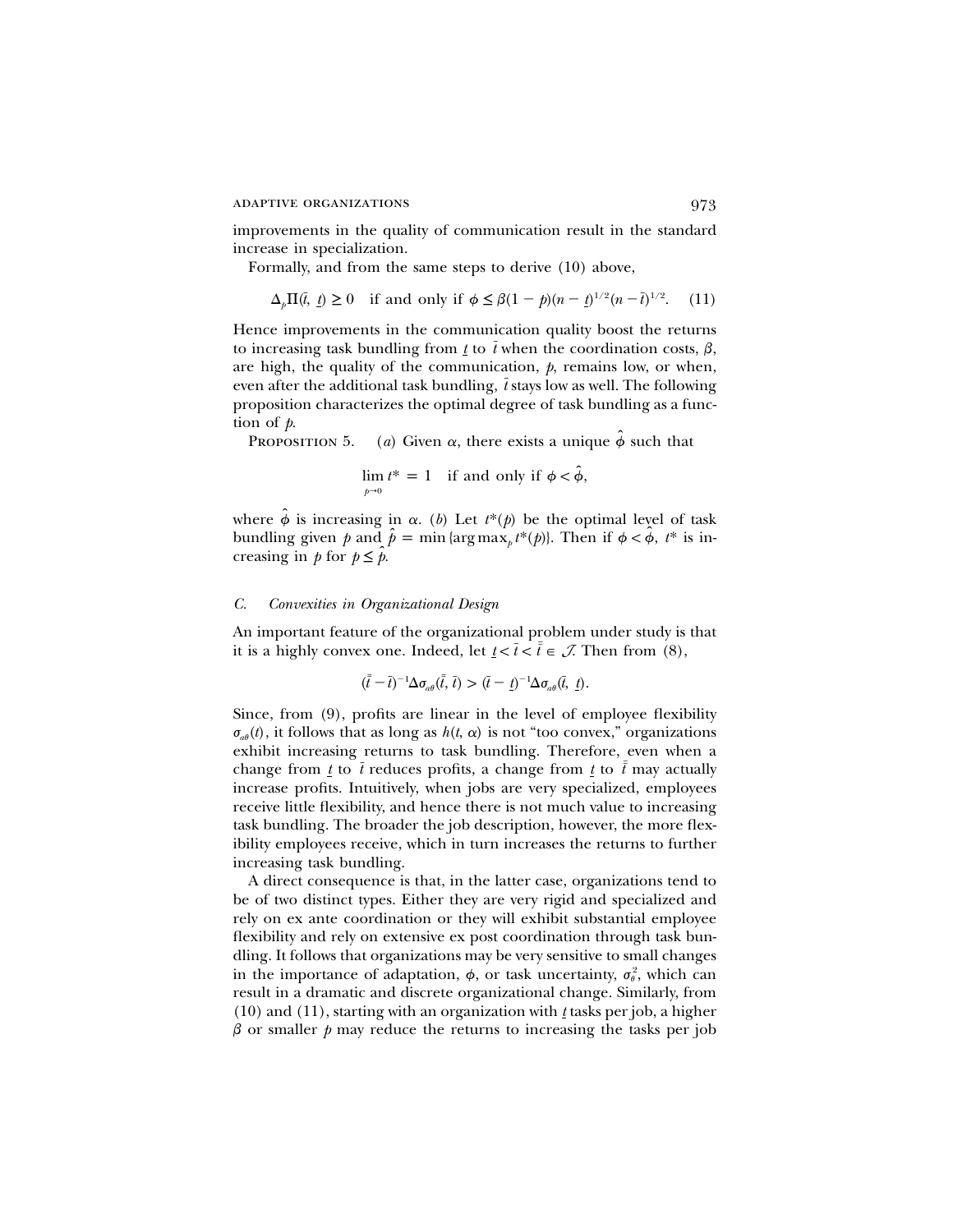to  $\bar{t}$  but may actually increase the returns to going to an organization with even broader job descriptions  $\bar{t} > \bar{t}$ . Hence, small changes in task interdependence or small improvements in communication technology can result in big changes in organizational design.

# **V. Communication as an Organizational Choice**

In the previous section we showed how an *exogenous* improvement in communication affects specialization in a nontrivial way. This section shows that when organizations choose the quality or intensity of communication *endogenously*, broad task assignments, employee flexibility, and intensive communication are *complementary organizational choices*. We start by endogenizing communication quality in subsection *A*. Subsection *B* then discusses the complementarity between task bundling and investments in communication quality and generalizes the unambiguous comparative static predictions obtained in the previous section. Finally, subsection *C* illustrates the robustness of the tenuous trade-offs between specialization and coordination, and specialization and communication technology.

### *A. Endogenizing Communication Quality*

We assume that the organization can achieve the level of communication quality *p* at the cost  $g(t, p, \delta)$  with

$$
g_p \ge 0
$$
,  $g(t, 0, \delta) = g_p(t, 0, \delta) = 0$ ,  $\lim_{p \to 1} g_p = \infty$ . (12)

We interpret  $g(p, t, \delta)$  as the opportunity cost to the organization of having workers engaged in regular meetings, conference calls, and electronic mail conversations rather than in production itself. Similarly, the organization can improve communication channels by job rotation or team events or by hiring employees with knowledge or skills that span across job boundaries. In  $g(t, t, \delta)$ ,  $\delta$  parameterizes communication technologies, and we assume that

$$
g_{\delta} > 0, \quad g_{\rho\delta} > 0. \tag{13}
$$

The functional form of organizational profits can be trivially updated to account for the communication cost as

$$
\Pi(t, p) = n\phi[\sigma_{a\theta}(t, p) - \sigma_{\theta}^{2}] - nh(t, \alpha) - g(t, p, \delta),
$$

where  $\sigma_{a\theta}(t, p)$ , the level of employee flexibility, is given by (7) and is now a function of *p* as well.

Modeling the communication costs can be done in various ways, but in order to establish our results, it is enough to impose one additional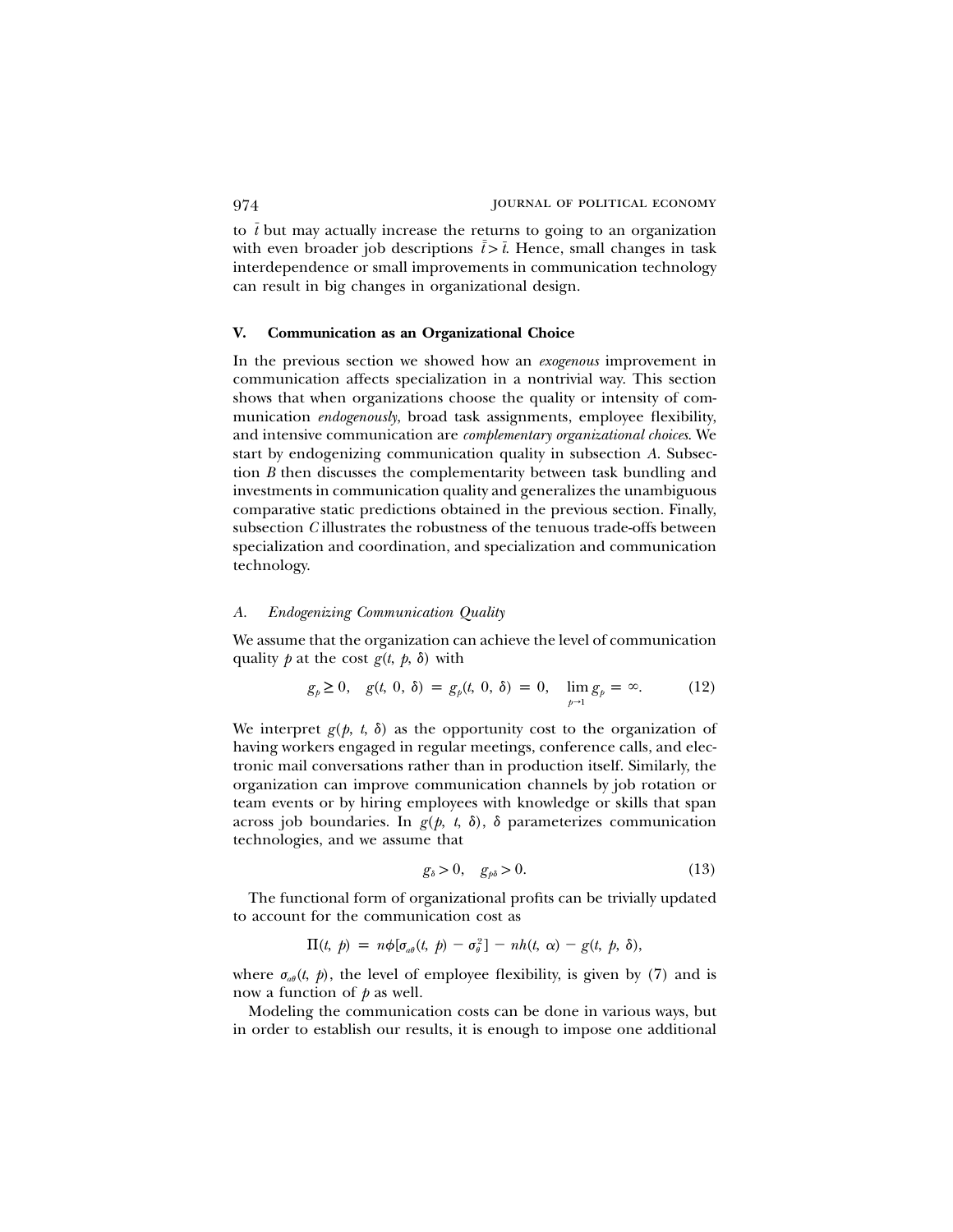assumption on these costs. Let

$$
\tilde{g}(t, p, \delta) = \left[\frac{2}{n(n-t)}\right]g(t, p, \delta),
$$

which is the communication cost per unbundled task pair  $(i, j)$  with  $j \notin \mathcal{T}(i)$ . Then we make the following assumption.

Assumption 1.  $\Delta_{\rho} \tilde{g}(\bar{t}, \underline{t}) = \tilde{g}_{\rho}(\bar{t}, \rho, \delta) - \tilde{g}_{\rho}(\underline{t}, \rho, \delta) \leq 0.$ 

Assumption 1 says that the marginal cost (per unbundled task pair) of increasing the quality of the communication is weakly lower when agents are less specialized, and it is verified for at least three reasonable communication technologies: task-to-person, task-to-task, and person-toperson. We elaborate on these different forms of communication next.

Perhaps the most natural way to introduce communication costs in our model is to assume that agents incur a cost  $m(p, \delta)$  each time they communicate the choice of a primary action to another agent. Since each agent must communicate the primary action of each assigned task to  $(n/t) - 1$  other agents, this yields a total communication cost  $g(t, p,$  $\delta$ ) =  $n[(n/t) - 1]m(p, \delta)$ . Assuming  $m_b > 0$ , we can immediately verify that  $\Delta_{p} \tilde{g}(\bar{t}, t) < 0$ . We will refer to this technology as *task-to-person* communication.

Alternatively, the choice of a primary action  $a^{\mu}$  may need to be communicated  $n - t$  times. This assumption is realistic if the way a particular task is carried out cannot be easily summarized and affects different tasks differently. For each task pair, the agents in charge must then discuss how to coordinate these two tasks.<sup>18</sup> Thus a worker in charge of tasks *j* and *k* may understand what the choice of  $a^i$  means for task *j* and set  $a^{ji} = a^{ii}$ . But because communication is *task-to-task*, he may not understand what it means for task *k*, so he sets  $a^{ki} = \hat{\theta}^i$ . Since there are now  $n(n - t)$  as opposed to  $n[(n/t) - 1]$  communication channels, this yields  $g(t, p, \delta) = n(n-t)m(p, \delta)$  and  $\Delta_p \tilde{g}(\bar{t}, t) = 0$ .

Finally, communication can be *person-to-person*. This is the relevant communication technology when employees may need to get to know each other better, socialize, establish trust, or simply find a time to meet in order to discuss all their coordination needs. In this case, the number of channels is the number of employee pairs, which is  $.5(n/t)[(n/t)$ 1]. Thus now  $g(t, p, \delta) = .5(n/t)[(n/t) - 1]m(p, \delta)$ . Again, one can immediately verify that  $\Delta_p \tilde{g}(\bar{t}, t) < 0$ .

Notice that under task-to-person and person-to-person communication, the marginal cost to improving the coordination between two unbundled tasks,  $\tilde{g}_n(t, p, \delta)$ , is decreasing in the level of task bundling.

<sup>&</sup>lt;sup>18</sup> For example, in the case of product development at Kodak, improvements implemented by the shutter designers are likely to have different implications for the camera body designers and the film mechanism designers.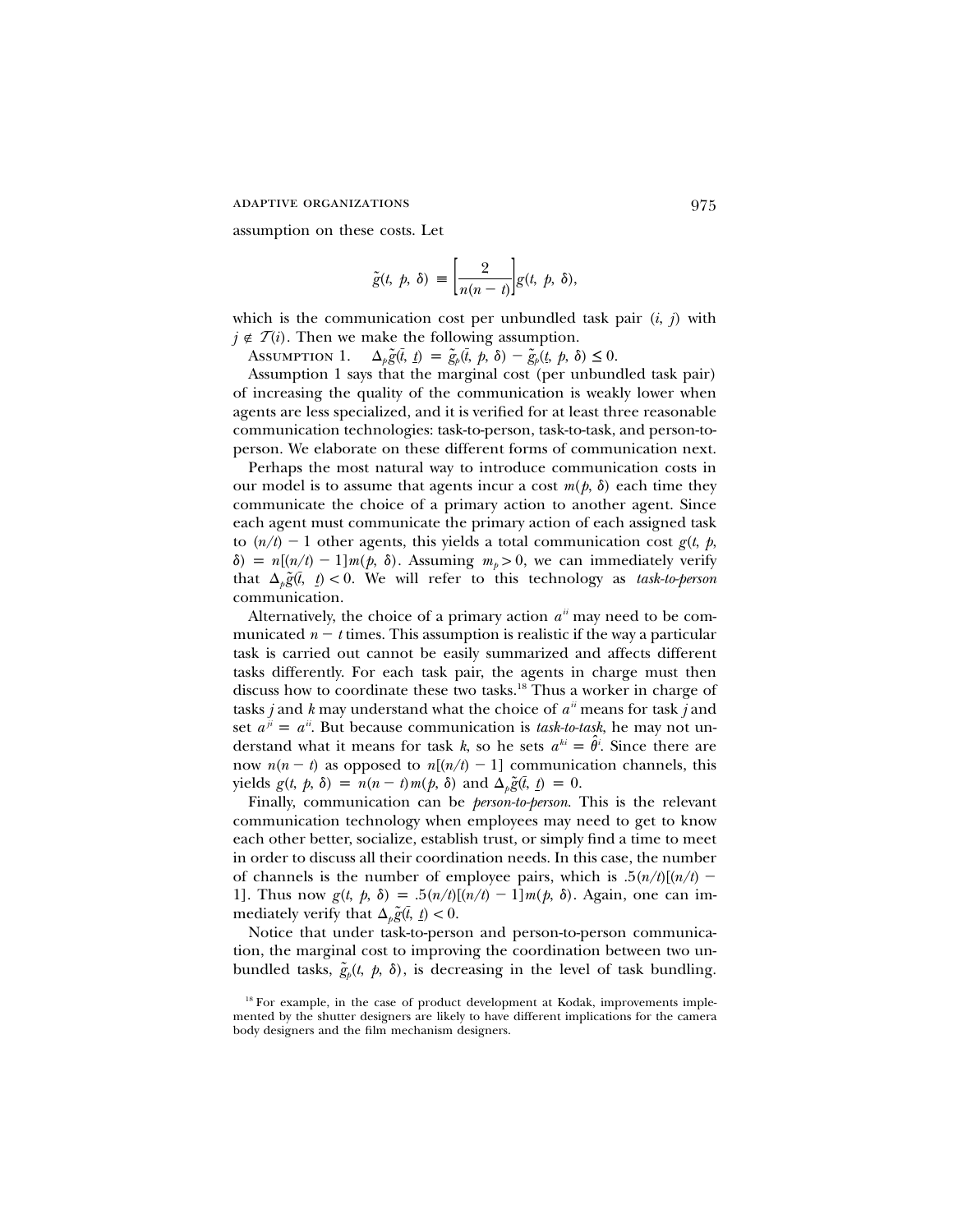These technologies thus introduce a mechanical complementarity between *p* and *t*. In contrast, under task-to-task communication, any observed complementarity between *p* and *t* is purely organizational since  $\Delta_{p} \tilde{g}(\bar{t}, t) = 0$ . To emphasize such organizational complementarities, our examples below will focus on task-to-task communication.

We next characterize

$$
(t^*,\ p^*)\ =\ \arg\max_{t\in\mathcal{J},p\in[0,1]}\Pi(t,\ p)
$$

as a function of the parameters of the model,  $\phi$ ,  $\alpha$ ,  $\sigma_{\theta}^2$ ,  $\beta$ , and  $\delta$ .

#### *B. Complementarities in Organizational Design*

We now show how for any given communication technology  $g(t, p, \delta)$ that satisfies assumption 1, broad job assignments, *t*, and investments in communication quality, *p*, are complementary instruments of organizational design *at the optimum*. Indeed, since task bundling improves coordination, employees with broader jobs have more flexibility in carrying out their tasks. This in turn increases the need to improve communication between those tasks that are not yet bundled. Similarly, when two tasks become better coordinated because of increased time spent on communication, employees are optimally given more flexibility, increasing the benefits of bundling each of these tasks with *other* unbundled tasks.

But, how do investments in improved communication between two unbundled tasks affect the incentives to bundle these two tasks into one job? On the one hand, the higher these investments in communication, the more the organization saves on communication costs by bundling tasks *i* and *j*. For example, agents may be forced to spend half of their time in meetings in order to achieve a smooth coordination. This can be avoided if one agent carries out both tasks *i* and *j*. On the other hand, higher investments in communication quality also reduce the benefits of making coordination "perfect" through bundling. As shown in Appendix B, when  $p$  is optimally chosen, these two effects cancel each other; thus the only remaining effect of more intensive communication between tasks *i* and *j* is that of increased incentives to bundle *i* or *j* with a third task  $k^{19}$ . Below we return to the complementarity between communication quality and task bundling more formally using the language of supermodularity.

A direct consequence of this complementarity is that we will see more task bundling if the organization can simultaneously improve commu-

<sup>&</sup>lt;sup>19</sup> It is in this sense that the complementarity between task bundling and the quality of the communication channels holds at the optimum, but not necessarily for values of *p* that are below the optimal one.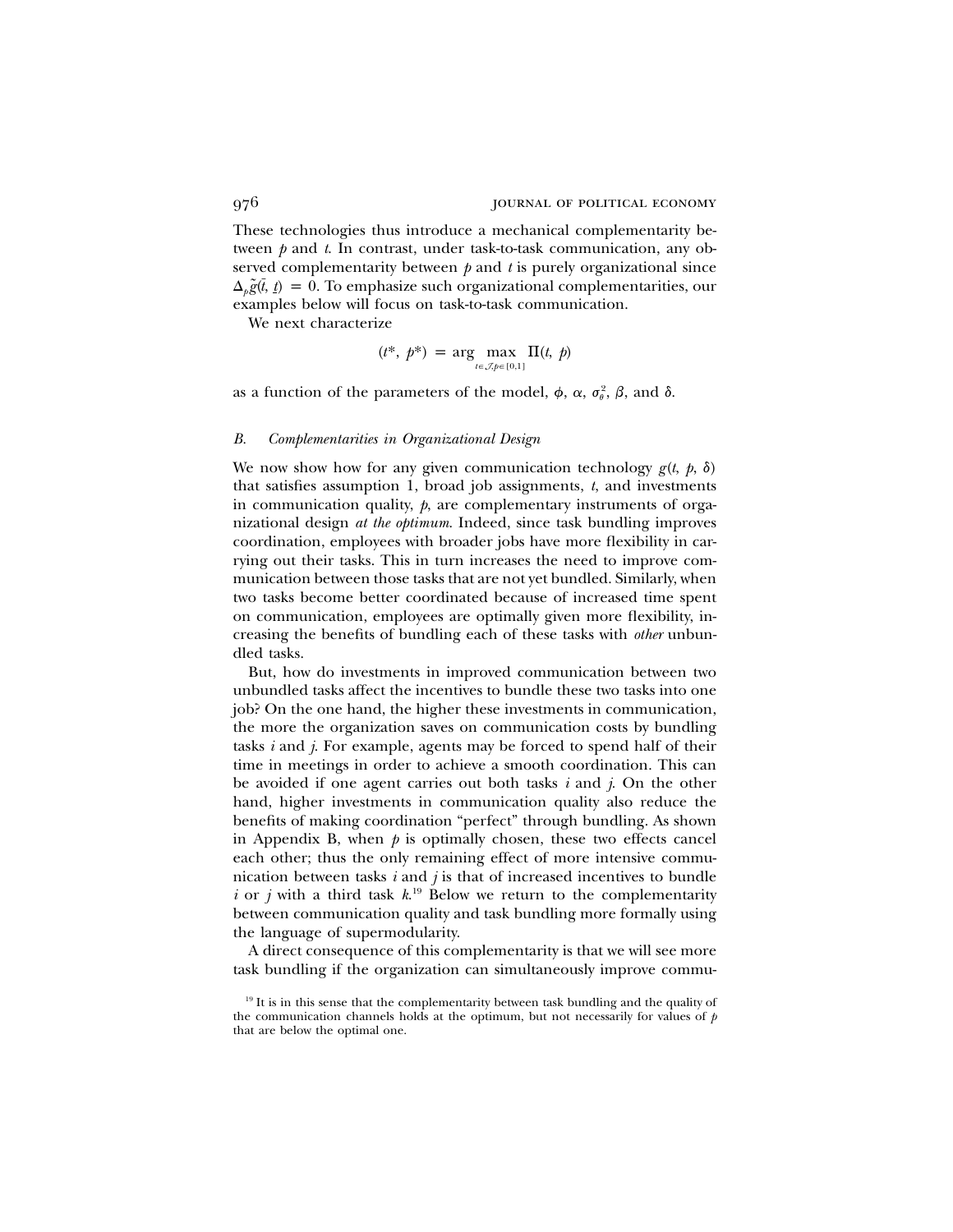nication between unbundled tasks. Similarly, the choice variables *p* and *t* will move up or down together in response to changes in exogenous parameters, yielding a number of robust comparative static predictions, which we formalize in proposition 6 below. To focus on interior solutions, we make the following assumption, which guarantees that there is always a unique (interior) solution for the quality of communication.

ASSUMPTION 2. The expected profit function  $\Pi(t, p)$  is strictly quasiconcave in *p*. 20

PROPOSITION 6. Given assumptions 1 and 2, task bundling,  $t^*$ , and the quality of communication channels,  $p^*$ , are increasing in the parameters  $\sigma_{\theta}^2$  and  $\phi$  and decreasing in the parameter  $\alpha$ .

COROLLARY 2. The level of employee flexibility  $\sigma_{a\theta}(t^*, p^*)$  is increasing in the parameters  $\sigma_a^2$  and  $\phi$  and decreasing in the parameter  $\alpha$ .

Proposition 6 generalizes the comparative static results of proposition 3 for the case in which communication is endogenous. Thus our model predicts that if adaptation to local circumstances becomes more important or the variability of this local environment increases, this will result in more employee flexibility, broader job definitions, and better horizontal communication.<sup>21</sup> Similarly, because of this complementarity, a decrease in the returns to specialization results not only in broader job descriptions but also in more intensive horizontal communication.

Taken together, the complementarity between *p* and *t* and the convexity of the profit function in *t* for those values of *t* for which  $h(t, \alpha)$ is not too convex imply that organizations tend to be of two distinct types: either very rigid, with extensive specialization and limited communication, or very adaptive, with broad tasks and intensive communication between unbundled tasks. The next example illustrates the impact of the complementarity between task bundling and the optimized level of communication quality on organizational design.

Example 3. Assume that communication is task-to-task so that

<sup>&</sup>lt;sup>20</sup> Obviously, this condition will always be verified whenever the expected profit function is strictly concave. A sufficient condition for strict concavity is that  $2\beta^2 \sigma_\theta^2 < \phi g_{\rho \rho}(t, p, \delta)$ , which will always be verified whenever  $\phi$  is large enough or  $\beta$  is small enough.

<sup>&</sup>lt;sup>21</sup> There is empirical support for the proposition that an increase in the variability of the local environment leads to the adoption of new workplace practices. For example, Van de Ven, Delbecq, and Koenig (1976) study the organizational modes of 197 formal work units of an employment security agency depending on whether these units face a high or low degree of task uncertainty. They find that those work units facing high task uncertainty adopt *group coordination modes* that consist of extensive horizontal communication in the form of scheduled and unscheduled meetings and make little use of what they refer to as *impersonal coordination modes* that consist of the use of rules and procedures; the opposite is true for those units facing low task uncertainty (these results are reported as well in tables 4 and 5 in Dessein and Santos [2003]). For additional evidence, see Argote (1982) and Osterman (1994).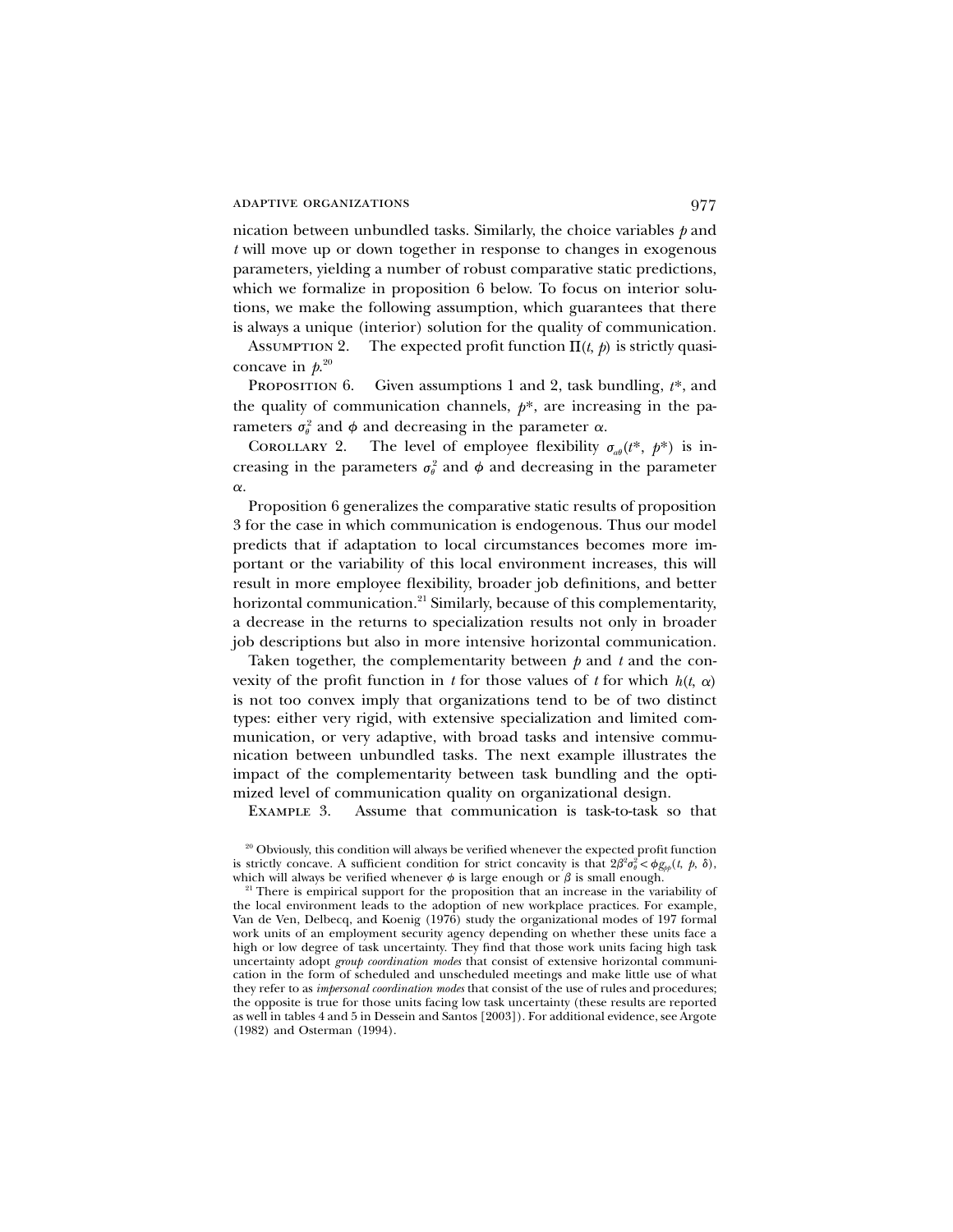

FIG. 3.—Optimal task bundling,  $t^*$ , as a function of the importance of adaptation,  $\phi$ , for the case considered in example 3. The thick line, denoted  $\hat{p}$  endogenous, is the level of task bundling when the quality of communication,  $p^\ast$  , is endogenous. The dashed line, denoted as  $p$  exogenous, is the level of task bundling when the quality of communication is kept fixed at its optimal level for  $\phi = 2$ .

 $g(t, p) = n(n - t) m(p, \delta)$  and

$$
m(p, \delta) = \delta \left( \frac{p^{1+\eta}}{1+\eta} \right),
$$

with  $\delta = 1.85$  and  $\eta = 1.5$ . Also, the coordination parameter is  $\beta = 1$ . The specialization costs  $h(t, \alpha)$  are as in example 2. Finally, as before,  $\sigma_{\theta}^2 = 2$  and  $n = 12$ . The thick line in figure 3, labeled "*p* endogenous," shows  $t^*$  as a function of  $\phi \in (2, 4)$  when the quality of communication, *p*, is optimally chosen. The line labeled "*p* exogenous," the dashed line, denotes  $t^*$  as a function of  $\phi \in (2, 4)$  when instead the quality of horizontal communication is kept fixed at its optimal level for  $\phi = 2$ . As illustrated in the figure, because of the complementarity between *t* and *p*\*, the returns to increasing task bundling are much larger if the organization can simultaneously improve communication between unbundled tasks. Similarly, we see intermediate values of specialization for a much smaller range of  $\phi$ 's if  $\phi$  is endogenous.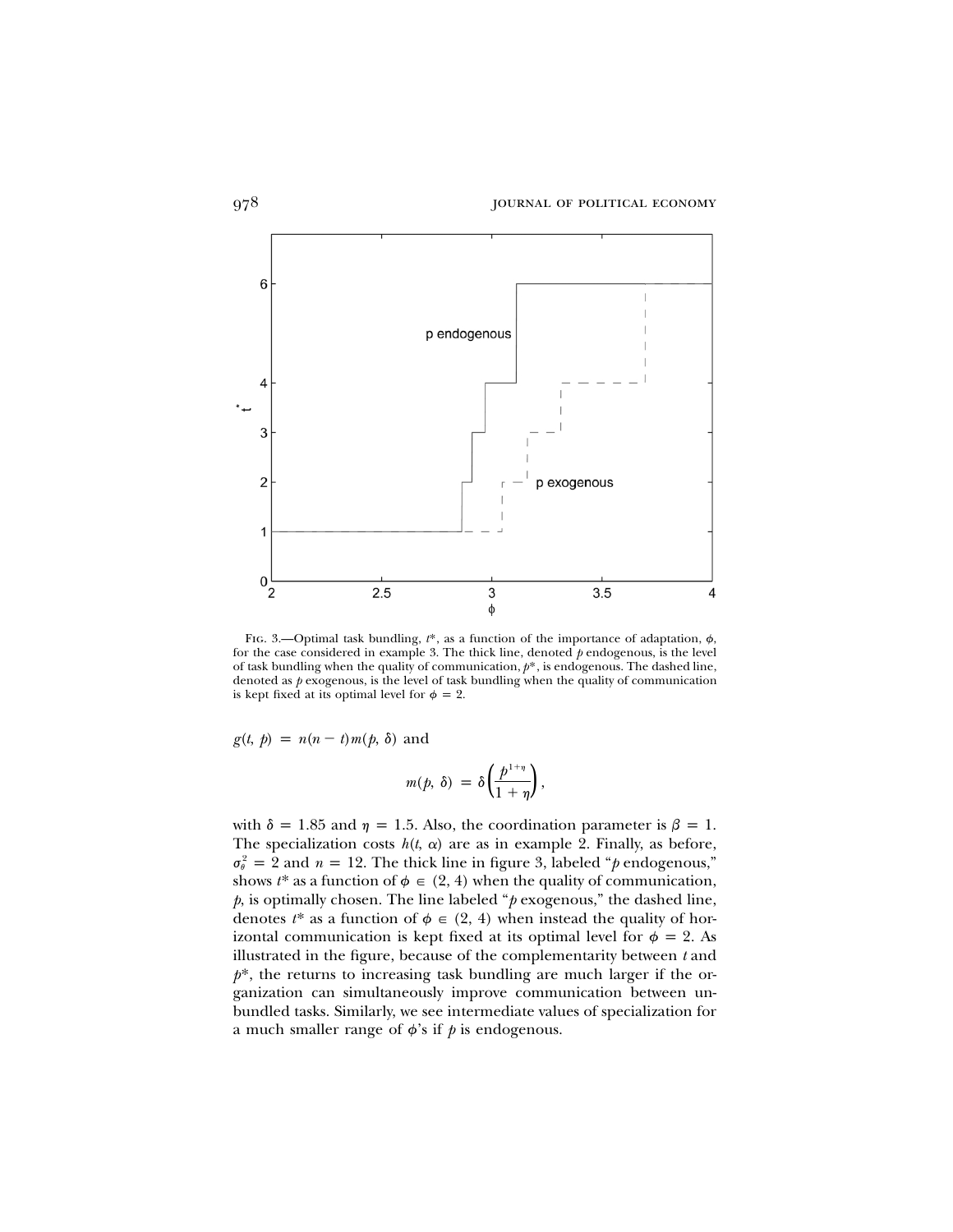An important empirical implication is thus that there should be a positive cross-sectional correlation between task bundling and the use of communication (and, in general, investments in information technology). Brynjolfsson and Hitt (1998, table 2a) provide substantial evidence that this is indeed the case. $22$  In particular, they find that the use of self-managed teams and broad job descriptions correlates positively with several measures of information technology, such as the fraction of employees who use e-mail and have access to general-purpose computers and the total purchase value of computer equipment.<sup>23</sup>

*Complementarity and supermodularity*.—To conclude this subsection, we discuss how the complementarity between *p* and *t* at the optimum can be expressed in terms of supermodularity of the profit function  $\Pi(t)$ , *p*). Roughly speaking, a function is supermodular if the returns to increasing one of the arguments are higher the higher the other arguments. Supermodularity then formalizes the idea of "complementarity" or "fit" among choice variables and allows for unambiguous comparative statics.<sup>24</sup> However,  $\Pi(t, p)$  is not supermodular on the full support of its variables. In particular, if the quality of communication is (inefficiently) low, broader task assignments often become more attractive as communication deteriorates:  $p$  and  $t$  are typically substitutes for  $p \ll p^*$ . The complementarity between *p* and *t* holds only for *optimized levels of communication*. Therefore, in order to prove proposition 6, Appendix B considers the optimized value of profits with respect to  $p$ , where  $p$  is restricted by a lower bound  $\hat{p}$ ,

$$
\pi(t, \hat{p}) = \max_{p \geq \hat{p}} \Pi(t, p), \tag{14}
$$

and shows that  $\pi(t, \hat{p})$  is supermodular in *t*,  $\hat{p}$ , and any parameter  $\tau \in$  $\{\sigma_{\theta}^2, \phi, -\alpha\}$ . Obviously, this change of variables leaves the optimal value of *t* unchanged. Moreover, if for any fixed values of the other variables  $p^*$  is unique, the highest optimal value of p equals  $p^*$ .

<sup>&</sup>lt;sup>22</sup> Similarly, in a well-known study of specialty steel finishing lines, Ichniowski, Shaw, and Prennushi (1995, table 2; 1997) show how the use of formal and informal teams (a proxy for intensive communication) is strongly correlated with broad job assignments. Consistent with our assumption that task specialization reduces labor costs, they also find that narrow job assignments are correlated with less off-the-job training of workers and a less selective recruiting process. They interpret their findings as showing a strong complementarity between new workplace practices.

 $23$  Bresnahan et al. (2002) provide additional evidence for this complementarity, as well as the link with the demand for high-skilled labor. Similar results are obtained by Coutrot (1996) on French data.

<sup>&</sup>lt;sup>24</sup> In particular, if a function of a vector of choice variables  $y = (y^1, \ldots, y^k)$  and an exogenous parameter  $\tau$  is supermodular, then the maximizers  $y^*(\tau)$  will be monotone nondecreasing in the parameter  $\tau$ . For excellent discussions on supermodularity, see Milgrom and Roberts (1990, 1995).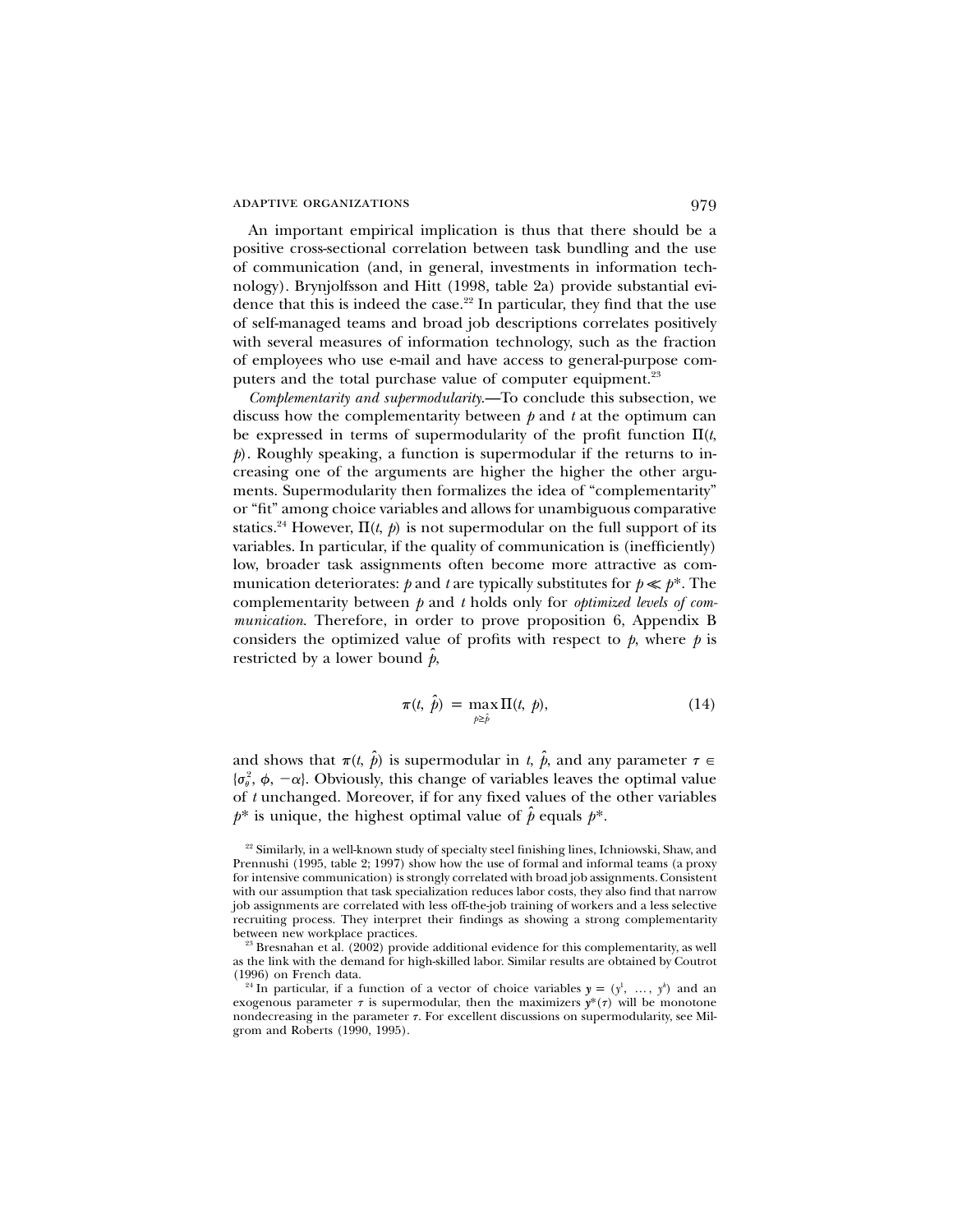

Fig. 4.—Optimal organizational design as a function of the importance of coordination,  $\beta$ , for the case considered in example 3 (continued): *a*, quality of the horizontal communication,  $p^*$ ; *b*, task bundling,  $t^*$ ; *c*, employee flexibility, i.e.,  $\sigma_{a\theta}(t^*, p^*)$ .

#### *C. Task Interdependence, Communication Technology, and Specialization*

*Task interdependence and specialization*.—We saw in Section IV*C* that the extent of specialization was nonmonotonic in the degree of task interdependence  $\beta$ . This result extends when the quality of the communication is an organizational choice variable. Interestingly, also the quality of communication is then nonmonotonic in the degree of task interdependence. The following example illustrates this important result.

Example 3 (continued). We consider example 2 again, but now we set  $\phi = 3$  and investigate the comparative statics with respect to  $\beta$  instead. Figures 4*a* and *b* illustrate, respectively, how the communication quality and task specialization first increase then decrease as a function of  $\beta$ . Moreover,  $p^*$  and  $t^*$  move up and down together in response to changes in  $\beta$ . Figure  $4c$  shows how the level of employee flexibility (per unit of  $\sigma_{\theta}^2$ ) decreases *for a given level* of  $t^*$  and  $p^*$ , but it jumps upward (downward) whenever there is an increase (decrease) in task bundling.

Thus, and perhaps counterintuitively, as the importance of tasks being coordinated increases beyond a certain threshold, investments in com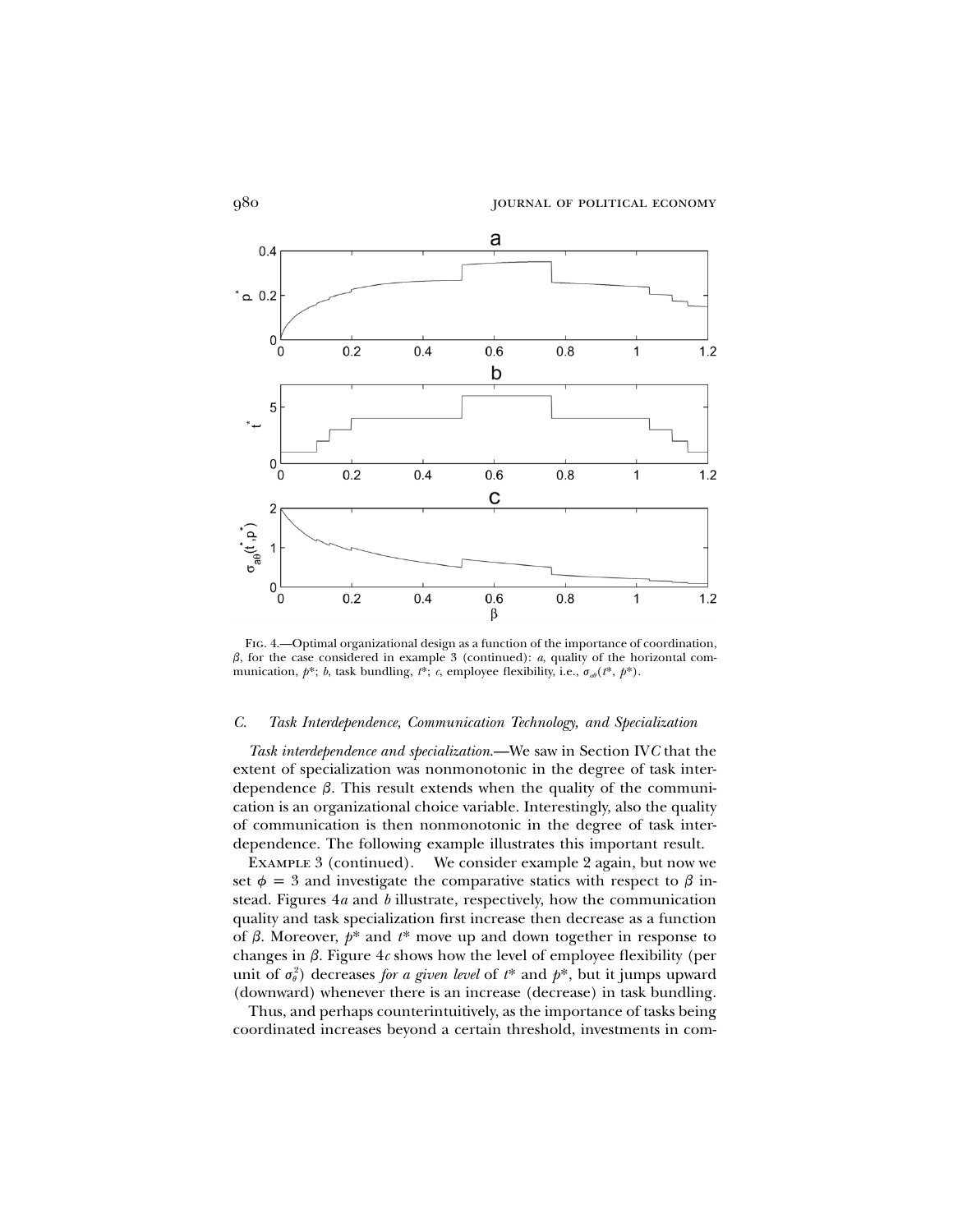munication quality go down rather than up. The reason is that the organization then switches to an ex ante coordination mode with less employee flexibility, diminishing in turn the need for coordination across tasks through task bundling and intensive communication.

*Communication technology and specialization*.—We close this subsection by investigating the effect of an exogenous change in communication technology on task bundling. As the next example shows, the impact of a drop in the cost of communication,  $\delta$ , has an impact on task specialization similar to that of an exogenous increase in the communication quality *p*. In particular, when communication costs are high, a drop in  $\delta$  results in less specialization, not more. The reason is that the organization then moves from a very rigid organization with limited communication, limited employee flexibility, and extensive specialization to an organization that provides employees with more flexibility and maintains coordination across the different tasks through task bundling and intensive communication.

The main difference with our results in Section IV is that even when communication is perfect, there is a role for task bundling. Indeed, task bundling then serves not only to improve coordination but also to save on communication costs.

EXAMPLE 4. As before, communication is task-to-task with  $g(t, p)$ ,  $\delta$ ) as in example 3 and

$$
h(t, \alpha) = \alpha \left( t + \frac{20}{n-t} \right),
$$

with  $\alpha = .25$  and  $\phi = 3$ . The rest of the parameters are as in example 3. Figure 5*a* plots  $p^*$  as a function of  $\delta$ . Figure 5*b* shows the degree of task bundling,  $t^*$ , as a function of  $\delta$ . High values of  $\delta$  result in rigid and specialized organizations. As  $\delta$  falls below 1.205, the organization is transformed from a very rigid and specialized organization ( $t^* = 1$ ) to an organization with substantial task bundling ( $t^* = 6$ ), intensive horizontal communication ( $p^* = 1$ ), and high employee flexibility ( $\sigma_{ab} =$  $\sigma_a^2$ ). Thus, for large communication costs, improvements in communication technology and task bundling are *complements*. Note that even when  $p^* = 1$ , there is still a role for task bundling in reducing communication costs. Only when the communication cost parameter  $\delta$  falls below .858, communication has become sufficiently cheap as to warrant more specialization. Thus task bundling and improvements in communication technology are *substitutes* when communication costs,  $\delta$ , are sufficiently small.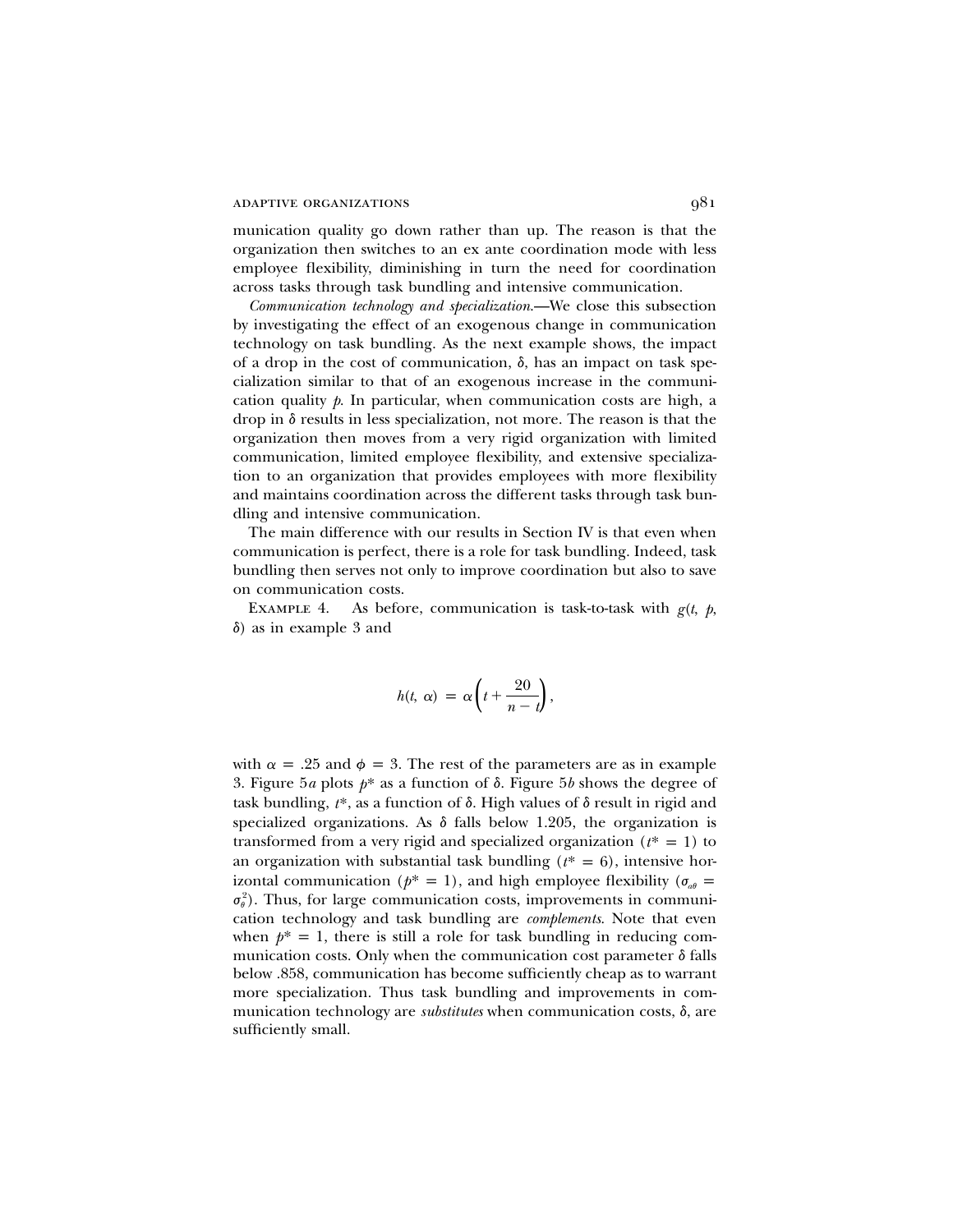

Fig. 5.—Optimal organizational design as a function of the communication cost parameter,  $\delta$ , for the case considered in example 4:  $a$ , quality of the horizontal communication,  $p^*$ ; *b*, task bundling,  $t^*$ .

# **VI. Conclusions**

In this paper we show that the division of labor inside organizations cannot be understood without endogenizing the organization's choice of adaptiveness. In particular, adaptive organizations are information intensive and require task bundling and intensive communication to ensure coordination ex post. In contrast, rigid organizations can rely on rules and task guidelines to coordinate tasks ex ante, allowing such organizations to reap the benefits of specialization.

We consider a model in which adaptation, coordination, and specialization are all endogenously determined and show that this endogeneity induces a profit function for the organization that is often convex in the degree of specialization. In particular, the better the coordination between employees, the more flexibility they receive and hence the higher the returns to further improving coordination. A direct consequence is that organizations tend to be of two types. The first one exploits specialization gains and avoids coordination problems through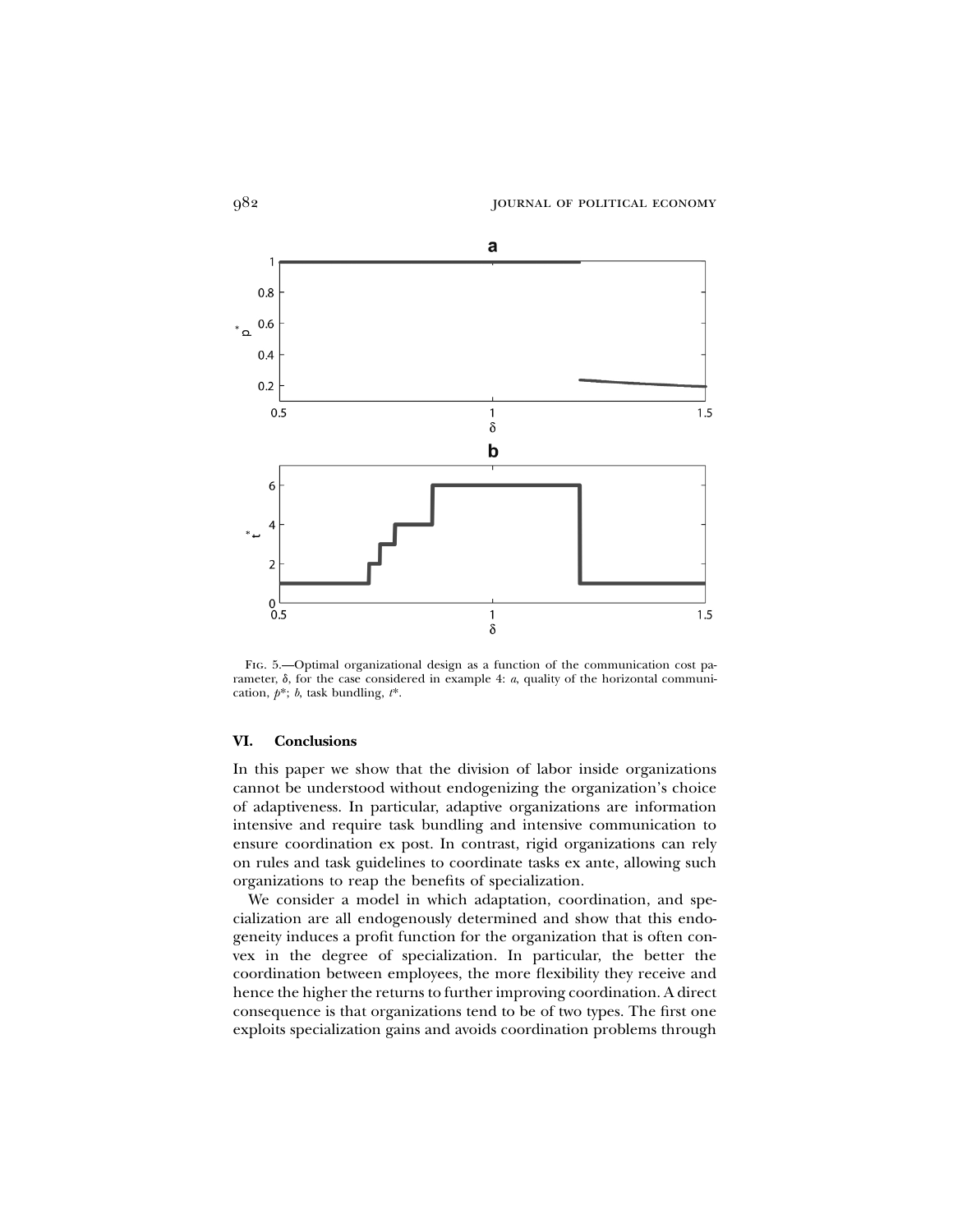strict work rules, hence sacrificing adaptiveness (ex ante coordination), whereas the second mode provides employees with substantial flexibility to adapt to local circumstances and forgoes the benefits of specialization in order to keep coordination manageable (ex post coordination). As we argue, this is key to rationalizing the trend toward new workplace practices observed in recent decades, which involve broader job definitions and increased employee responsibility.

Our model offers a more subtle picture of some classic results in the literature. First, if there is an increase in the interdependence between tasks and, hence, the importance of coordination, the organization may abandon adaptability altogether, exploit the specialization gains to the fullest, and ensure coordination by limiting the employee's flexibility, that is, by coordinating ex ante. In this case then, more interdependence leads to more specialization, not less. Second, specialization is not monotonic in improvements in communication technology. In the presence of better communication, it pays to be more adaptive, which in turn increases the need for additional coordination. Organizations may meet this additional coordination need by decreasing specialization rather than increasing it, and now improvements in communication are accompanied by broader job descriptions and more employee flexibility.

Throughout the paper we have maintained a team-theoretic framework in which agents share the same organizational goal. While we believe that this is a necessary first step, we are well aware that career concerns and the need to provide individualized incentives may interfere with the objectives of adaptation and coordination. Agents with paternalistic objectives, for example, are unlikely to fully internalize the coordination problems their actions entail for other agents. This may result in overadaptation. Similarly, if communication is privately costly, agents are likely to underinvest in improving coordination. This moral hazard problem may result in suboptimal levels of communication. We leave the study of coordination in the presence of incentives conflicts for future research.

#### **Appendix A**

#### **Technological Trade-offs between Adaptation and Coordination**

# *A. A Model of Technological Trade-offs*

In our model,<sup>25</sup> coordination problems arise whenever an agent carries out a task in a manner that is not anticipated by other agents, yielding a trade-off between adaptation and coordination. This model is theoretically appealing in that any constraint on coordination is purely *informational* and hence organi-

<sup>&</sup>lt;sup>25</sup> We thank one referee and the editor for encouraging us to explore this extension of the model.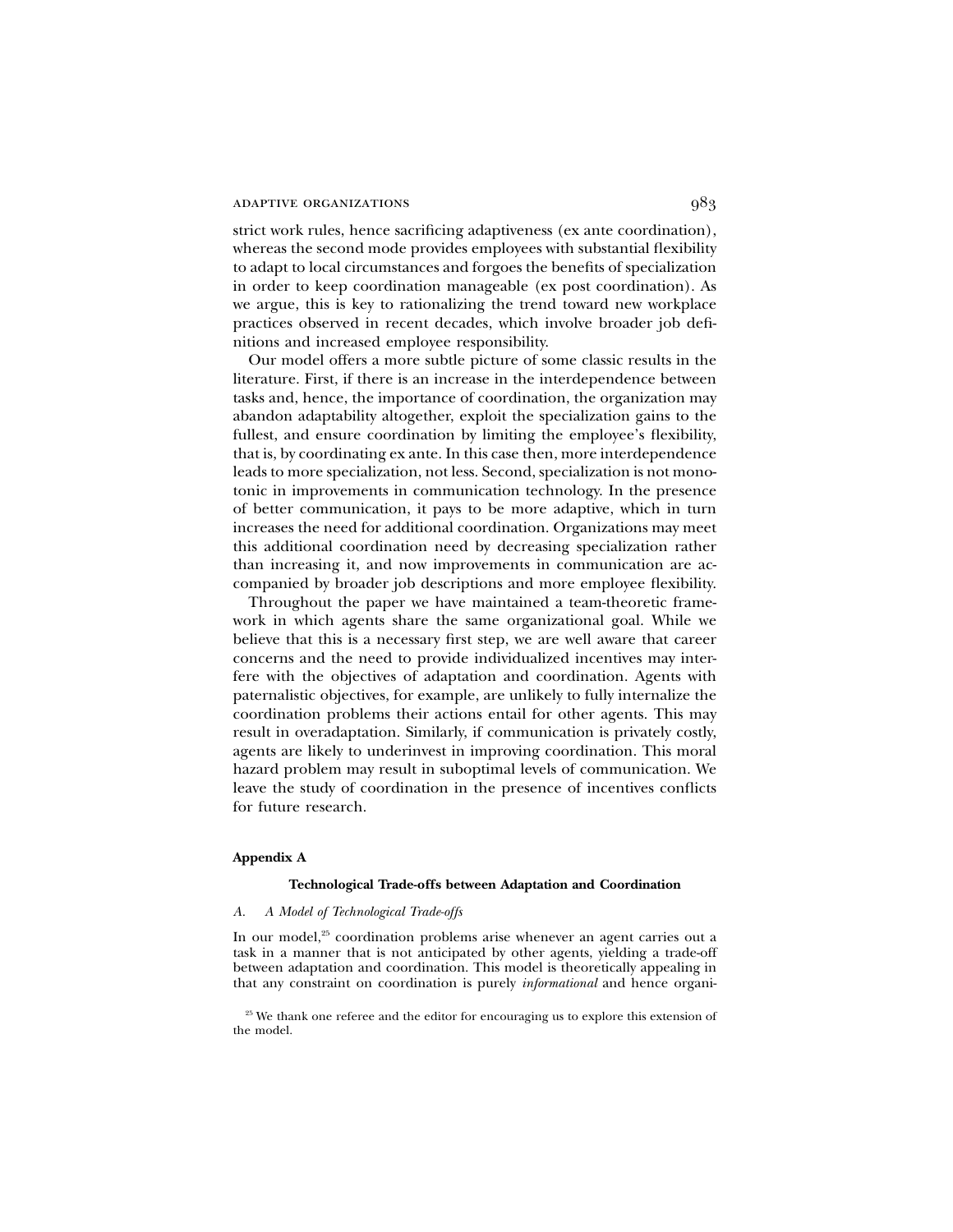zational in nature. In reality, however, the optimal completion of one task may *directly* interfere with the completion of other tasks. One way to model such technological task interdependencies is to let each task consist of only a primary action, which now must be adapted to local conditions *and* coordinated with the primary actions of other tasks. Obviously, this introduces a mechanical tradeoff between adaptation and coordination, which persists even if all tasks are allocated to one agent. In this appendix, we study whether our results are robust to the introduction of such technological trade-offs.

We consider a general model of technological trade-offs. The "one action per task model" described in the previous paragraph and our basic model are two special cases of this general model. In particular, we assume that the organization suffers a quadratic cost  $\lambda (a^{ij} - a^{ii})^2$  whenever a complementary action  $a^{ij}$  with  $i \neq i$  is set differently from the primary action  $a^{ii}$ . The cost function associated with task *i* is thus given by

$$
C^{i} = \phi(a^{ii} - \theta^{i})^{2} + \beta \sum_{j \neq i} (a^{ji} - a^{ij})^{2} + \lambda \sum_{j \neq i} (a^{ij} - a^{ii})^{2} + h(t, \alpha).
$$
 (A1)

If  $\lambda \rightarrow \infty$ , primary and complementary actions are then set identical to each other,  $a^{ij} = a^{ii}$  for all tasks *i*, and we are in the one action per task model; if  $\lambda = 0$ , there is no relation between primary and complementary actions and we revert to the case studied in the main body of the paper. To focus on the issue of specialization and job design and in the interest of space, we abstract from communication and set  $p = 0$  throughout and then discuss briefly the implications and difficulties of allowing for communication.

#### *B. Organizational Actions and Performance*

The main difference with our basic model is that the choice of primary action  $a^i$  now affects both how well adapted task *i* is to its environment and how costly it is to coordinate task *i* with task *j*. This substantially complicates the analysis in that the optimal choice of  $a^i$  will depend on the local circumstances of  $all$ the tasks  $j \in \mathcal{T}(i)$ . In contrast, in our basic model, primary actions were tailored to the local information pertaining only to their task. The following proposition characterizes the optimal choice of primary and complementary actions.

Proposition A1. Given a level of task bundling *t* and faced with a vector of local circumstances  $\theta' = (\theta^1, \theta^2, \ldots, \theta')$ , an employee in charge of tasks  $i \in$  $T(i) = \{1, \ldots, t\}$  optimally chooses the following primary actions  $a^{ii}$  and complementary actions  $a^{ij}$ :

$$
a^{ii}(t) = \hat{a}^{ii} + \mu_{\phi}(t)(\theta^i - \hat{\theta}^i) + \mu_{\beta}(t) \sum_{j \in \mathcal{I}(i), j \neq i} (\theta^j - \hat{\theta}^i),
$$
 (A2)

where  $\mu_{\phi}(t)$  and  $\mu_{\beta}(t)$  are given in expression (A7) below, and

$$
a^{ij}(t) = \begin{cases} \left(\frac{\beta}{\beta + \lambda}\right) a^{ij}(t) + \left(\frac{\lambda}{\beta + \lambda}\right) a^{ii}(t) & \text{for } j \in \mathcal{T}(i) \\ \left(\frac{\beta}{\beta + \lambda}\right) \hat{a}^{ij}(t) + \left(\frac{\lambda}{\beta + \lambda}\right) a^{ii}(t) & \text{for } j \notin \mathcal{T}(i). \end{cases}
$$
(A3)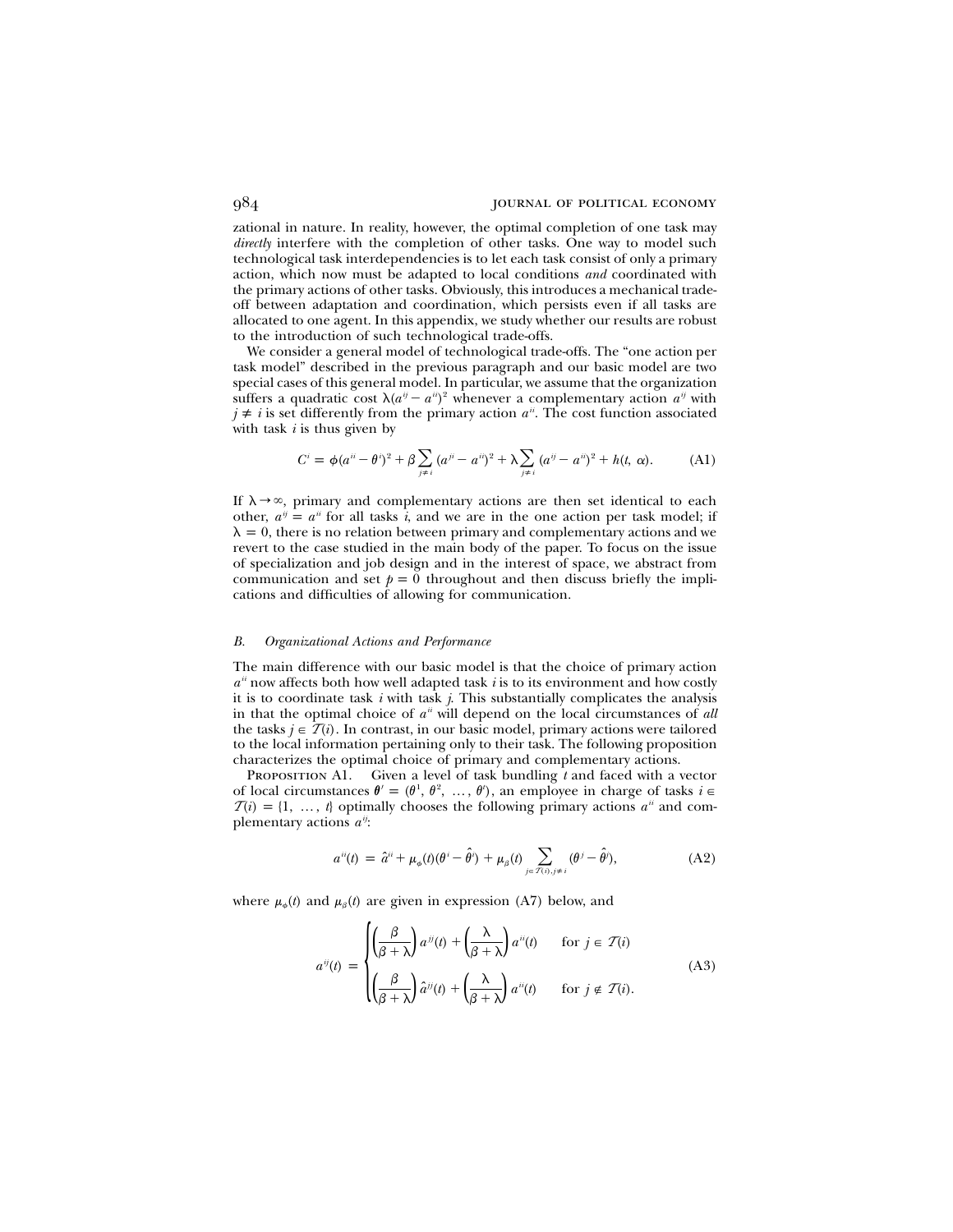*Proof*. The agent in charge of task *i* minimizes the function

$$
\sum_{l \in \mathcal{T}(i)} \phi(a^{ll} - \theta^l)^2 + \beta \Biggl\{ \sum_{j \in \mathcal{T}(l), j \neq l} (a^{jl} - a^{ll})^2 + \sum_{j \notin \mathcal{T}(l)} [(\hat{a}^{jl} - a^{ll})^2 + (a^{lj} - \hat{a}^{jl})^2] \Biggr\} + \lambda \sum_{j \neq l} (a^{lj} - a^{ll})^2
$$

with respect to  $\{a^{ij}\}_{i \in \mathcal{T}(i), j=1,2,...,n}$ <sup>26</sup> In the expression above,  $\hat{a}^{i}$  for  $j \notin \mathcal{T}(l)$  is the average complementary action of the agent in charge of task  $j \notin \mathcal{T}(l)$  for task  $l^{27}$  The first-order condition for  $a^{ji}(t)$  is immediate and is omitted. As for the first-order condition with respect to  $a^i$ , and after we demean the variables to eliminate constants, we obtain

$$
a^{ii}(t) = \hat{a}^{ii} + \omega_{\phi}(t)(\theta^i - \hat{\theta}^i) + \omega_{\beta}(t) \sum_{j \in \mathcal{T}(i), j \neq i} (a^{jj} - \hat{a}^{jj}),
$$
 (A4)

where

$$
\omega_{\phi}(t) = \frac{\phi(\beta + \lambda)}{D(t)},
$$
  
\n
$$
\omega_{\beta}(t) = \frac{2\lambda\beta}{D(t)},
$$
  
\n
$$
D(t) = \phi(\beta + \lambda) + \beta^{2}(n - t) + 2\lambda\beta(n - 1).
$$
 (A5)

Define  $W_\beta(t)$  as the  $t \times t$ -dimensional matrix with  $-\omega_\beta(t)$  in its off-diagonal term and 1's in the diagonal terms. Define  $a^p$  as the *t*-dimensional column vector of the primary actions of the tasks bundled with task *i*,  $\hat{a}^{\rho}$  as the corresponding *t*dimensional vector of means (see eq. [A8] below), and  $\theta$  the *t*-dimensional column vector of realizations corresponding to those tasks and  $\hat{\theta}$  as the corresponding vector of means. Then we can write (A4) in vector notation as

$$
\mathbf{W}_{\beta}(t)[\mathbf{a}^{\nu}(t) - \hat{\mathbf{a}}^{\nu}] = \omega_{\phi}(t)(\theta - \hat{\theta}) \Rightarrow \mathbf{a}^{\nu}(t) = \hat{\mathbf{a}}^{\nu} + \omega_{\phi}(t)\mathbf{W}_{\beta}^{-1}(t)(\theta - \hat{\theta}), \quad (A6)
$$

where the  $t \times t$  matrix  $\mathbf{W}_{\beta}^{-1}(t)$  has diagonal terms  $\varphi_{\phi}(t)$  and off-diagonal terms  $\varphi_{\beta}(t)$ , with

$$
\varphi_{\phi}(t) = \frac{1 - (t - 2)\omega_{\beta}(t)}{1 - (t - 2)\omega_{\beta}(t) - (t - 1)\omega_{\beta}^{2}(t)},
$$

$$
\varphi_{\beta}(t) = \frac{\omega_{\beta}(t)}{1 - (t - 2)\omega_{\beta}(t) - (t - 1)\omega_{\beta}^{2}(t)}.
$$

Finally, define

$$
\mu_{\phi}(t) = \omega_{\phi}(t)\varphi_{\phi}(t), \quad \mu_{\beta}(t) = \omega_{\phi}(t)\varphi_{\beta}(t), \tag{A7}
$$

which proves (A2). Finally, the expected primary action,  $\hat{a}^{ii}$ , is independent of

<sup>&</sup>lt;sup>26</sup> Notice that the expression features  $\hat{a}^{jl}$  and  $\hat{a}^{jl}$ , which is indeed the optimal forecast since it minimizes the mean square error. Also, when we set  $\lambda = 0$ , the expression collapses to  $\sum_{l \in \mathcal{T}(i)} C^i$ , where  $C^i$  is now as in expression (4), and we have to set  $a^{il} = a^{il}$  for  $j \in \mathcal{T}(l)$  and  $a^{lj} = \hat{a}^{il}$  for  $j \notin \mathcal{T}(l)$  since now there are no technological trade-offs.<br><sup>27</sup> Notice that if  $l \$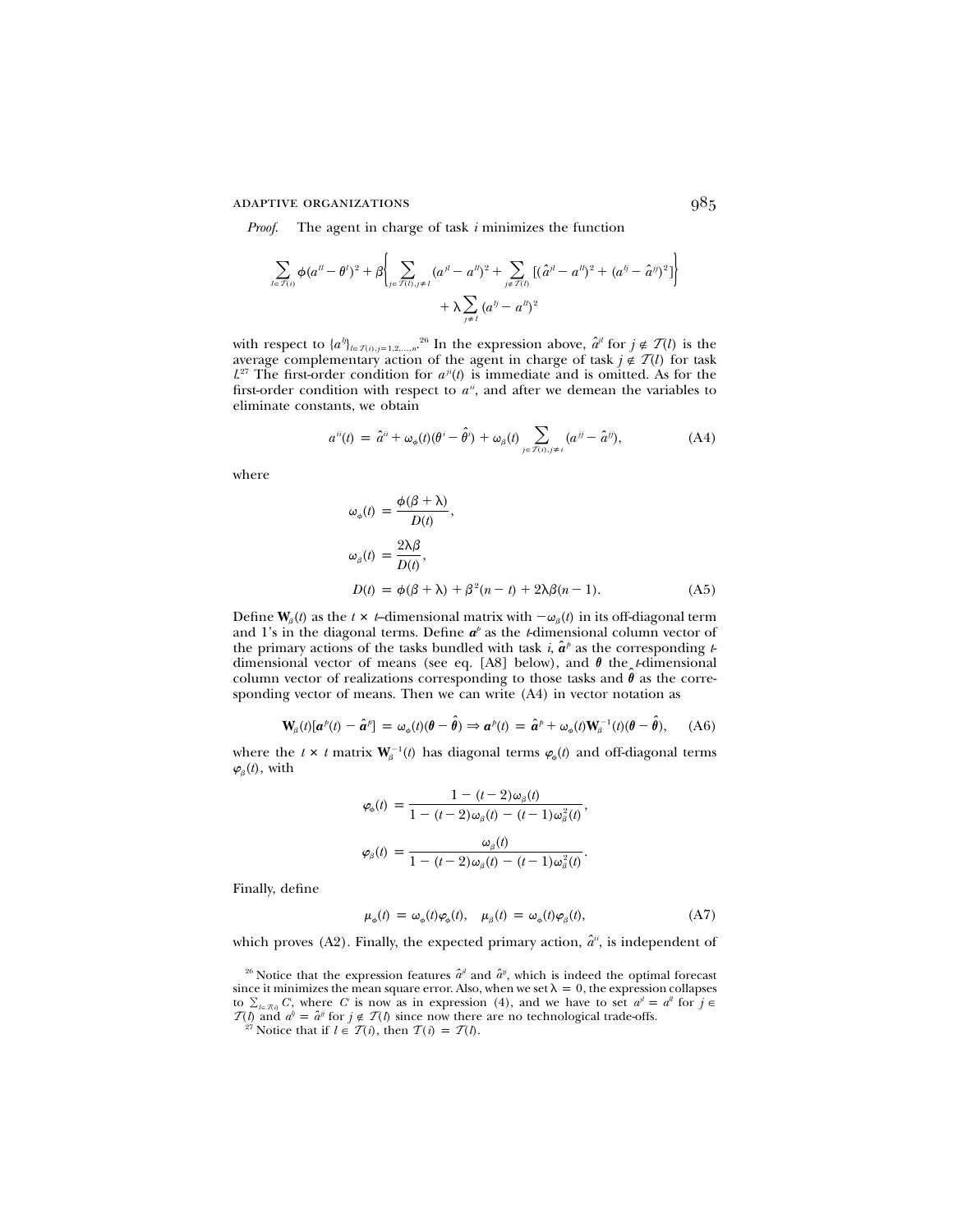$t$ , and the *n*-dimensional vector of mean actions is given by<sup>28</sup>

$$
\hat{\boldsymbol{a}}^{\rho} = \omega_{\phi}(n) \mathbf{W}_{\beta}^{-1}(n) \hat{\boldsymbol{\theta}}.
$$
 (A8)

This completes the proof. QED

As before, we define the level of *employee flexibility*,  $\sigma_{a\theta}(t)$ , as the covariance between primary actions and the corresponding local circumstances. It follows immediately from proposition A1 that the level of employee flexibility is given by

$$
\sigma_{a\theta}(t) = \mu_{\phi}(t)\sigma_{\theta}^2. \tag{A9}
$$

It can be shown that when we set  $\lambda = 0$ , that is, when technological trade-offs are absent, the expression for the level of employee flexibility collapses to (7). Moreover, the following proposition shows that, for any  $\lambda$ ,  $\sigma_{a\theta}(t)$  has the same characteristics as in our basic model.

PROPOSITION A2. (*a*) The level of employee flexibility,  $\sigma_{a\theta}(t)$ , is increasing in the level of task bundling, that is,  $\Delta \sigma_{a\theta}(\bar{t}, t) > 0$  for  $\bar{t}, t \in \mathcal{J}$ , and (*b*)  $\sigma_{a\theta}(n) \leq$  $\sigma_{\theta}^2$  with equality if and only if either  $\lambda = 0$  or  $\beta = 0$ .

*Proof.* (*a*) It is enough to show that  $\mu_{\phi}(\bar{t}) > \mu_{\phi}(t)$ . First notice that  $\omega_{\phi}(\bar{t}) >$  $\omega_{\phi}(t)$  and  $\omega_{\beta}(\bar{t}) > \omega_{\beta}(t)$  for  $\bar{t} > t \in \mathcal{J}$ . Also,

$$
\varphi_{\phi}(t) = \frac{1}{1 - \frac{(t-1)\omega_{\beta}^{2}(t)}{1 - (t-2)\omega_{\beta}(t)}},
$$

$$
\frac{(\overline{t}-1)\omega_{\beta}^{2}(\overline{t})}{1 - (\overline{t}-2)\omega_{\beta}(\overline{t})} > \frac{(t-1)\omega_{\beta}^{2}(t)}{1 - (t-2)\omega_{\beta}(t)};
$$

thus  $\varphi_{\phi}(\bar{t}) > \varphi_{\phi}(t)$ , and so  $\mu_{\phi}(\bar{t}) > \mu_{\phi}(t)$ . (*b*) Notice that given the expression in (A5),

$$
\mu_{\phi}(n) = \frac{D(n) - 2\lambda\beta(n-2)}{[D(n) - 2\lambda\beta(n-2)] + 2\lambda\beta(n-1)} \le 1,
$$

with equality if and only if either  $\lambda = 0$  or  $\beta = 0$ . QED

Part *a* of proposition A2 is the key in much of what follows, as it was in the case studied in the main body of the paper: As more tasks are bundled in a single job, employees have more flexibility to adapt to local circumstances. Part *b* says that now, unlike before, there are limits to the employee flexibility. Even in the presence of complete bundling the level of employee flexibility is lower than the variance of local circumstances,  $\sigma_{\theta}^2$ . The reason, of course, is that the technological trade-offs remain even when the organizational ones are eliminated through complete bundling. We will see below that this affects some results but not others. The next proposition shows, though, that the functional form for the expected profits is identical, up to a constant, to the one in proposition 2.

<sup>&</sup>lt;sup>28</sup> Here we are slightly abusing notation by using the same symbol for the vectors of means as in expression (A6). In this last expression the means have to be understood as the corresponding *t*-dimensional vector. For instance, for job 1, the one that bundles the first *t* tasks, the corresponding vector of mean actions are the first *t* entries of  $\hat{a}^{\rho}$ .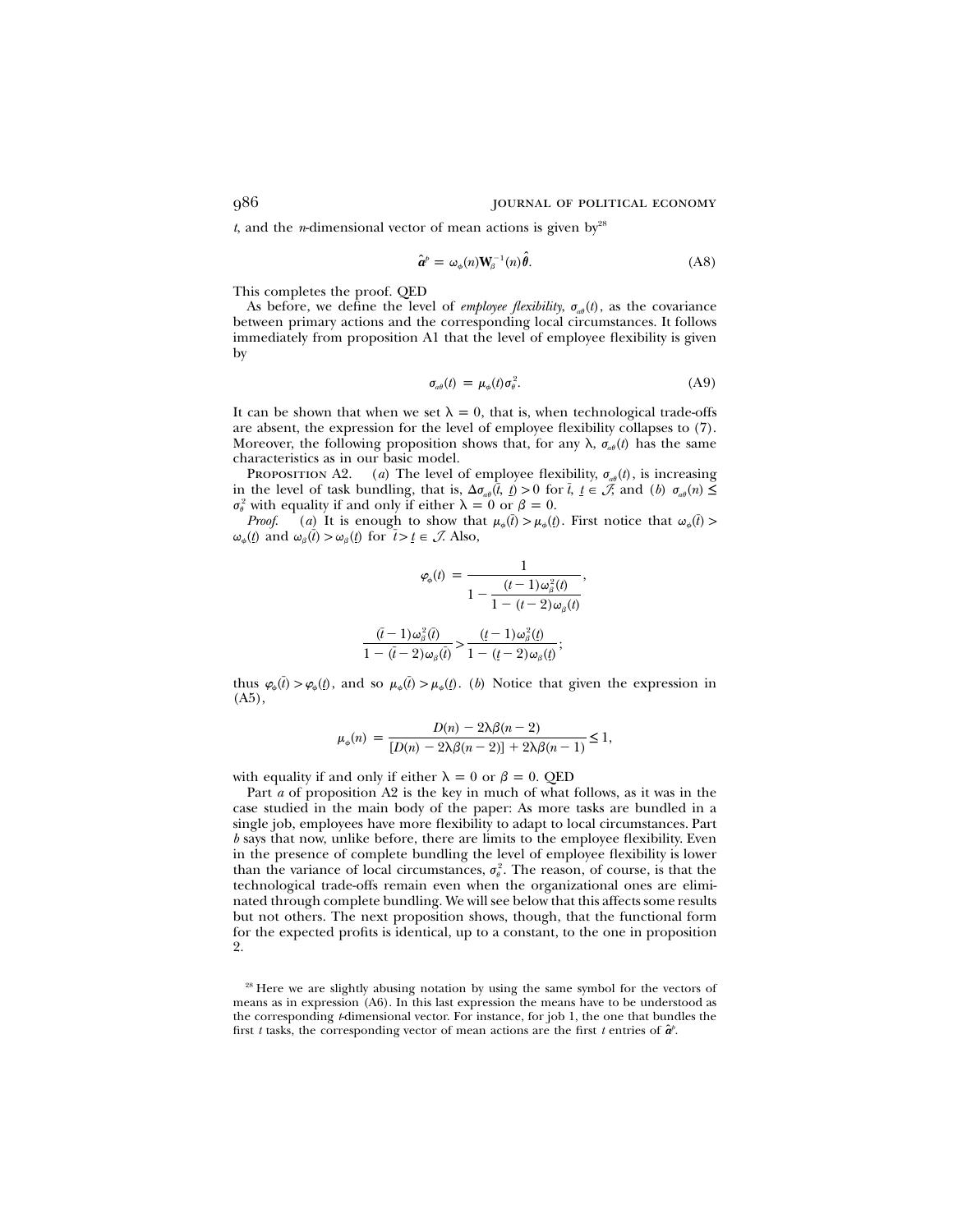PROPOSITION A3. The expected profit function is given by

$$
\Pi(t) = -\left(\frac{\beta\lambda}{\beta+\lambda}\right) \sum_{i=1}^n \sum_{j\neq i} (\hat{a}^{ij} - \hat{a}^{ij})^2 + n\phi[\sigma_{a\theta}(t) - \sigma_{\theta}^2] - nh(t, \alpha). \quad (A10)
$$

*Proof*. This follows directly from the substitution of the actions (A2) in the expression for the expected cost function (A1) and the use of the expression for the level of employee flexibility (A9). QED

In (A10) the first term is a constant independent of *t*. We next characterize the optimal choice of task bundling,  $t^*$ , and the trade-off between specialization and adaptability.

# *C. The Trade-off between Adaptation and Specialization*

Proposition A4 below shows that, as before, an increase in the environmental uncertainty or a decrease in the returns to specialization results in a decrease in the extent of specialization. Similarly, corollary A1 shows that an increase in the returns to specialization reduces the optimal level of employee flexibility. Corollary A1 follows immediately from the proposition and is given without proof.

Proposition A4. Task specialization is decreasing in the variance in local circumstances,  $\sigma_{\theta}^2$ , but increasing in the returns to specialization,  $\alpha$ .

*Proof.* Notice that  $\Delta \Pi(\bar{t}, t) = n\phi \Delta \sigma_{a\theta}(\bar{t}, t) - n\Delta h(\bar{t}, t)$  for  $\bar{t} > t \in \mathcal{J}$ . Thus  $\Delta_{\sigma \bar{\theta}} \Pi(\vec{t}, t) = n\phi \Delta \mu_{\phi}(\vec{t}, t) > 0$ , as shown in the proof of proposition A2. Similarly, given assumption (2),  $\Delta_{-\alpha} \Pi(\bar{t}, t) = -\Delta_{-\alpha} h(\bar{t}, t) > 0$ . QED

COROLLARY A1. The level of employee flexibility,  $\sigma_{ad}(t^*)$ , is increasing in the variance of the local circumstances,  $\sigma_{\theta}^2$ , and decreasing in the returns to specialization,  $\alpha$ .

Interestingly, however, an increase in the importance of being responsive, as measured by  $\phi$ , to the business environment may have an opposite impact on task specialization. For low values of  $\phi$ , an increase in the importance of adaptation still results in more task bundling in the one action per task model, and for the same reasons as in our basic model. In contrast, the mechanical trade-off between coordination and adaptation implies that the organization forgoes any attempt to achieve coordination when adaptation becomes very important. Obviously, there is no value to task bundling then, and the organization reverts to full specialization. Intuitively, when concerns for adaptation dwarf coordination needs, tasks are carried out in a stand-alone way, neglecting any externalities with other tasks. This nonmonotonicity of  $t^*$  in the importance of adaptation is illustrated in the following example.

Example A1. The specialization costs are as in example 1 above but with  $\alpha = 10$ . We set  $\lambda = \infty$  so that agents are forced to equalize complementary and primary actions, that is,  $a^{ij} = a^{ii}$ . We set  $\beta = 1$  and  $\sigma_a^2 = 2$ . Finally,  $n = 24$ . Then, numerical computations show that  $t^*$  is increasing for  $\phi \le 114.15$ , when bundling goes from  $t^* = 1$  to  $t^* = 6$ , and decreasing for values of  $\phi$  higher than that.

# *D. The Tenuous Trade-off between Coordination and Specialization*

The trade-off between coordination and specialization is even more tenuous when there is a mechanical trade-off between adaptation and coordination. Intuitively, task bundling is valuable only if employees receive the flexibility to adapt their tasks to local circumstances. But if coordination becomes more im-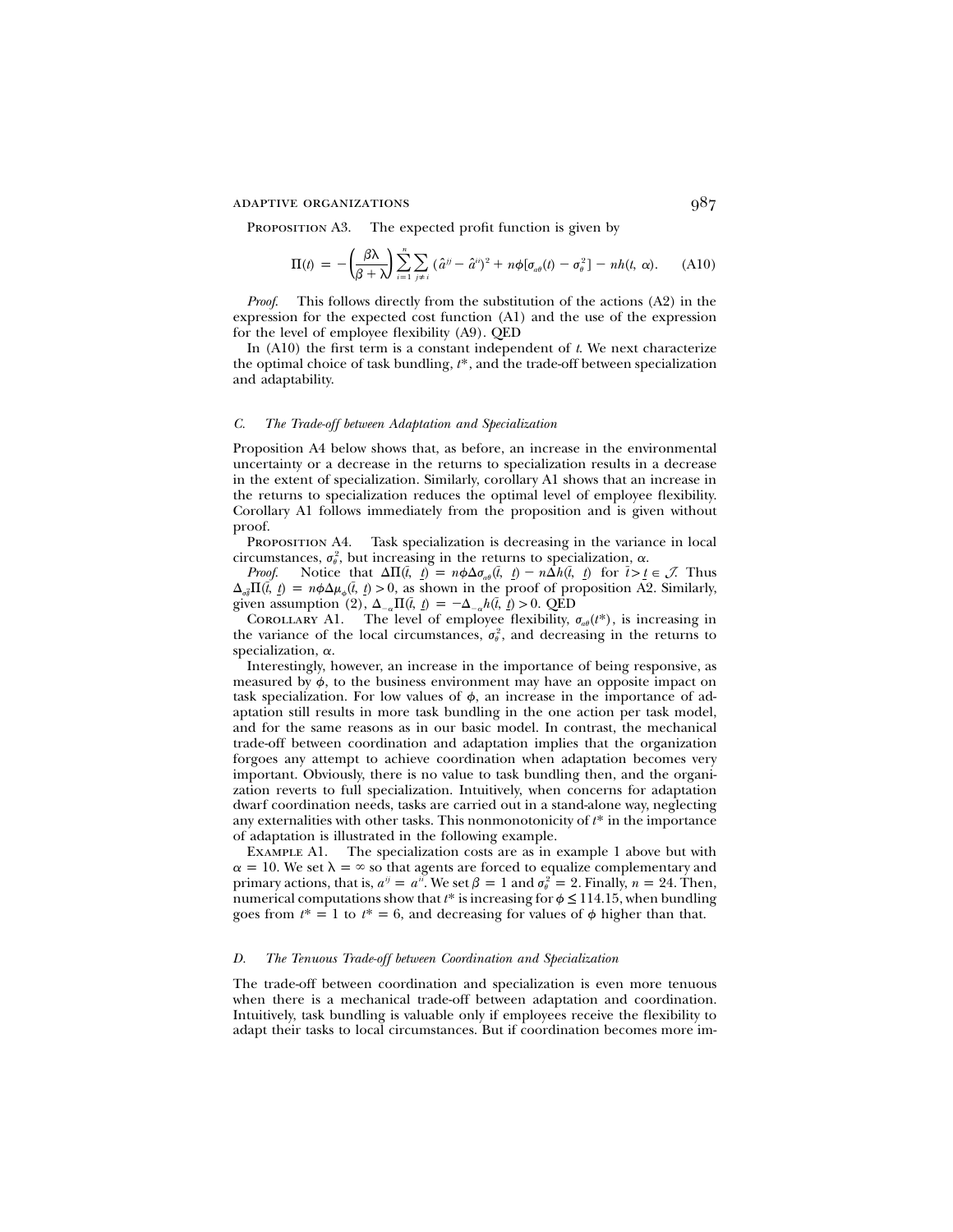portant, the organization now puts mechanically less emphasis on adaptation. If complete task bundling is expensive, the organization eventually forces all employees to stick to a preagreed course of action, in which case it is also optimal to fully specialize all agents. In particular, if and only if  $nh(n, \alpha) > n\phi\sigma_0^2$ , then  $t^*$  is nonmonotone in the importance of coordination  $\beta$ , with full task specialization being optimal for both very low and very high values of  $\beta$ . The following example illustrates this result.<br>Example A1 (continued).

The example is as example 4, but now we set  $\phi = 8$  and  $\alpha = 1$ . As was the case when  $\overline{\lambda} = 0$ , the extent of specialization is nonmonotone in  $\beta$ . Indeed  $t^*$  is increasing when  $\beta$  < 1.96 when bundling goes from  $t^* = 1$  to  $t^* = 8$  and decreasing after that. For  $\beta \geq 2.10$ , the organization forgoes adaptation altogether and coordinates ex ante, and given this, it is optimal to fully specialize production and set  $t^* = 1$ .

#### *E. Communication and Technological Trade-offs*

Extending the model of technological trade-offs to allow for the possibility of communication, whether endogenous or exogenous, is particularly challenging. To illustrate these difficulties, consider the very simple case in which each task consists of one action ( $\lambda = \infty$ ), the organization consists of only four tasks and two agents ( $n = 4$ ,  $t = 2$ ), and communication is task-to-person.<sup>29</sup> Let agent *A* be in charge of  $a^{11}$  and  $a^{22}$ , and agent *B* in charge of  $a^{33}$  and  $a^{44}$ . Now successful communication of the local information  $\theta^1$  does not allow us to infer the choice of  $a^{11}$  because, as shown in (A2),  $a^{11}$  depends on both  $\theta^1$  and  $\theta^2$ . In addition,  $a^{11}$  depends with probability  $p(1-p)$  on  $\theta^3$ , with probability  $p(1-p)$  on  $\theta^4$ , and with probability  $p^2$  on both  $\theta^3$  and  $\theta^4$ . On the other hand, the successful communication of  $\theta^2$  allows agent *B* to partially infer the value of  $a^{11}$  even when the communication of  $\theta^1$  is unsuccessful. It follows that primary actions depend on a random number of local information variables since this number of variables is determined by how many communication channels are successful. In contrast, in our basic model, the primary action depends only on the corresponding local information variable. It is this inference problem that makes the case of communication intractable in the model in which technological trade-offs are present. In the example under consideration, for example, for a given realization of  $(\theta^1, \theta^2, \theta^3, \theta^4)$ , the action vector  $(a^{11}, a^{22}, a^{33}, a^{44})$  can take 15 different values as opposed to one in our basic model.

#### **Appendix B**

### **Proofs**

#### *Proof of Proposition 1*

Clearly the choice of  $a^{ji}$  for  $j \in \mathcal{T}(i)$ ,  $j \neq i$ , or  $j \notin \mathcal{T}(i)$  when the agent in charge of task *j* observes  $a^{ii}$  is  $a^{ji} = a^{ii}$ . When instead the agent in charge of task  $j \notin$  $T(i)$  does not observe  $a^{ii}$ , the agent minimizes  $E[\beta(a^{ji} - a^{ii})^2]$  and the solution is  $a^{ji} = E(a^{ii})$ . The choice of  $a^{ii}$  then follows from the minimization of the

<sup>29</sup> Task-to-person communication implies that the first agent needs to communicate  $\theta$ <sup>1</sup> only once to the second agent. In total, there are thus four communication channels, one for each task.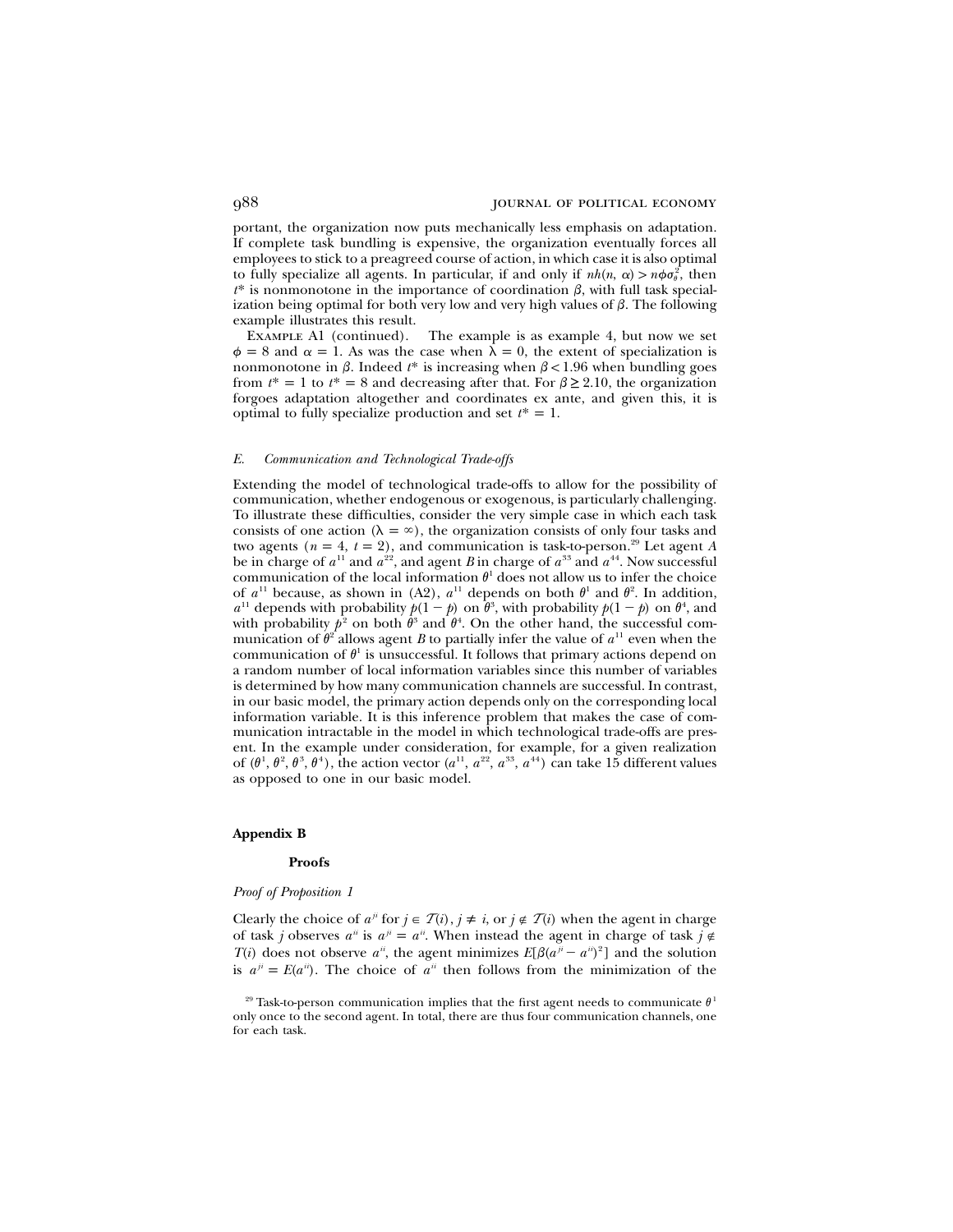# adaptive organizations 989

function,

$$
\min_{a^{ii}} {\{\phi(a^{ii} - \theta^i)^2 + \beta(1 - p)(n - t)[E(a^{ii}) - a^{ii}]^2\}},
$$
\n(B1)

and the solution is given by

$$
a^{ii} = \left[\frac{\phi}{\phi + B(t)}\right] \theta^i + \left[\frac{B(t)}{\phi + B(t)}\right] E(a^{ii}),\tag{B2}
$$

where

$$
B(t) = \beta(n - t)(1 - p). \tag{B3}
$$

Clearly then  $E(a^{ii}) = \hat{\theta}^i$ . QED

# *Proof of Proposition 2*

Substitution of (B2) in (B1) together with the fact that  $a^{ji} = E(a^{ii}) = \hat{\theta}^i$  for  $j \notin \mathcal{T}(i)$  when the agent in charge of task *j* does not observe  $a^{ii}$  yields

$$
\phi \bigg[ \frac{B(t)}{\phi + B(t)} \bigg] (\theta^i - \hat{\theta}^i)^2.
$$

Given that there are *n* tasks, the expected adaptation and coordination costs are

$$
n\phi\bigg[\frac{B(t)}{\phi+B(t)}\bigg]\sigma_{\theta}^2 = n\phi[\sigma_{\theta}^2 - \sigma_{a\theta}(t)].
$$

Adding  $nh(t, \alpha)$  yields  $-\Pi(t)$ . QED

#### *Proof of Proposition 3*

*Preliminaries*.—We apply standard concepts in the mathematics of complementarities to prove this result. Briefly we show that the function  $\Pi(t, \tau)$  is supermodular in *t* and  $\tau$ , where  $\tau \in {\phi, \sigma_\theta^2, -\alpha}$ . For this it is enough to check that the "cross-derivatives" are positive. In our case, the number of tasks*t* assigned to a job is a discrete variable in  $\mathcal{J} = \{t \in \mathbb{N} \text{ such that } (n/t) \in \mathbb{N}\}\$ , and thus we have to show that  $\Delta_{\tau} \Pi(\bar{t}, t) \ge 0$  for  $\bar{t} > t \in \mathcal{J}$  (see expression [1]), which simply says that the returns to increasing task bundling from  $t$  to  $\bar{t}$  increase with  $\tau$ . Supermodularity of  $\Pi(t, \tau)$  is enough to yield the desired comparative statics of the choice variable  $t$  with respect to  $\tau$ .<sup>30</sup> Also notice that for our purposes it is enough to show that the function is supermodular in *t* and *each* of the parameters; there is no need to control for the interactions between the parameters.

*Proof of proposition 3*.—Monotonicity of  $t^*$  with respect to  $\phi$ : Trivial algebra

<sup>30</sup> See Milgrom and Roberts (1990, sec. I) for a clear and precise summary of these tools. For a less technical primer, see Milgrom and Roberts (1995).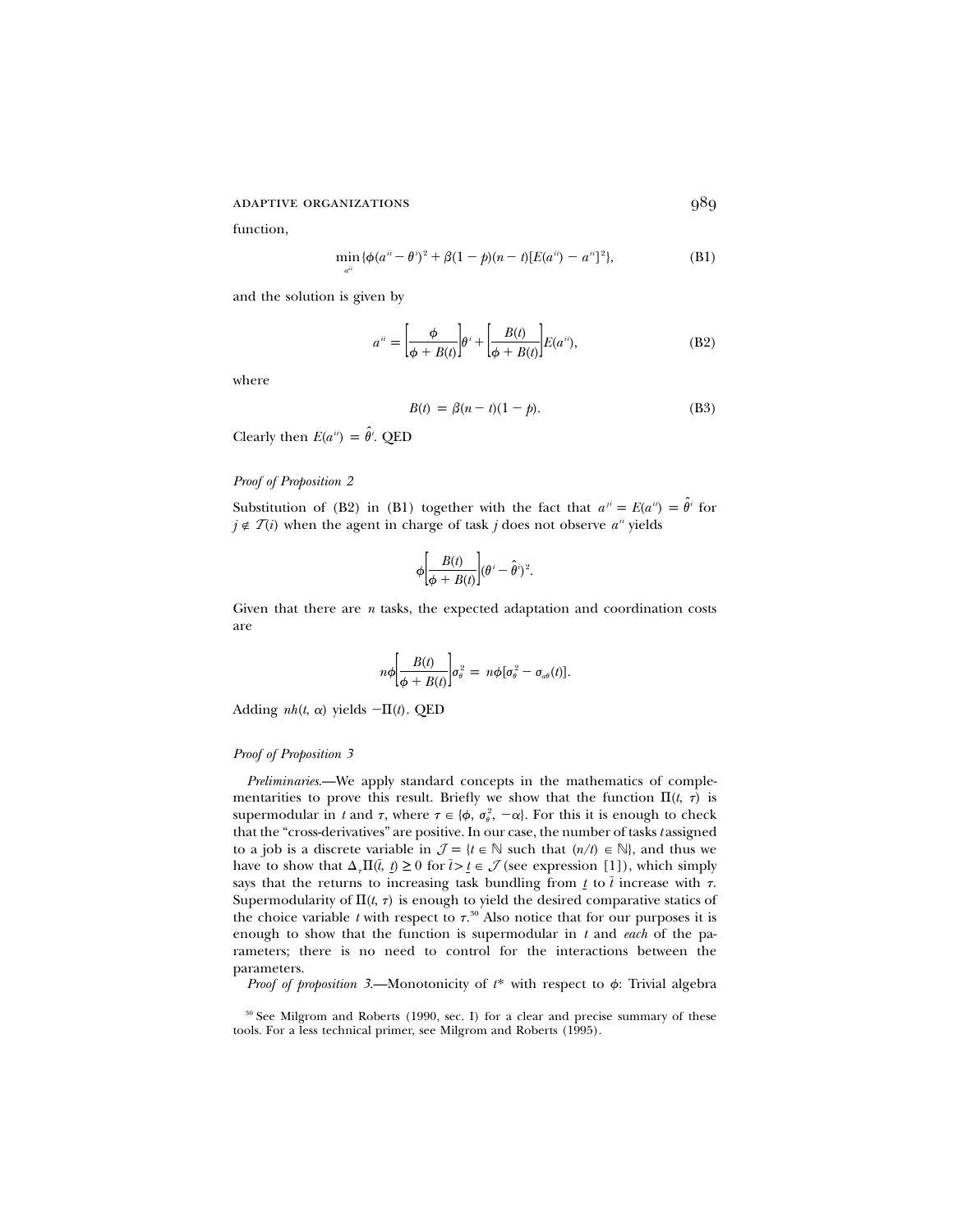shows that

$$
\Delta_{\phi} \Pi(\bar{t}, \underline{t}) = \left\{ \left| \frac{B(\underline{t})}{\phi + B(\underline{t})} \right|^2 - \left| \frac{B(\bar{t})}{\phi + B(\bar{t})} \right|^2 \right\} \sigma_{\theta}^2,
$$

where  $B(t)$  was defined in equation (B3). Clearly  $B(t) > B(\bar{t})$ , and thus  $\Delta_{\phi} \Pi(\bar{t})$ ,  $t \geq 0.$ 

Monotonicity with respect to  $\sigma_{\theta}^2$ : Trivially,  $\Delta_{\sigma_{\theta}^2} \Pi(\bar{t}, \underline{t}) = \sigma_{\theta}^{-2} n \phi \Delta \sigma_{a\theta}(\bar{t}, \underline{t}) > 0$ , given (8).

Monotonicity with respect to  $-\alpha$ : Clearly  $\Delta_{-\alpha} \Pi(\bar{t}, t) = \Delta_{\alpha} h(\bar{t}, t) > 0$  given (2). QED

#### *Proof of Proposition 4*

Part *a*: As  $\beta \rightarrow \infty$ , any coordination failure will be infinitely costly, and thus the organization will find it necessary to set  $a^{ji} = a^{ii}$  for all *i*, *j* at the optimum. Given that  $p < 1$ ,  $t^*$  converges to either  $t^* = 1$  or  $t^* = n$ . Indeed assume that instead  $1 < t^* < n$ . Then because  $\beta \rightarrow \infty$ , it is optimal to set  $a^{ji} = a^{ii} = \hat{\theta}^{ii}$  for all *j* and *i*. However, in this case, because there are positive returns to specialization, it pays for the organization to set  $t^* = 1$ . Alternatively  $t^* = n$ , in which case the trade-off between coordination and adaptation is absent. Clearly, if  $\phi = 0$ ,  $t^* = 1$  will be optimal. Assume next that, in addition to  $\beta$ ,  $\phi$  also tends to infinity. In this case any deviation from perfect coordination or perfect adaptation results in profits also going to minus infinity. Because  $h(t, \alpha) < \infty$ , it is optimal to set  $t^* = n$ , which guarantees perfect coordination and adaptation at the expense of (finite) specialization costs. From proposition 3,  $t$  is monotone in  $\phi$ . Thus if  $t^* = n$  for some  $\hat{\phi}$ , then also  $t^* = n$  for  $\phi \geq \hat{\phi}$ . Clearly,  $\hat{\phi}$  is the adaptation parameter for which the organization is indifferent between full specialization of full bundling, that is,

$$
-h(n, \alpha) = -\hat{\phi}\sigma_{\theta}^{2} - h(1, \alpha) \Rightarrow \hat{\phi} = \frac{\Delta h(n, 1)}{\sigma_{\theta}^{2}},
$$

and thus by (2),  $\hat{\phi}$  is increasing in  $\alpha$ .

Part *b*: Given part *a* and  $\phi < \phi$ , we know that *t* must be decreasing in  $\beta$  for some values of  $\beta > \beta$ . We thus need to show only that *t* is weakly decreasing for any value of  $\beta > \hat{\beta}$ . Assume not and define  $t^*(\tilde{\beta}) = \hat{t}$ . Then there must exist a  $\{\beta_1, \beta_2\}$  and  $\{t_1, t_2\}$  with  $\beta_2 > \beta_1 > \beta$  and  $\hat{t} > t_2 > t_1$  such that  $\Delta \Pi(\hat{t}, t_1, \beta_1) = 0$ ,  $\Delta \Pi(t_2, t_1, \beta_2) = 0$ ,  $\Delta_{\beta} \Pi(\hat{t}, t_1, \beta_1) \leq 0$ , and  $\Delta_{\beta} \Pi(t_2, t_1, \beta_2) \geq 0$ . From (10) and  $\beta_2 > \beta_1$ ,  $\Delta_{\beta} \Pi(\hat{t}, t_1, \beta_1) \leq 0$  implies that  $\Delta_{\beta} \Pi(\hat{t}, t_1, \beta_2) < 0$ . But from (10) and  $\hat{t} > 0$  $t_2$ , also  $\Delta_\beta \Pi(t_2, t_1, \beta_2) < 0$ , a contradiction. QED

#### *Proof of Proposition 5*

Part *a*: Since  $t^* = 1$ , if  $\phi = 0$  and  $t^*$  is increasing in  $\phi$  (proposition 3), it follows that there exists a  $\phi'$  such that  $t^* = 1$  if and only if  $\phi \leq \phi'$ . Moreover, since  $t^*$ is increasing in  $\alpha$  (proposition 3),  $\phi'$  is increasing in  $\alpha$ .

Part *b*: Given part *a* and  $\phi < \phi'$ , we know that *t* must be increasing in *p* for some values of  $p < \hat{p}$ . We thus need to show only that *t* is weakly increasing for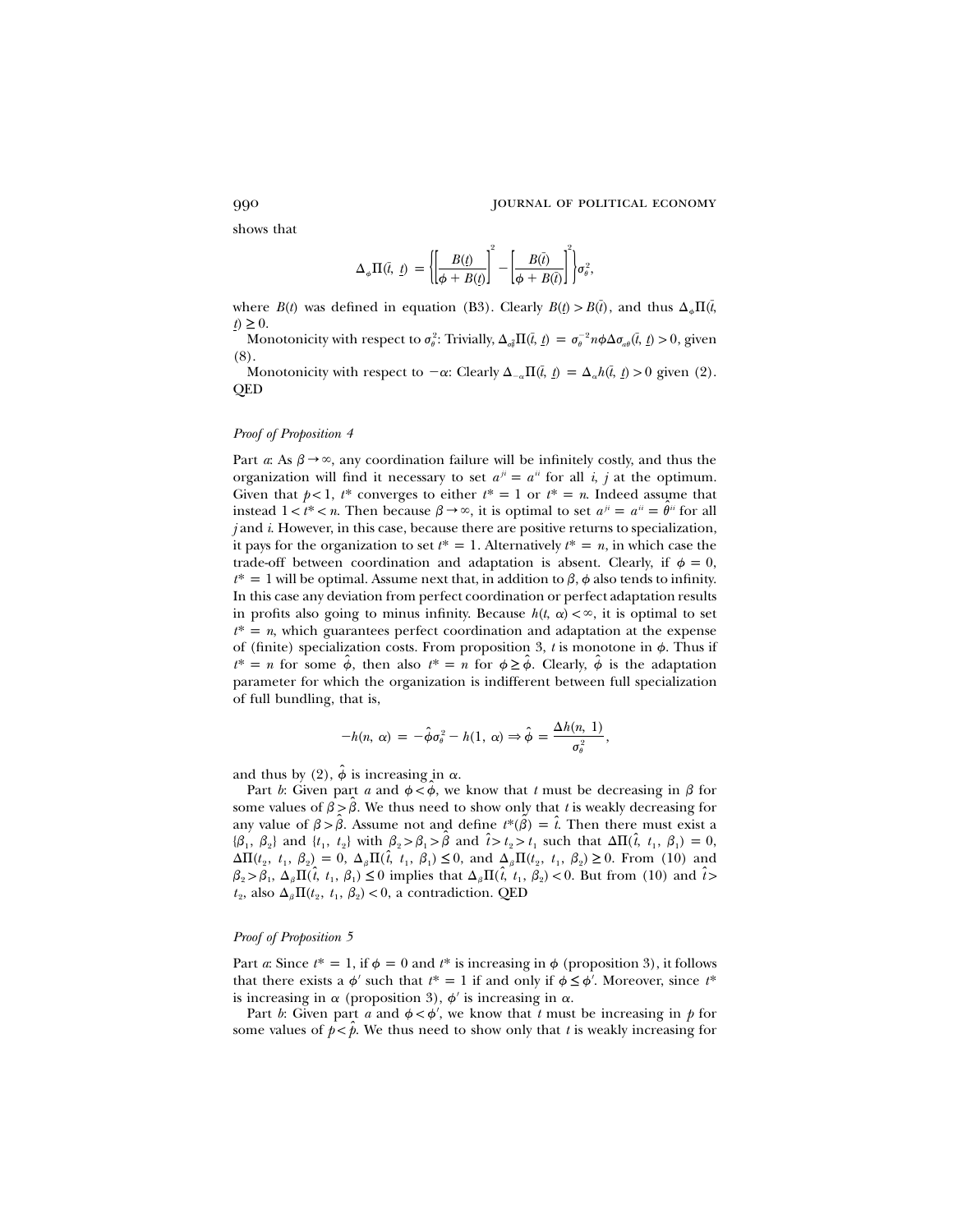any value of  $p < \hat{p}$ . Assume not and define  $t^*(\hat{p}) = \hat{t}$ . Then there exists a  $\{p_1, p_2, \ldots, p_k\}$  $p_2$  } and {*t*<sub>1</sub>, *t*<sub>2</sub>} with  $p_1 < p_2 < \hat{p}$  and  $\hat{t} > t_1 > t_2$  such that  $\Delta \Pi(t_1, t_2, p_1) = 0$ ,  $\Delta \Pi(\hat{t}, t_2, p_2)$  $t_2$ ,  $p_2$ ) = 0,  $\Delta_p \Pi(t_1, t_2, p_1) \le 0$ , and  $\Delta \Pi_p(\hat{t}, t_2, p_2) \ge 0$ . From (11) and  $p_2 > p_1$ ,  $\Delta_p \Pi(t_1, t_2, p_1) \leq 0$  implies that  $\Delta_p \Pi(t_1, t_2, p_2) < 0$ . But from (10) and  $\hat{t} > t_1$ , also  $\Delta_p \Pi(\hat{t}, t_2, p_2) < 0$ , a contradiction. QED

# *Proof of Proposition 6*

*Preliminaries*.—As discussed in Section V*B*, in order to establish the desired comparative statics, it is convenient to work with expression (14), reproduced next for convenience:

$$
\pi(t, \hat{p}) = \max_{p \geq \hat{p}} \Pi(t, p).
$$

The choice of  $\hat{p}$  then does not affect the optimal choice of the other design variables since, given the strict quasi concavity of the profit function, the highest optimal value of  $\hat{p}$  is always chosen to be equal to  $p^*(t)$ , the unique optimized value for the quality of communication. With some abuse of notation, define  $\tilde{p}(t)$  as the value of the constrained maximization of the profit function:

$$
\tilde{p}(t) = \begin{cases} p^*(t) & \text{if } p^*(t) > \hat{p} \\ \hat{p} & \text{if } p^*(t) \leq \hat{p}. \end{cases}
$$

Recall as well that we have assumed that  $\Pi(t, p)$  is a strictly quasi-concave function of  $p$  so that it is also a differentiable function of  $p$ . As a consequence, it follows that  $p^*(t)$  is the solution of  $\Pi_p(t, p) = 0$ , where

$$
\Pi_p(t, p) = -n \left[ \frac{\phi}{\phi + B(t, p)} \right]^2 B_p(t) \sigma_{\theta}^2 - g_p(t, p, \delta),
$$

with  $B_p(t) = -\beta(n-t)$  and  $B(t, p)$  is defined in expression (B3) with the corresponding change in notation to account for the endogeneity of *p*. In addition, recall that we have assumed that  $g_p(t, 0, \delta) = 0$  and  $\lim_{p\to 1} g_p(t, p, \delta) = +\infty$ ; it follows that  $p^*(t)$  is unique, strictly in the interior of [0, 1], and differentiable with respect to any of the parameters  $\tau \in {\{\sigma_\theta^2, \phi, -\alpha\}}$ . Notice that

$$
B_{\hat{p}}(t) = \begin{cases} 0 & \text{if } p^*(t) > \hat{p} \\ -\beta(n-t) & \text{if } p^*(t) \le \hat{p} \end{cases} \le 0.
$$

The next lemma is instrumental in the proof of proposition 6 below. LEMMA A1.  $\tilde{p}(\bar{t}) > \tilde{p}(t)$  for  $\bar{t} > t \in \mathcal{J}$ .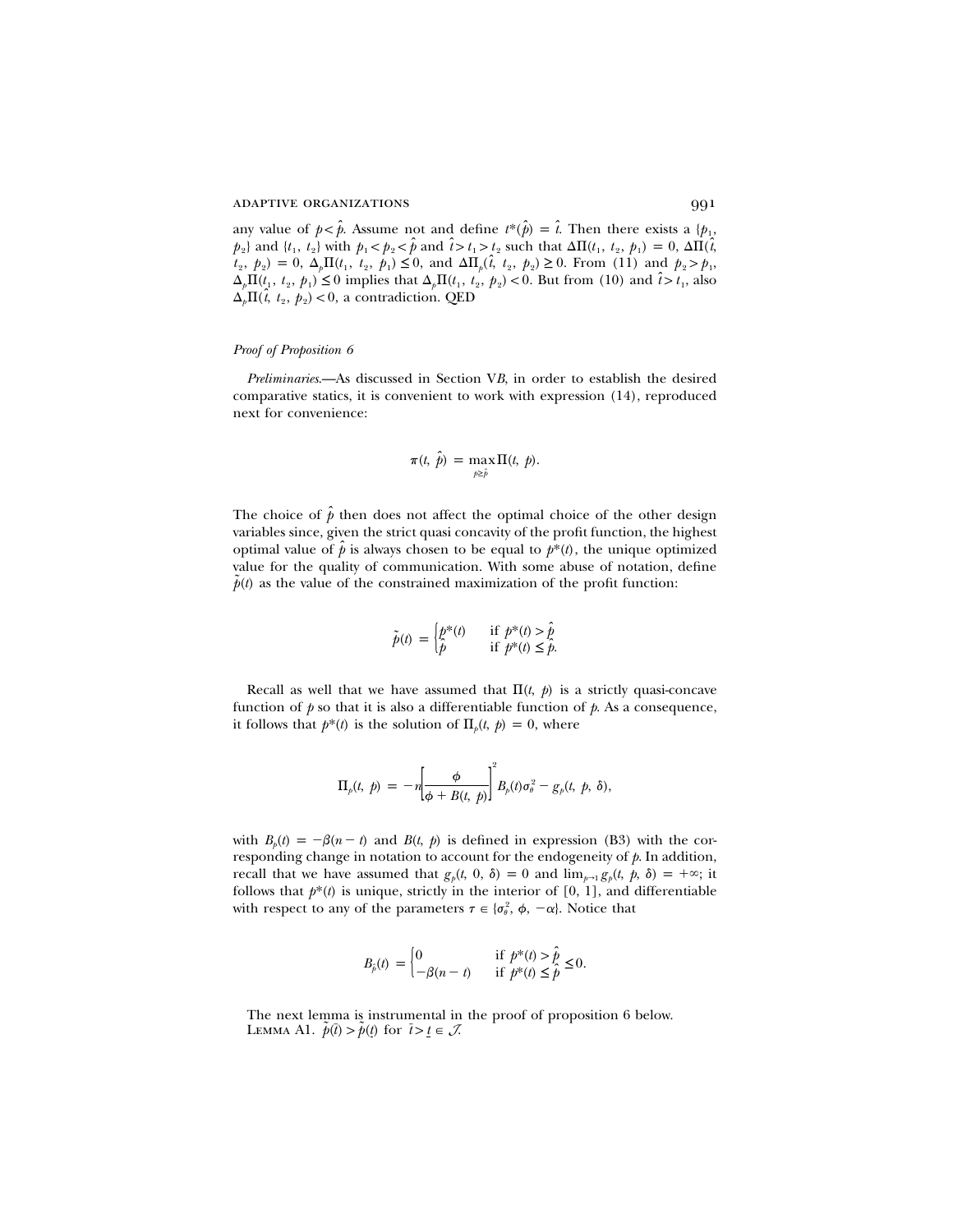### 992 journal of political economy

*Proof.* It is enough to show that  $p^*(\bar{t}) > p^*(t)$ . Notice that given assumption 1,

$$
0 = \Pi_{\rho}(t, p^{*}(t))
$$
  
\n
$$
= (n - t) \left( \frac{n\beta}{\{\phi + \beta(n - t)[1 - p^{*}(t)]\}^{2}} \sigma_{\theta}^{2} - \frac{g_{\rho}(t, p^{*}(t))}{n - t} \right)
$$
  
\n
$$
< (n - t) \left( \frac{n\beta}{\{\phi + \beta(n - t)[1 - p^{*}(t)]\}^{2}} \sigma_{\theta}^{2} - \frac{g_{\rho}(\bar{t}, p^{*}(t))}{n - \bar{t}} \right)
$$
  
\n
$$
= \left( \frac{n - t}{n - \bar{t}} \right) \left( \frac{n\beta(n - \bar{t})}{\{\phi + \beta(n - t)[1 - p^{*}(t)]\}^{2}} \sigma_{\theta}^{2} - g_{\rho}(\bar{t}, p^{*}(t)) \right)
$$
  
\n
$$
< \left( \frac{n - t}{n - \bar{t}} \right) \left( \frac{n\beta(n - \bar{t})}{\{\phi + \beta(n - \bar{t})[1 - p^{*}(t)]\}^{2}} \sigma_{\theta}^{2} - g_{\rho}(\bar{t}, p^{*}(t)) \right)
$$
  
\n
$$
= \left( \frac{n - t}{n - \bar{t}} \right) \Pi_{\rho}(\bar{t}, p^{*}(t)),
$$

and  $\Pi_p(\bar{t}, p^*(t)) > 0$ . Thus by assumption 2, the strict quasi concavity of  $\Pi(t, p)$ ,  $p^*(t) > p^*(t)$ . QED

As in proposition 3, our strategy to prove proposition 6 is to show that  $\pi(t,$  $\hat{p}$ ,  $\tau$ ), with  $\tau \in {\phi, \sigma_\theta^2, -\alpha}$ , is supermodular in *t*,  $\hat{p}$ , and  $\tau$ , and thus *t*<sup>\*</sup> and  $p^*$ are monotone in  $\tau$ .

*Proof of proposition 6*.—First we show that  $\Delta_{\hat{p}}\Pi(\bar{t}, t) \geq 0$ . Use lemma A1 and assume first that  $p^*(\bar{t}) > p^*(t) > \hat{p}$ . Then clearly  $\Delta_{\hat{p}}\Pi(\bar{t}, t) = 0$ . Next, if  $p^*(\bar{t}) >$  $\hat{p} > p^*(t)$ , then  $\Delta_{\hat{p}} \hat{\Pi}(\bar{t}, t) = -\pi_{\hat{p}}(t, \hat{p}) > 0$ , by the strict quasi concavity of the profit function with respect to *p*. Assume finally that  $\hat{p} > p^*(\bar{t}) > p^*(t)$ . Then

$$
\Delta_{\hat{\rho}} \Pi(\bar{t}, t) = n \phi \Delta_{\hat{\rho}} \sigma_{a\theta}(\bar{t}, t) - \Delta_{\hat{\rho}} g(\bar{t}, t).
$$

First, notice that given assumption 1,

$$
-\Delta_{\hat{\beta}}g(\bar{t}, \underline{t}) = n(n-\underline{t}) \left[ \frac{g_{\hat{\beta}}(\underline{t}, \hat{p})}{n(n-\underline{t})} - \left( \frac{n-\bar{t}}{n-\underline{t}} \right) \frac{g_{\hat{\beta}}(\bar{t}, \hat{p})}{n(n-\bar{t})} \right]
$$

$$
> (n-\underline{t}) \frac{g_{\hat{\beta}}(\bar{t}, \hat{p})}{n-\bar{t}} \left( 1 - \frac{n-\bar{t}}{n-\underline{t}} \right)
$$

$$
= \left( \frac{\bar{t}-\underline{t}}{n-\bar{t}} \right) g_{\hat{\beta}}(\bar{t}, \hat{p}).
$$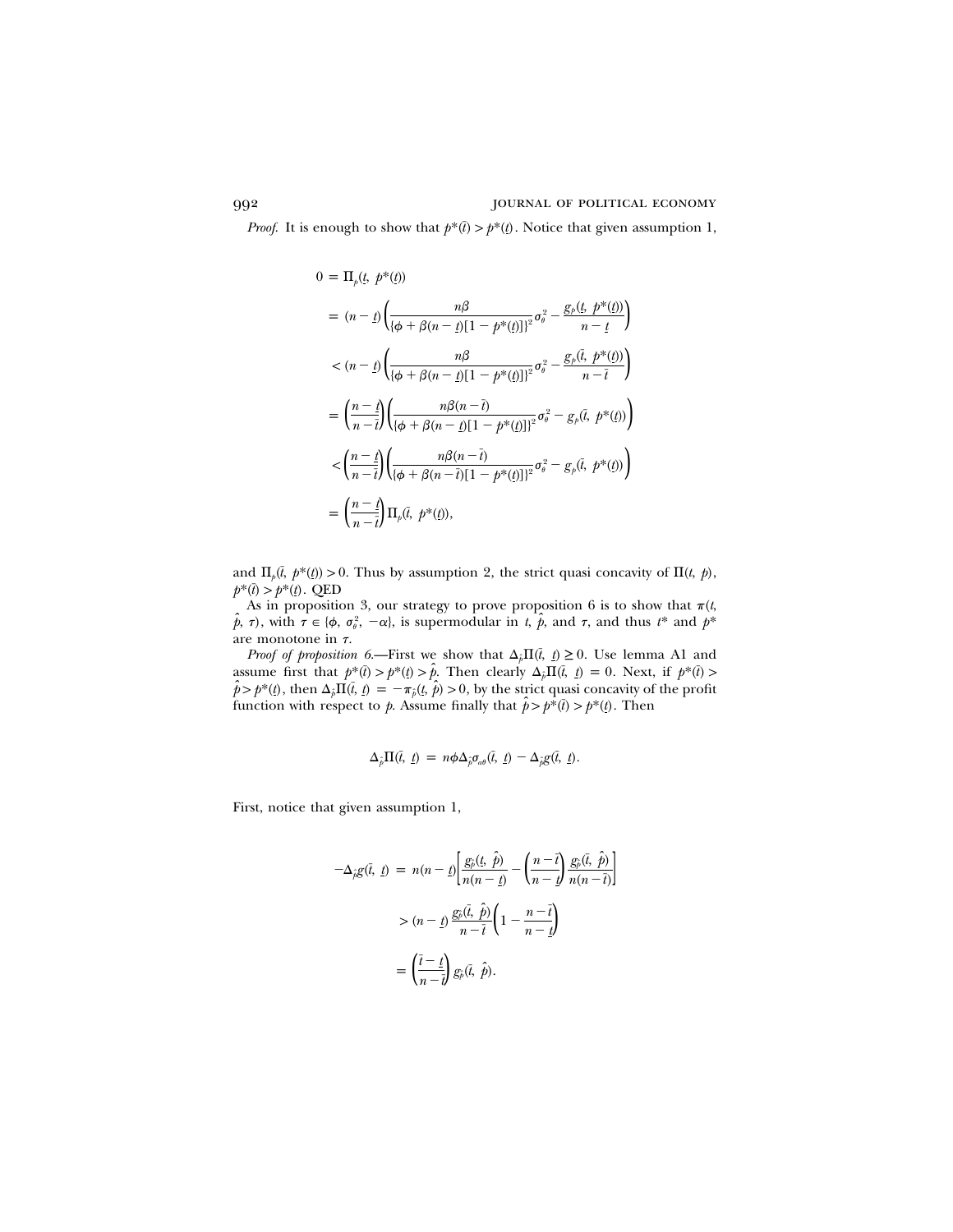# adaptive organizations 993

Next, notice that

$$
n\phi\Delta_{\hat{\rho}}\sigma_{a\theta}(\bar{t},\underline{t}) = n\phi^2\sigma_{\theta}^2 \left\{ \frac{\beta(n-\bar{t})}{\left[\phi + \beta(n-\bar{t})(1-\hat{p})\right]^2} - \frac{\beta(n-\underline{t})}{\left[\phi + \beta(n-\underline{t})(1-\hat{p})\right]^2} \right\}
$$

$$
> n\phi^2\sigma_{\theta}^2 \left\{ \frac{\beta(n-\bar{t})}{\left[\phi + \beta(n-\bar{t})(1-\hat{p})\right]^2} - \frac{\beta(n-\underline{t})}{\left[\phi + \beta(n-\bar{t})(1-\hat{p})\right]^2} \right\}
$$

$$
= -n\phi^2\sigma_{\theta}^2 \frac{\beta(\bar{t}-\underline{t})}{\left[\phi + \beta(n-\bar{t})(1-\hat{p})\right]^2}
$$

$$
= -\left(\frac{\bar{t}-\underline{t}}{n-\bar{t}}\right) \left[ \frac{n\phi^2\beta(n-\bar{t})}{\phi + \beta(n-\bar{t})(1-\hat{p})} \right].
$$

Thus

$$
\Delta_{\hat{p}} \Pi(\bar{t}, \underline{t}) > -\left(\frac{\bar{t} - \underline{t}}{n - \bar{t}}\right) \left[\frac{n \phi^2 \beta (n - \bar{t})}{\phi + \beta (n - \bar{t})(1 - \hat{p})} - g_{\hat{p}}(\bar{t}, \hat{p})\right]
$$

$$
= -\left(\frac{\bar{t} - \underline{t}}{n - \bar{t}}\right) \pi_{\hat{p}}(\bar{t}, \hat{p}).
$$

But  $\pi_{\hat{\rho}}(\bar{t}, \hat{p}) < 0$  by the fact that  $\hat{p} > p(\tilde{t})$  and the strict quasi concavity of the profit function with respect to *p*.

Finally, to prove the monotonicity of  $t^*$  and  $p^*$  with respect to the parameters of interest, we proceed as in proposition 3. The proof of the complementarity of the design variables with  $\sigma_{\theta}^2$  and  $-\alpha$  is immediate and is omitted in the interest of space. The proof of the complementarity between  $t$  and  $\phi$  is identical to that of proposition 3. As for the complementarity of  $\hat{p}$  with respect to  $\phi$ , notice that

$$
\pi_{\hat{p}}(t, \hat{p}) = n\beta(n-t) \left[ \frac{\phi}{\phi + \beta(n-t)(1-\hat{p})} \right]^2 \sigma_{\theta}^2 - g_{\hat{p}}(t, \hat{p})
$$

and

$$
\pi_{\hat{p}\phi}(t, \ \hat{p}) = 2n\beta(n-t) \left\{ \frac{\phi\beta(n-t)(1-\hat{p})}{[\phi+\beta(n-t)(1-\hat{p})]^2} \right\} \sigma_{\theta}^2 > 0,
$$

which concludes the proof. QED

### **References**

Aoki, Masahiko. 1986. "Horizontal vs. Vertical Information Structure of the Firm." *A.E.R.* 76 (December): 971–83.

Argote, Linda. 1982. "Input Uncertainty and Organizational Coordination in Hospital Emergency Units." *Administrative Sci. Q.* 27 (September): 420–34.

Becker, Gary S., and Kevin M. Murphy. 1992. "The Division of Labor, Coordination Costs, and Knowledge." *Q.J.E.* 107 (November): 1137–60.

Bolton, Patrick, and Mathias Dewatripont. 1994. "The Firm as a Communication Network." *Q.J.E.* 109 (November): 809–39.

Bresnahan, Timothy F., Erik Brynjolfsson, and Lorin M. Hitt. 2002. "Information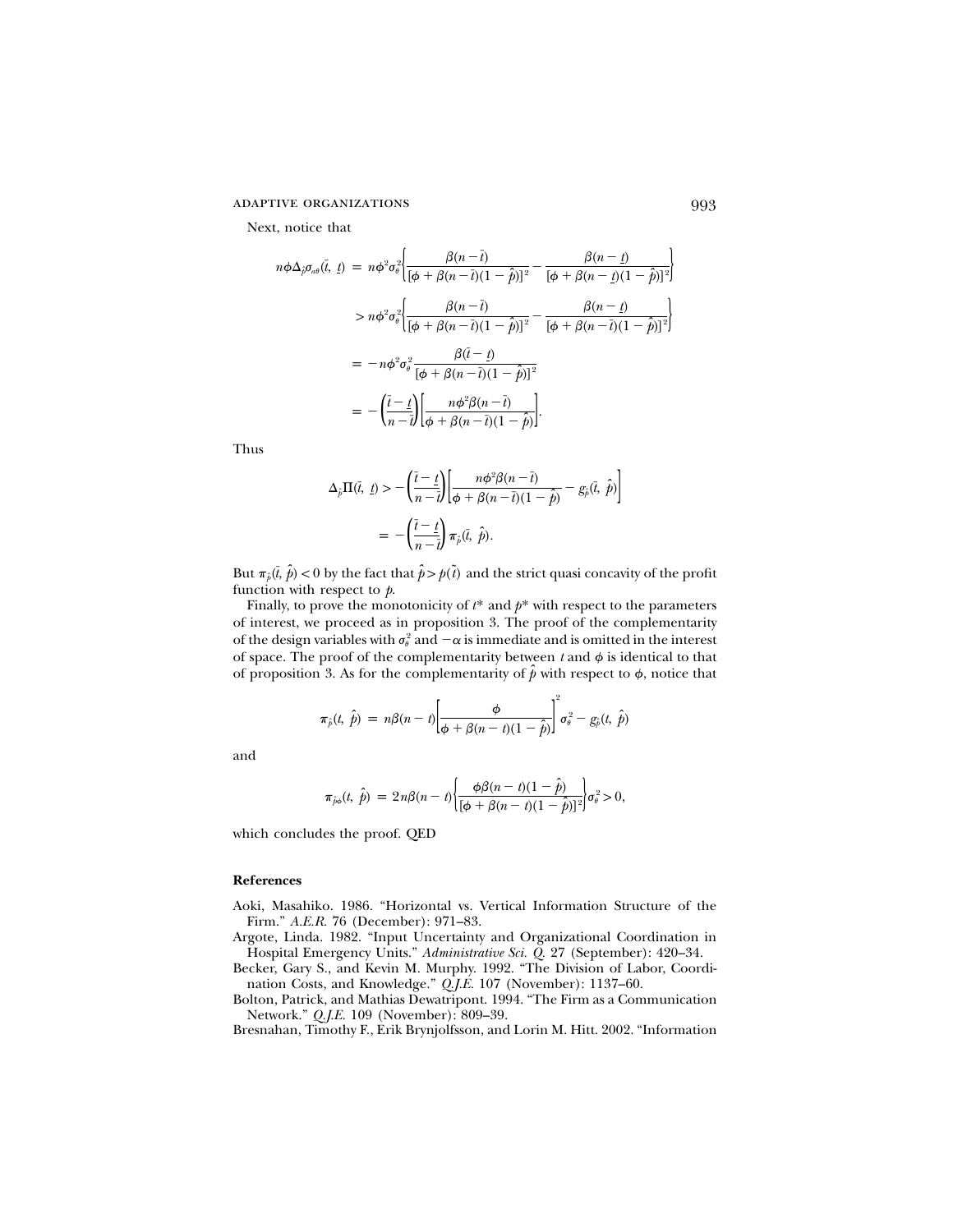Technology, Workplace Organization, and the Demand for Skilled Labor: Firm-Level Evidence." *Q.J.E.* 117 (February): 339–76.

- Brynjolfsson, Erik, and Lorin M. Hitt. 1998. "Information Technology and Organizational Design: Evidence from Micro Data." Manuscript, Massachusetts Inst. Tech.
- Caroli, Eve. 2001. "New Technologies, Organizational Change, and the Skill Bias: What Do We Know?" In *Technology and the Future of European Employment*, edited by Pascal Petit and Luc Soete. London: Elgar.
- Caroli, Eve, and John Van Reenen. 2001. "Skill-Biased Organizational Change? Evidence from a Panel of British and French Establishments." *Q.J.E.* 116 (November): 1449–92.
- Coutrot, Thomas. 1996. "Les noveaux modes d'organisation de la production: Quels effets sur l'emploi, la formation, l'organisation du travail?" In *Donnees* sociales: Le société française. Paris: INSEE.
- Cremer, Jacques. 1980. "A Partial Theory of the Optimal Organization of a Bureaucracy." *Bell J. Econ.* 11 (Autumn): 683–93.
- Crowston, Kevin. 1997. "A Coordination Theory Approach to Organizational Process Design." *Organization Sci.* 8 (March/April): 157–75.
- Curtis, Bill, Herb Krasner, and Neil Iscoe. 1988. "A Field Study of the Software Design Process for Large Systems." *Communications ACM* 31 (November): 1268–87.
- Dessein, Wouter, and Tano Santos. 2003. "The Demand for Coordination." Working Paper no. 10056 (November), NBER, Cambridge, MA.
- Faraj, Samer, and Lee Sproull. 2000. "Coordinating Expertise in Software Development Teams." *Management Sci.* 46 (December): 1554–68.
- Garicano, Luis. 2000. "Hierarchies and the Organization of Knowledge in Production." *J.P.E.* 108 (October): 874–904.
- Geanakoplos, John, and Paul Milgrom. 1991. "A Theory of Hierarchies Based on Limited Managerial Attention." *J. Japanese and Internat. Econ.* 5 (September): 205–25.
- Hammer, Michael, and James Champy. 2001. *Reengineering the Corporation: A Manifesto for Business Revolution*. 2nd ed. New York: HarperBus.
- Holmstrom, Bengt, and Paul Milgrom. 1994. "The Firm as an Incentive System." *A.E.R.* 84 (September): 972–91.
- Ichniowski, Casey, Thomas A. Kochan, David Levine, Craig Olson, and George Strauss. 1996. "What Works at Work: Overview and Assessment." *Indus. Relations* 35 (July): 299–333.
- Ichniowski, Casey, Kathryn Shaw, and Giovanna Prennushi. 1995. "The Effects of Human Resource Management Practices on Productivity." Working Paper no. 5333 (November), NBER, Cambridge, MA.
- -. 1997. "The Effects of Human Resource Management Practices on Productivity: A Study of Steel Finishing Lines." *A.E.R.* 87 (June): 291–313.
- Kraut, Robert E., and Lynn A. Streeter. 1995. "Coordination in Software Development." *Communications ACM* 38 (March): 69–81.
- Lincoln, James R., Mitsuyo Hanada, and Kerry McBride. 1986. "Organizational Structures in Japanese and US Manufacturing." *Administrative Sci. Q.* 31 (September): 338–64.
- Lindbeck, Assar, and Dennis J. Snower. 2000. "Multitask Learning and the Reorganization of Work: From Tayloristic to Holistic Organization." *J. Labor Econ.* 18 (July): 353–76.
- March, James G., and Herbert A. Simon. 1958. *Organizations*. New York: Wiley.